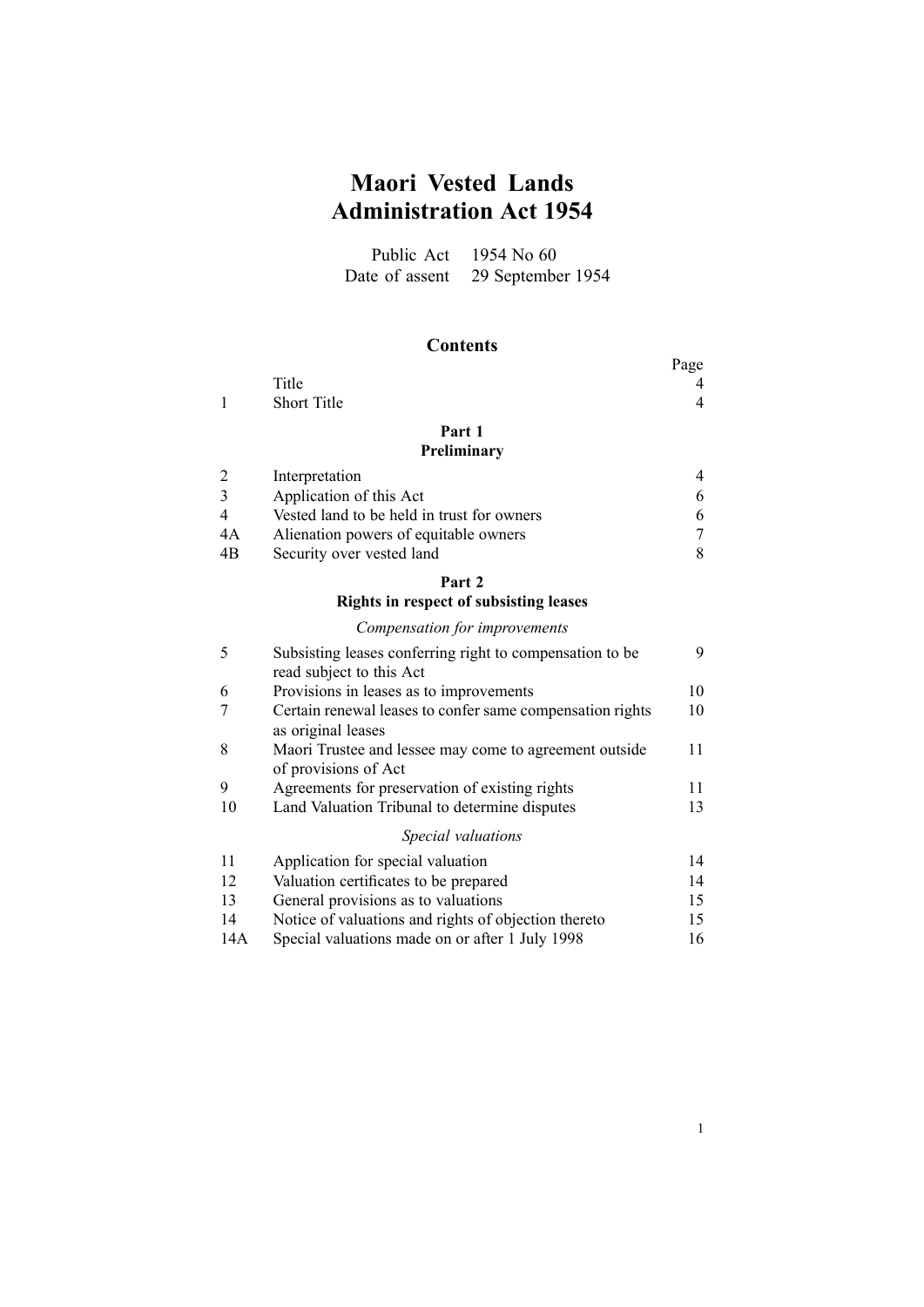| <b>Maori Vested Lands Administration</b> | Reprinted as at  |
|------------------------------------------|------------------|
| Act 1954                                 | 3 September 2007 |

# *[Resumption](#page-16-0) of land or gran<sup>t</sup> of new lease*

| 15 | Notice to be given to lessee as to resumption of land, or<br>requiring an election by lessee | 17 |
|----|----------------------------------------------------------------------------------------------|----|
| 16 | Lessee to have limited right to occupy land,<br>notwithstanding expiry of lease              | 18 |
| 17 | On delivery of possession, Maori Trustee to pay<br>compensation                              | 19 |
| 18 | Deduction for destroyed or depreciated improvements                                          | 19 |
| 19 | Special provisions as to leases the terms of which have                                      | 19 |
|    | been extended by statute                                                                     |    |
| 20 | Lessee to pay for lessor's improvements when electing to                                     | 20 |
|    | take new lease                                                                               |    |
| 21 | Term of new lease                                                                            | 21 |
| 22 | Minimum annual rent                                                                          | 21 |
| 23 | Annual rent where minimum rent reduced because of<br>uncontrollable deterioration            | 22 |
| 24 | Rent under new lease                                                                         | 22 |
| 25 | Valuations for revision of rent                                                              | 23 |
| 26 | Lessee may require Maori Trustee to reduce minimum                                           | 24 |
| 27 | annual rent<br>Provision as to compensation for improvements                                 | 24 |
| 28 | Valuations for purposes of determining compensation                                          | 25 |
| 29 |                                                                                              | 25 |
| 30 | Reservation of rights to timber trees<br>Assignment of leases                                | 26 |
| 31 | Form of new lease                                                                            | 27 |
| 32 |                                                                                              | 27 |
|    | Procedure where lessee does not accept new lease or<br>renewal of a lease                    |    |
| 33 | Procedure where right to new lease not purchased                                             | 29 |
| 34 | Date of commencement of new lease when offered for<br>public competition                     | 30 |
|    | Jurisdiction of Land Valuation Tribunal                                                      |    |
| 35 | Commencement of proceedings under section 10 of this<br>Act                                  | 30 |
| 36 | Service of notices                                                                           | 30 |
| 37 | Statements in answer                                                                         | 31 |
| 38 | Evidence as to other matters to be brought only by leave                                     | 31 |
| 39 | Proceedings to be determined by Land Valuation Tribunal                                      | 31 |
| 40 | Proceedings in relation to destroyed or damaged                                              | 31 |
|    | improvements                                                                                 |    |
| 41 | Objections to valuations to be determined by Land<br>Valuation Tribunal                      | 32 |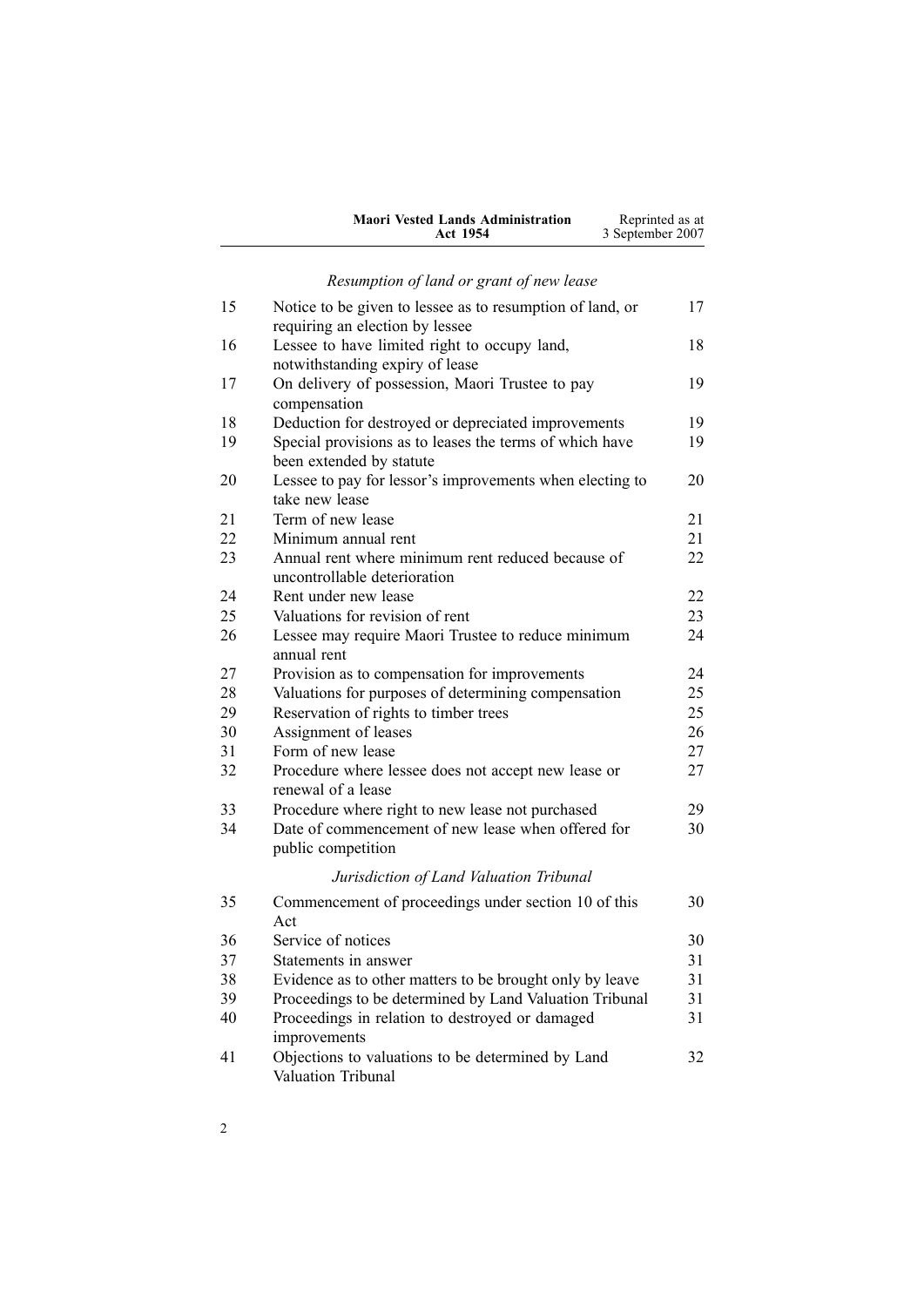|    | 3 September 2007<br><b>Act 1954</b>                                 |    |
|----|---------------------------------------------------------------------|----|
|    |                                                                     |    |
| 42 | Hearing and determinations of objections                            | 32 |
| 43 | Notification of amendments                                          | 32 |
| 44 | Appeal to High Court from Tribunal's determination                  | 33 |
| 45 | Appeals by notice of motion                                         | 33 |
| 46 | Service of notice of motion                                         | 33 |
| 47 | Cross appeals                                                       | 34 |
| 48 | Chairman of Tribunal to prepare report                              | 34 |
| 49 | Court may confirm determination or make alterations in<br>valuation | 34 |
| 50 | Determination as to uncontrollable deterioration                    | 35 |
| 51 | Costs                                                               | 36 |
| 52 | Ordinary practice and procedure to apply                            | 36 |
| 53 | Valuer-General's right of audience                                  | 36 |
| 54 | High Court to have exclusive jurisdiction                           | 37 |

**Maori Vested Lands Administration**

Reprinted as at

# **[Part](#page-36-0) [3](#page-36-0)**

#### **[Miscellaneous](#page-36-0)**

| 55 | Disposition of rent paid to Maori Trustee                               | 37 |
|----|-------------------------------------------------------------------------|----|
| 56 | Money for payment of compensation                                       | 38 |
| 57 | Provisions of this Act to apply to leases of certain other<br>lands     | 38 |
| 58 | Maori Trustee to become agent of owners of land for<br>certain purposes | 39 |
| 59 | Contiguous lands held in one farm                                       | 39 |
| 60 | Maori Trustee may lease land not subject to existing lease              | 39 |
| 61 | Maori Trustee may sell land with consent of owners                      | 40 |
| 62 | Maori Trustee may lease by private contract                             | 41 |
| 63 | Maori Trustee may grant timber cutting and other licences               | 41 |
| 64 | Maori Trustee may manage land as a farm                                 | 41 |
| 65 | Maori Trustee may acquire land for roads                                | 43 |
| 66 | Record of improvements                                                  | 43 |
| 67 | Maori Trustee may accept surrenders of leases or licences               | 43 |
| 68 | Costs of lease or licence                                               | 43 |
| 69 | Service of notices                                                      | 44 |
| 70 | Revesting of land subject to this Act                                   | 44 |
| 71 | Former lessee not relieved of liability for breaches of<br>covenant     | 45 |
| 72 | Land subject to Part 16 of Maori Land Act 1931 no longer<br>so subject  | 46 |
| 73 | Protection of leases of Otiranui Nos 2 and 3                            | 46 |
| 74 | Validation of leases granted by former Maori Land Boards                | 46 |
| 75 | Restrictions on removal of timber by lessees                            | 46 |
| 76 | Regulations                                                             | 47 |
|    |                                                                         |    |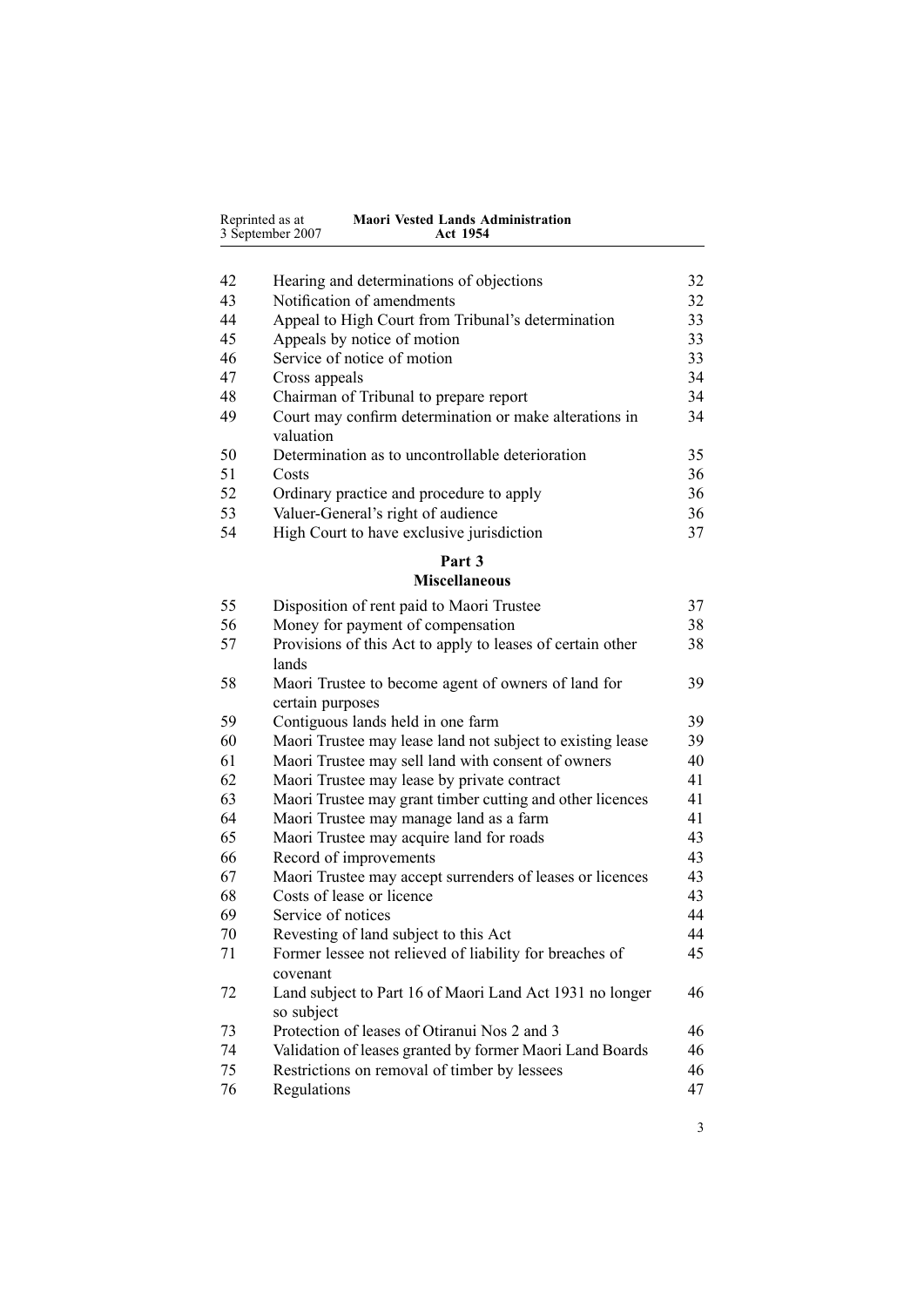<span id="page-3-0"></span>

|    |         | <b>Maori Vested Lands Administration</b><br>Act 1954   | Reprinted as at<br>3 September 2007 |
|----|---------|--------------------------------------------------------|-------------------------------------|
| 77 | Repeals |                                                        | 47                                  |
|    |         | Schedule 1<br><b>Memorandum of lease</b>               | 48                                  |
|    |         | <b>Schedule Schedule</b><br><b>Description of land</b> | 58                                  |
|    |         | <b>Schedule 2</b><br><b>Enactments repealed</b>        | 59                                  |

**An Act to provide for the administration of certain land vested in the Maori Trustee and certain other Maori land subject to leases conferring on the lessees rights to compensation for improvements**

**1 Short Title**

This Act may be cited as the Maori Vested Lands Administration Act 1954.

### **Part 1 Preliminary**

#### **2 Interpretation**

(1) In this Act, unless the context otherwise requires,—

**Capital value** of land means the sum which the owner's estate or interest therein, if unencumbered by any mortgage or other charge thereon, might be expected to realise at the time of valuation if offered for sale on such reasonable terms and conditions as <sup>a</sup> *bona fide* seller might be expected to require **Former lease** means any lease of which <sup>a</sup> subsisting lease is or purports to be <sup>a</sup> renewal or for which <sup>a</sup> subsisting lease is or purports to be in substitution; and includes <sup>a</sup> lease of which <sup>a</sup> former lease was or purported to be <sup>a</sup> renewal or for which <sup>a</sup> former lease was or purported to be in substitution; but does not include any lease granted at any time before the land comprised in the lease was vested in <sup>a</sup> Maori Land Board under Part 14 or Part 15 of the Maori Land Act 1931 or under the corresponding provisions of any former Act; and **former lessee** has <sup>a</sup> corresponding meaning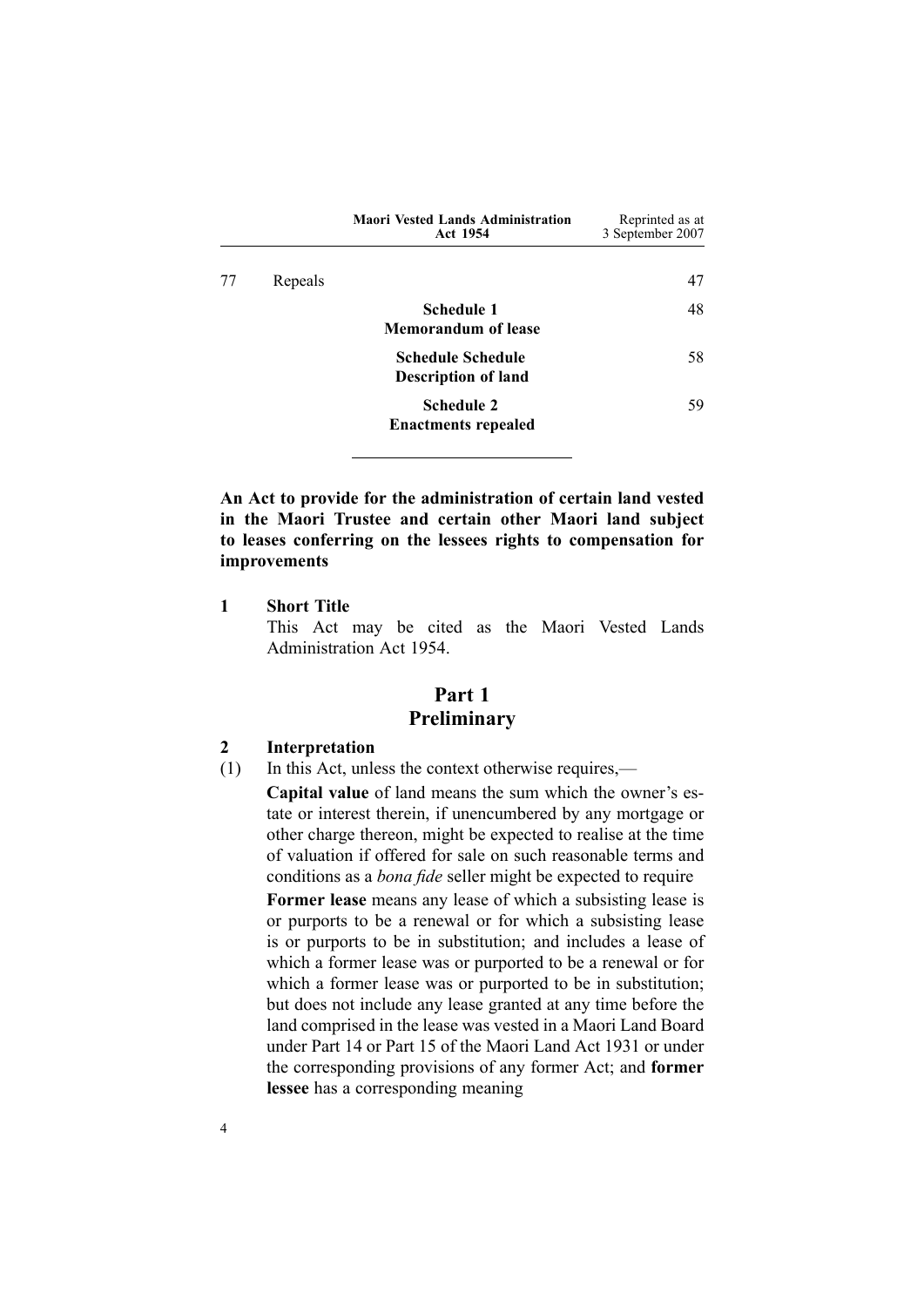| Reprinted as at  | <b>Maori Vested Lands Administration</b> |            |
|------------------|------------------------------------------|------------|
| 3 September 2007 | Act 1954                                 | Part 1 s 2 |

**Improvements** on land means, subject to the provisions of subsection [\(2\)](#page-3-0) of this section, all work done or material used at any time on or for the benefit of the land by the expenditure of capital or labour by any owner or lessee thereof in so far as the effect of the work done or material used is to increase the value of the land, and the benefit thereof is unexhausted at the time of valuation; but does not include work done or material used on or for the benefit of the land by the Crown or by any statutory public body, excep<sup>t</sup> so far as the work done or material used has been paid for by the owner or lessee by way of direct contribution

**Improvements effected by the lessee** means improvements effected by <sup>a</sup> lessee during the currency of <sup>a</sup> subsisting lease or during the currency of any former lease; and includes improvements paid for, purchased, or otherwise acquired by <sup>a</sup> lessee whether from <sup>a</sup> former lessee or otherwise

**Land Valuation Tribunal** or **Tribunal** means <sup>a</sup> Land Valuation Tribunal established under the Land [Valuation](http://www.legislation.govt.nz/pdfLink.aspx?id=DLM249212) [Proceedings](http://www.legislation.govt.nz/pdfLink.aspx?id=DLM249212) Act 1948; and **the Land Valuation Tribunal** or **the Tribunal**, when used in relation to any land, means the particular Land Valuation Tribunal to which any application or appeal or matter arising under this Act and relating to that land has been made or referred

Land Valuation Tribunal: This definition was inserted by section [6\(6\)](http://www.legislation.govt.nz/pdfLink.aspx?id=DLM442575) of the Land Valuation Proceedings Amendment Act 1977.

**Lessee** includes the successors, executors, administrators and assigns of <sup>a</sup> lessee

**New lease** means <sup>a</sup> lease granted under the provisions of Part [2](#page-8-0) of this Act

**Subsisting lease** means <sup>a</sup> lease of vested land subsisting at the commencement of this Act

**Unimproved value** of any land means the sum, exclusive of the value of any indigenous timber trees, which the owner's estate or interest in the land, if unencumbered by any mortgage or other charge thereon, might be expected to realise at the time of valuation if offered for sale on such reasonable terms and conditions as <sup>a</sup> *bona fide* seller might be expected to impose, and if no improvements (as hereinbefore defined) had been made on the said land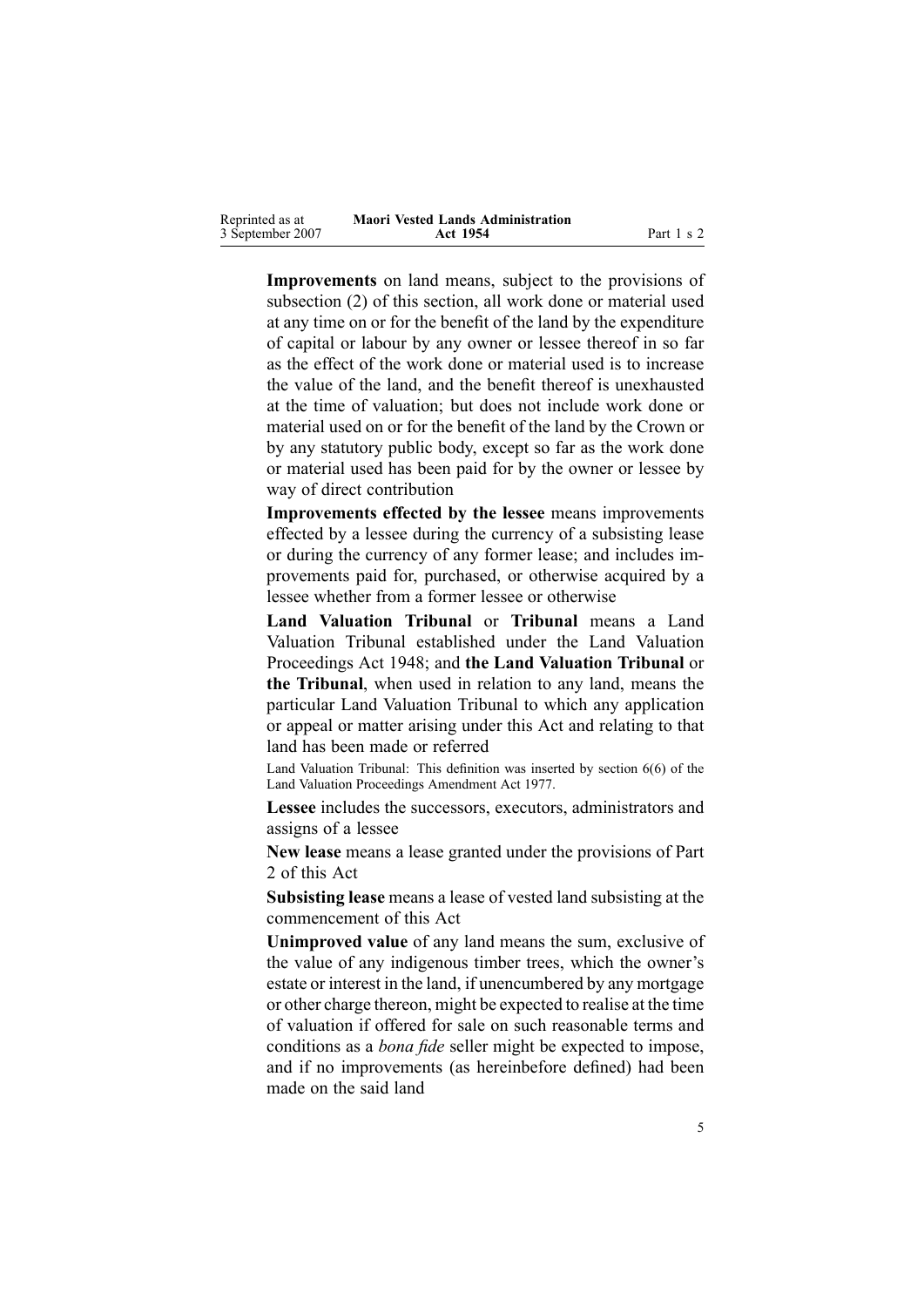<span id="page-5-0"></span>

|            | <b>Maori Vested Lands Administration</b> | Reprinted as at  |
|------------|------------------------------------------|------------------|
| Part 1 s 3 | <b>Act 1954</b>                          | 3 September 2007 |

**Valuation Court** means the the High Court, including the additional members holding office under the Land [Valuation](http://www.legislation.govt.nz/pdfLink.aspx?id=DLM249212) [Proceedings](http://www.legislation.govt.nz/pdfLink.aspx?id=DLM249212) Act 1948, in the exercise of its jurisdiction under that Act

Valuation Court: this definition was substituted for the original definition by section [15](http://www.legislation.govt.nz/pdfLink.aspx?id=DLM388248) Land Valuation Proceedings Amendment Act 1968.

The reference to the High Court was substituted, as from 1 April 1980, for <sup>a</sup> reference to the Supreme Court pursuan<sup>t</sup> to section [12](http://www.legislation.govt.nz/pdfLink.aspx?id=DLM35049) Judicature Amendment Act 1979.

Valuation Court: this definition was amended, asfrom 15 August 1991, pursuan<sup>t</sup> to section [3\(5\)](http://www.legislation.govt.nz/pdfLink.aspx?id=DLM230219) Judicature Amendment Act 1991 (1991 No 60), by omitting the words "Administrative Division of", following the abolition of the Administrative Division of the High Court by section [3\(1\)](http://www.legislation.govt.nz/pdfLink.aspx?id=DLM230219) of that Act.

**Value of improvements** means the added value which at the date of valuation the improvements give to the land

**Vested land** means land which is subject to the provisions of this Act.

(2) Where any work done or material used on or for the benefit of vested land by the Crown or by any statutory public body has been paid for by way of direct contribution from the owner or the lessee of the land, the increase in the value of the land shall not exceed the amount of the direct contribution aforesaid, and the onus of proving the amount of the contribution shall be upon the owner or the lessee, as the case may require.

#### **3 Application of this Act**

- (1) All land which immediately prior to the commencement of this Act was vested in the Maori Trustee subject to the provisions of Part 14 or Part 15 of the Maori Land Act 1931 shall, at the commencement of this Act, become vested land subject to the provisions of this Act.
- (2) On the commencement of this Act, all vested land shall cease to be subject to any trusts theretofore applying to the land, and the land shall be administered and dealt with in accordance with the provisions of this Act.

### **4 Vested land to be held in trust for owners**

All vested land shall be held by the Maori Trustee in trust for the owners beneficially entitled thereto, in accordance with their respective interests.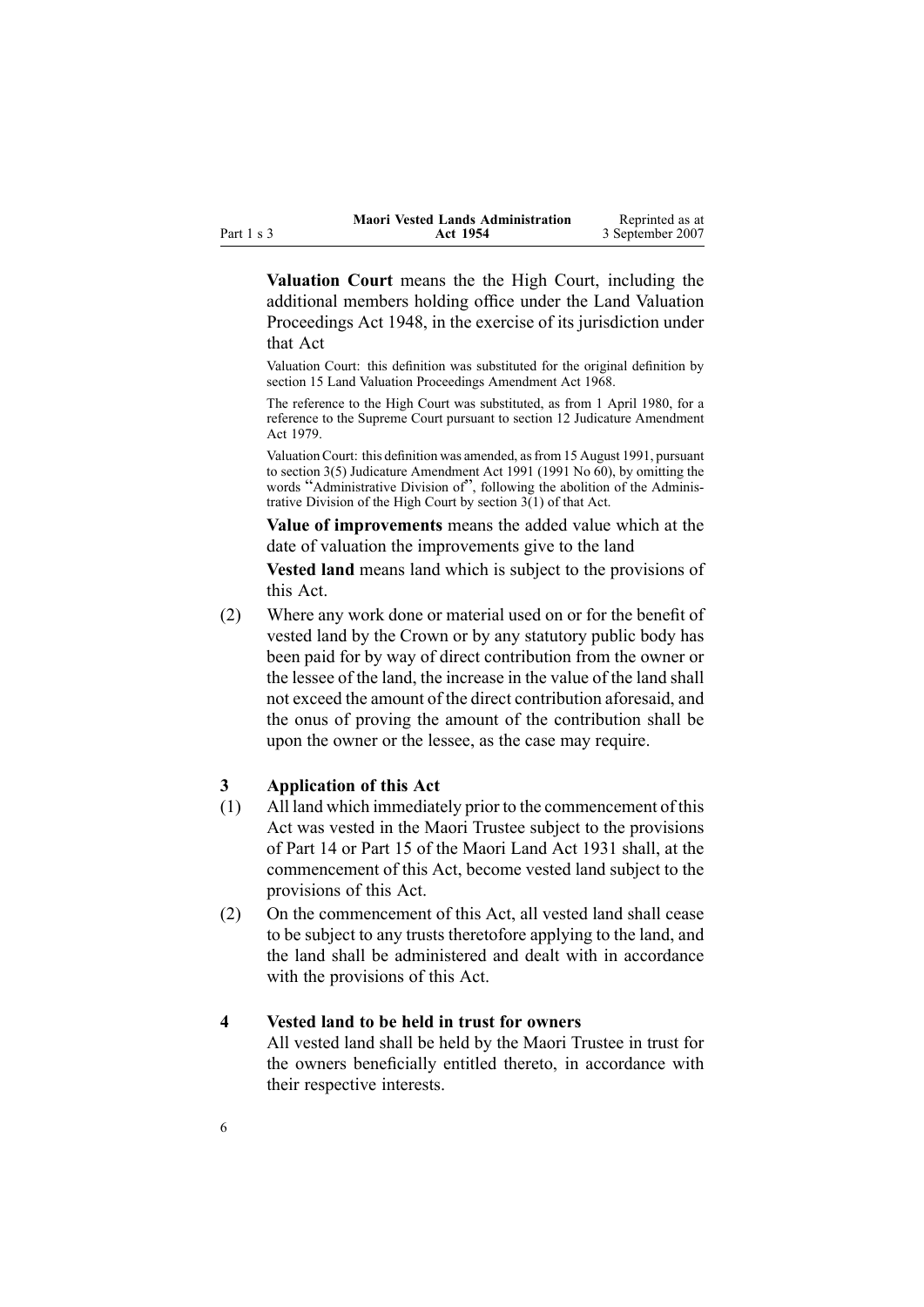<span id="page-6-0"></span>

| Reprinted as at  | <b>Maori Vested Lands Administration</b> |             |
|------------------|------------------------------------------|-------------|
| 3 September 2007 | Act 1954                                 | Part 1 s 4A |

#### **4A Alienation powers of equitable owners**

- (1) The equitable owner of <sup>a</sup> freehold interest in vested land shall have power to deal with the interest in any of the following ways:
	- (a) He may dispose of the interest by will:
	- (b) He may sell the interest to the Maori Trustee for the general purposes of the Reserved and Vested Land Purchase Fund established by section [41A](http://www.legislation.govt.nz/pdfLink.aspx?id=DLM282917) of the Maori [Trustee](http://www.legislation.govt.nz/pdfLink.aspx?id=DLM282037) Act [1953](http://www.legislation.govt.nz/pdfLink.aspx?id=DLM282037) (as inserted by section 128 of the Maori Affairs Amendment Act 1967):
	- (c) Repealed by <sup>s</sup> [9\(c\)](http://www.legislation.govt.nz/pdfLink.aspx?id=DLM437759) of the Maori [Purposes](http://www.legislation.govt.nz/pdfLink.aspx?id=DLM437743) Act 1975.
	- (d) He may agree to the vesting of the interest by order of the Court under sections [164](http://www.legislation.govt.nz/pdfLink.aspx?id=DLM291580) and [165](http://www.legislation.govt.nz/pdfLink.aspx?id=DLM291582) Te Ture [Whenua](http://www.legislation.govt.nz/pdfLink.aspx?id=DLM289881) [Maori](http://www.legislation.govt.nz/pdfLink.aspx?id=DLM289881) Act 1993 (Maori Land Act 1993)—
		- (i) In accordance with the provisions of subsection [\(1\)](http://www.legislation.govt.nz/pdfLink.aspx?id=DLM291582) of the said section 165; or
		- (ii) To any other person having <sup>a</sup> beneficial freehold interest in the same land; or
		- (iii) To his spouse, civil union partner, de facto partner, child or remoter issue, brother, sister, parent, brother or sister of <sup>a</sup> parent, or to the child or remoter issue of <sup>a</sup> paren<sup>t</sup> or of the brother or sister of <sup>a</sup> parent:

Provided that for the purposes of this paragraph the illegitimacy of any person shall not be deemed to affect the natural blood relationship subsisting between him and any other person:

- (e) He may assign the interest by way of security in accordance with the provisions of section [4B](#page-7-0) of this Act (as inserted by section 151 of the Maori Affairs Amendment Act 1967):
- (f) He may exercise in respec<sup>t</sup> of the interest <sup>a</sup> vote on any proposal submitted to <sup>a</sup> meeting of the assembled owners of the land as provided by section [61](#page-39-0) of this Act.
- (2) For the purposes of subsection (1) of this section the term **equitable owner** shall, in relation to any beneficial freehold interest in reserved land, mean the person who is recorded as the owner thereof in the records of the Maori Land Court and of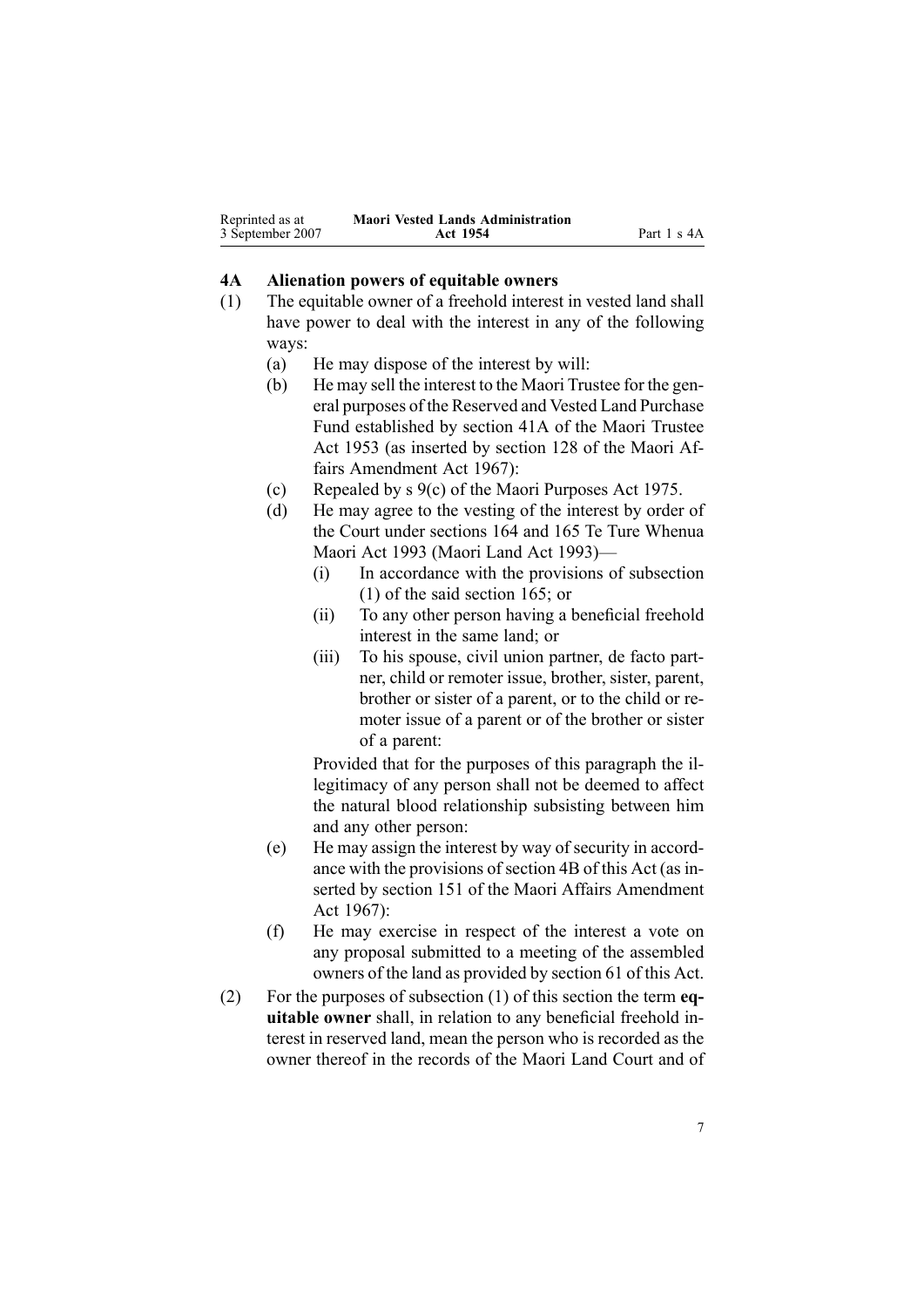<span id="page-7-0"></span>

|             | <b>Maori Vested Lands Administration</b> | Reprinted as at  |
|-------------|------------------------------------------|------------------|
| Part 1 s 4B | Act 1954                                 | 3 September 2007 |

the Maori Trustee and shall include an administrator, assignee, or trustee who is so recorded.

(3) Except as provided in this section, the equitable owner of <sup>a</sup> beneficial freehold interest in reserved land shall have no power to deal with his interest.

Section 4A was inserted by section 150 of the Maori Affairs Amendment Act 1967.

In subsection (1)(b) the reference to the Reserved and Vested Lands Purchase Fund is now without effect. The Fund was abolished by section [24](http://www.legislation.govt.nz/pdfLink.aspx?id=DLM440503) of the Maori Purposes Act 1976.

A reference to sections 213 to 213B of the Maori Affairs Act 1953 (as substituted by section 28 of the Maori Affairs Amendment Act 1974) in subsection (1)(d) was substituted, as from 8 November 1974, for <sup>a</sup> reference to section 213 of the Maori Affairs Act 1953 (as substituted by section 90 of the Maori Affairs Amendment Act 1967) pursuan<sup>t</sup> to section 28 Maori Affairs Amendment Act 1974 (1974 No 73).

That reference was in turn substituted, as from 1 July 1993, by <sup>a</sup> reference to sections 164 and 165 Te Ture Whenua Maori (Maori Land) Act 1993 pursuan<sup>t</sup> to section [363\(2\)](http://www.legislation.govt.nz/pdfLink.aspx?id=DLM293026) Te Ture Whenua Maori (Maori Land) Act 1993 (1993 No 4).

The words "subsection (1) of the said section  $213A$ " in subsection  $(1)(d)(i)$ were substituted, as from <sup>8</sup> November 1974, for the words "subsection (4) of the said section <sup>213</sup>" pursuan<sup>t</sup> to section <sup>28</sup> Maori Affairs Amendment Act 1974 (1974 No 73).

Those words were in turn substituted, as from <sup>1</sup> July 1993, by the words "sub-section (1) of the said section 165" pursuant to section [363\(2\)](http://www.legislation.govt.nz/pdfLink.aspx?id=DLM293026) Te Ture Whenua Maori (Maori Land) Act 1993 (1993 No 4).

Subsection (1)(d)(iii) was amended, as from 26 April 2005, by section [7](http://www.legislation.govt.nz/pdfLink.aspx?id=DLM333795) Relationships (Statutory References) Act 2005 (2005 No 3) by inserting the words "civil union partner, de facto partner," after the word "spouse,".

#### **4B Security over vested land**

- (1) An assignment by way of security of the equitable and beneficial freehold interest in vested land of any person may be effected by the registration in the Maori Land Court of <sup>a</sup> memorial of assignment in the prescribed form, executed by the owner of the interest as assignor.
- (2) On production of any such memorial and paymen<sup>t</sup> of the prescribed fee, the Registrar of the Maori Land Court shall register the same by making <sup>a</sup> note thereof in the Court's records of equitable ownership of the vested land concerned.
- (3) The assignment of any interest as aforesaid shall vest in the assignee the right to receive during the currency of the assign-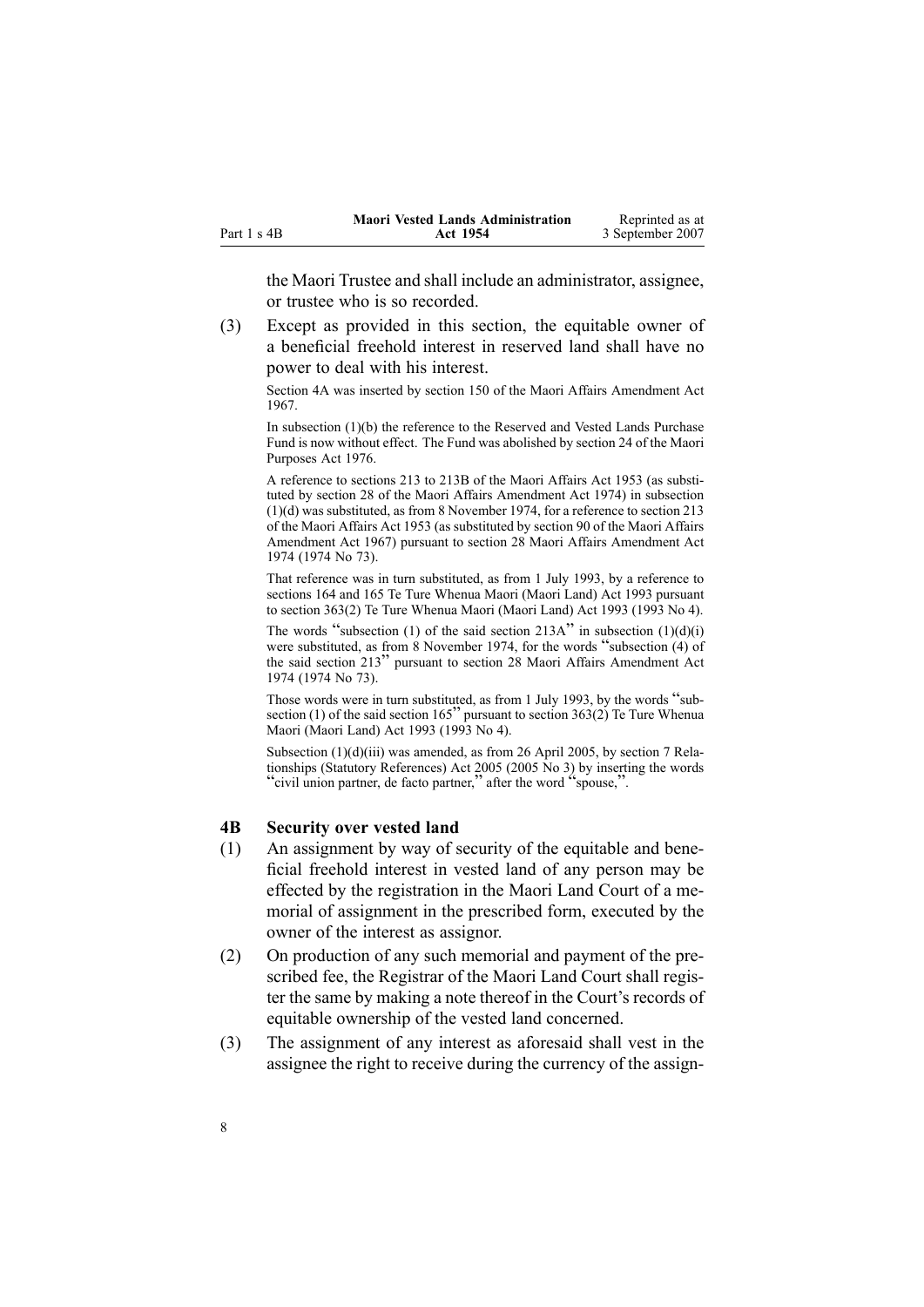<span id="page-8-0"></span>

| Reprinted as at  | <b>Maori Vested Lands Administration</b> |            |
|------------------|------------------------------------------|------------|
| 3 September 2007 | Act 1954                                 | Part 2 s 5 |

ment any money payable by the Maori Trustee in respec<sup>t</sup> of that interest.

- (4) On written application by the assignee, and on paymen<sup>t</sup> of the prescribed fee, the Registrar shall cancel the entry in the Court's records relating to any such assignment.
- (5) On application by the assignor, and on being satisfied that the obligation secured by the assignment has been duly met, the Court shall direct the Registrar to cancel the entry relating to the assignment.
- (6) On application by the assignee, the Court may by order vest in the assignee absolutely the assigned interest or such par<sup>t</sup> of it as in the Court's opinion is sufficient to discharge the obligation of the assignor to the assignee. Before making any order under this subsection, the Court shall be satisfied as follows:
	- (a) That reasonable notice of the hearing of the application has been given to the assignor or his representative; and
	- (b) That notice requiring the assignor to remedy any default in meeting his obligation secured by the assignment and intimating an intention to proceed under this subsection failing remedy of the default by <sup>a</sup> date not less than 2 months after the date when the notice was served on the assignor or his representative, and the default has not been remedied.
- (7) The Court may, with or without conditions, waive any requirement under subsection [\(6\)](#page-7-0) of this section for the service of any notice upon the assignor or his representative if it is satisfied that his whereabouts are unknown.

Section 4B was inserted by section 151 of the Maori Affairs Amendment Act 1967

### **Part 2**

### **Rights in respect of subsisting leases**

*Compensation for improvements*

**5 Subsisting leases conferring right to compensation to be read subject to this Act**

All subsisting leases conferring on the lessee the right to compensation for improvements shall be read and construed subject to the provisions of this Act.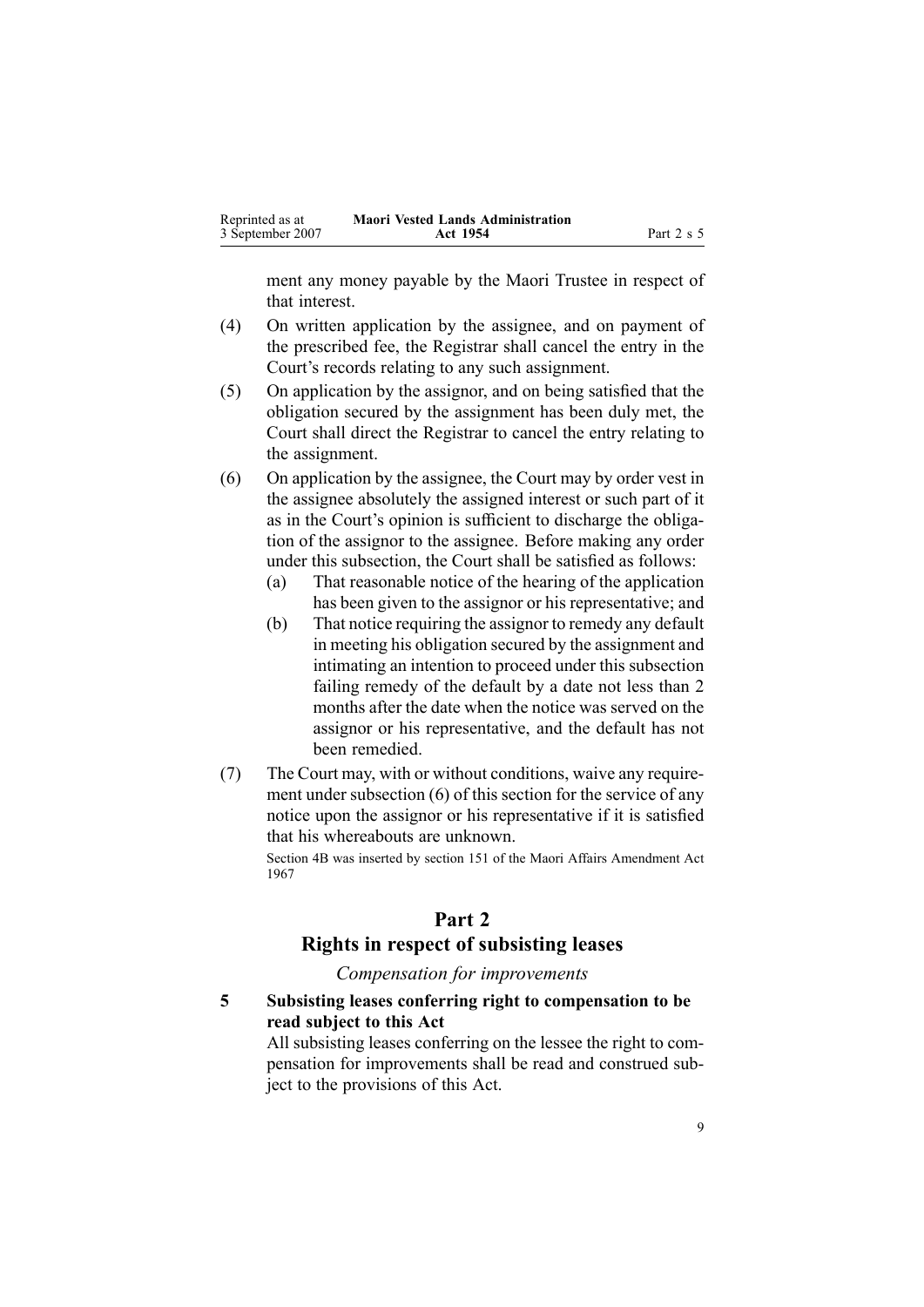<span id="page-9-0"></span>

|            | <b>Maori Vested Lands Administration</b> | Reprinted as at  |
|------------|------------------------------------------|------------------|
| Part 2 s 6 | Act 1954                                 | 3 September 2007 |

#### **6 Provisions in leases as to improvements**

(1) Subject to the provisions of this Act, every subsisting lease which confers on the lessee <sup>a</sup> right to compensation for improvements shall be deemed to confer on him <sup>a</sup> right to compensation for all improvements effected by the lessee:

Provided that the value of the improvements shall be ascertained in accordance with the provisions of this Act and not otherwise.

- (2) Nothing in this Part of this Act relating to any subsisting lease shall—
	- (a) Confer on any lessee <sup>a</sup> right to compensation for improvements where no such right is conferred by his lease:
	- (b) Nullify or affect any provision of any lease to the effect that an improvement of any particular kind or class is an improvement for which the lessee is not entitled to compensation or for which compensation shall not be paid:
	- (c) Confer on the lessee, where his lease contains any provision restricting the total amount of compensation to which the lessee shall be entitled, or <sup>a</sup> provision to the effect that the compensation shall not exceed <sup>a</sup> certain amount per acre, <sup>a</sup> right to <sup>a</sup> greater amount of compensation than that provided for in the lease:
	- (d) Nullify or affect any direction or order given or made by the Court of Review constituted under the [Mortgagors](http://www.legislation.govt.nz/pdfLink.aspx?id=DLM219821) and Lessees [Rehabilitation](http://www.legislation.govt.nz/pdfLink.aspx?id=DLM219821) Act 1936, or by <sup>a</sup> Maori Land Board, under which any arrears of rent, or any postponed payments or reductions of rent, were set off or charged against any compensation for improvements.

### **7 Certain renewal leases to confer same compensation rights as original leases**

Subject to any express provision in that behalf contained therein, any subsisting lease which purports to be <sup>a</sup> renewal of <sup>a</sup> lease granted under the Maori Lands Administration Act 1900 shall, subject to the provisions of this Act, confer on the lessee the same rights to compensation for improvements as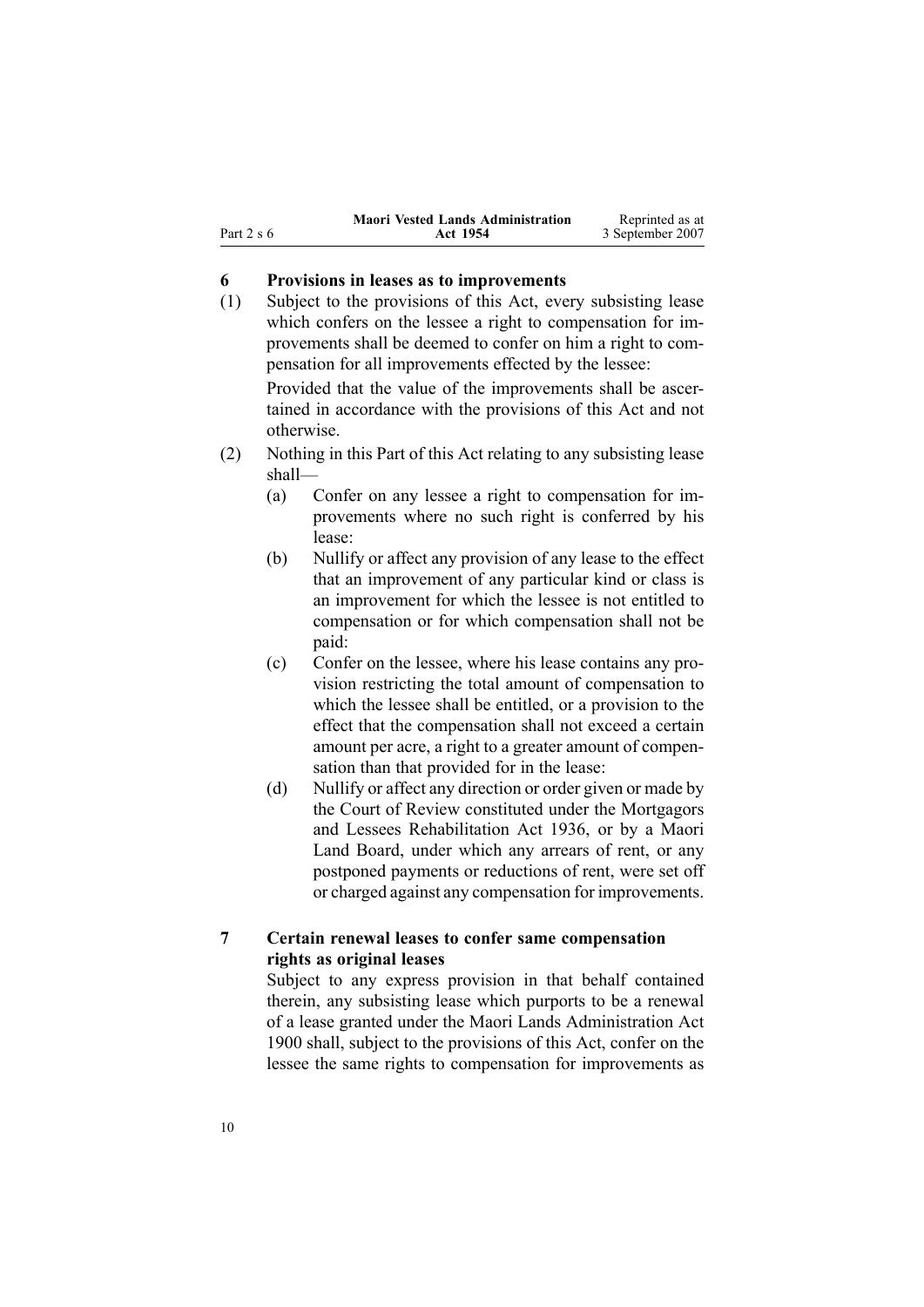<span id="page-10-0"></span>were conferred upon the lessee by the lease purporting to be renewed.

### **8 Maori Trustee and lessee may come to agreement outside of provisions of Act**

- (1) Nothing in this Actshall be so construed asto limit or affect the right of the Maori Trustee to make any arrangemen<sup>t</sup> or agreement with any lessee holding under <sup>a</sup> subsisting lease for the settlement or discharge of the lessee's rights otherwise than in accordance with the provisions of this Act or the terms of the lease, but no lessee shall, in the absence of any such arrangement or agreement, have in respect of his lease any enforceable rights as against the Maori Trustee or the beneficial owners of the land affected by hislease other than those conferred on him by this Act.
- (2) Where any subsisting lease is subject to <sup>a</sup> mortgage, no arrangemen<sup>t</sup> or agreemen<sup>t</sup> for the settlement or discharge of the lessee's rights shall be made under this section without the consent of the mortgagee.
- (3) Nothing in this Act shall prejudicially affect any negotiations in progress at the commencement thereof for the sale and purchase of any vested land, and any such negotiations may be continued and completed as if this Act had not been passed.

#### **9 Agreements for preservation of existing rights**

- (1) Notwithstanding the provisions of this Act, any lessee holding under any subsisting lease which contains <sup>a</sup> provision conferring on him <sup>a</sup> right to compensation for improvements may, if his lease expires at any time before the 1st day of April 1955, give notice in writing to the Maori Trustee at any time before the 1st day of March 1955, to the effect that he elects to have his rights determined in accordance with the terms of his lease.
- (2) Any lessee holding under any such subsisting lease which expires after the 31st day of March 1955, may give notice in writing to the Maori Trustee to the like effect at any time within 3 months prior to the date of the expiration of his lease: Provided that the lessee shall not be required to give any notice under this subsection before the 1st day of March 1955.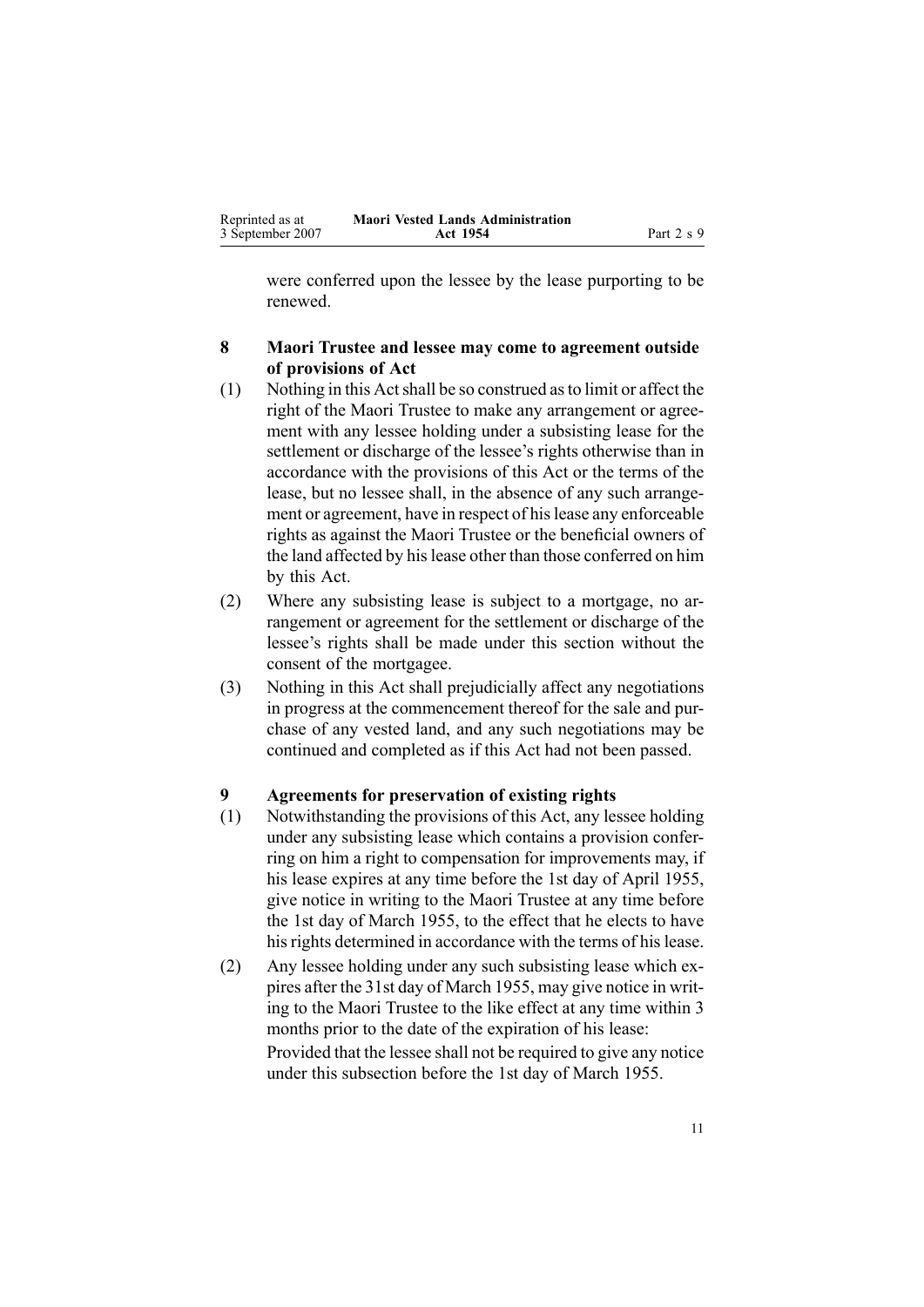|              | <b>Maori Vested Lands Administration</b> | Reprinted as at  |
|--------------|------------------------------------------|------------------|
| Part $2 s 9$ | Act 1954                                 | 3 September 2007 |

- (3) The Maori Trustee may, within the time prescribed in subsection [\(1\)](#page-10-0) or subsection [\(2\)](#page-10-0) of this section, as the case may require, give notice in writing to the lessee holding under any such subsisting lease that he requires the rights of the lessee to be determined in accordance with the terms of his lease.
- (4) Within 2 months after the date of the receipt by the Maori Trustee of any notice given to him by the lessee under subsection [\(1\)](#page-10-0) or subsection [\(2\)](#page-10-0) of this section, or within 2 months after the date of the receipt by the lessee of any notice given by the Maori Trustee under subsection [\(3\)](#page-10-0) of this section, the Maori Trustee or the lessee shall, by notice in writing to the lessee or to the Maori Trustee, as the case may require, indicate whether or not he is agreeable to <sup>a</sup> determination of the lessee's rights in accordance with the terms of the lease. If the Maori Trustee or the lessee, as the case may require, fails to give notice in accordance with the provisions of this subsection within the time limited in that behalf, he shall be deemed to have agreed to <sup>a</sup> determination of the lessee's rights in accordance with the terms of his lease.
- (5) If, in accordance with the provisions of this section, the Maori Trustee and the lessee agree to <sup>a</sup> determination of the lessee's rights in accordance with his lease, the lessee's right to compensation shall be deemed to be extinguished unless within 6 months after the date of the expiration of his lease, or within such extended period, not exceeding 6 months, as the Maori Land Court may allow, the lessee has applied to the Maori Land Court for an order charging the amount of any unpaid compensation on the land and for the appointment of <sup>a</sup> receiver for the purpose of enforcing the charge.
- (6) The Maori Land Court shall have jurisdiction to make <sup>a</sup> charging order and to appoint <sup>a</sup> receiver under subsection [\(5\)](#page-10-0) of this section, and the provisions of section [83](http://www.legislation.govt.nz/pdfLink.aspx?id=DLM290978) of Te Ture [Whenua](http://www.legislation.govt.nz/pdfLink.aspx?id=DLM289881) Maori [\(Maori](http://www.legislation.govt.nz/pdfLink.aspx?id=DLM289881) Land) Act 1993 shall apply to any receiver so appointed.
- (7) Where, pursuan<sup>t</sup> to the foregoing provisions of this section, the Maori Trustee and the lessee agree to <sup>a</sup> determination of the lessee's rights in accordance with his lease, any appointment of <sup>a</sup> valuer, arbitrator, or umpire theretofore made, or any valuation or arbitration theretofore completed or under-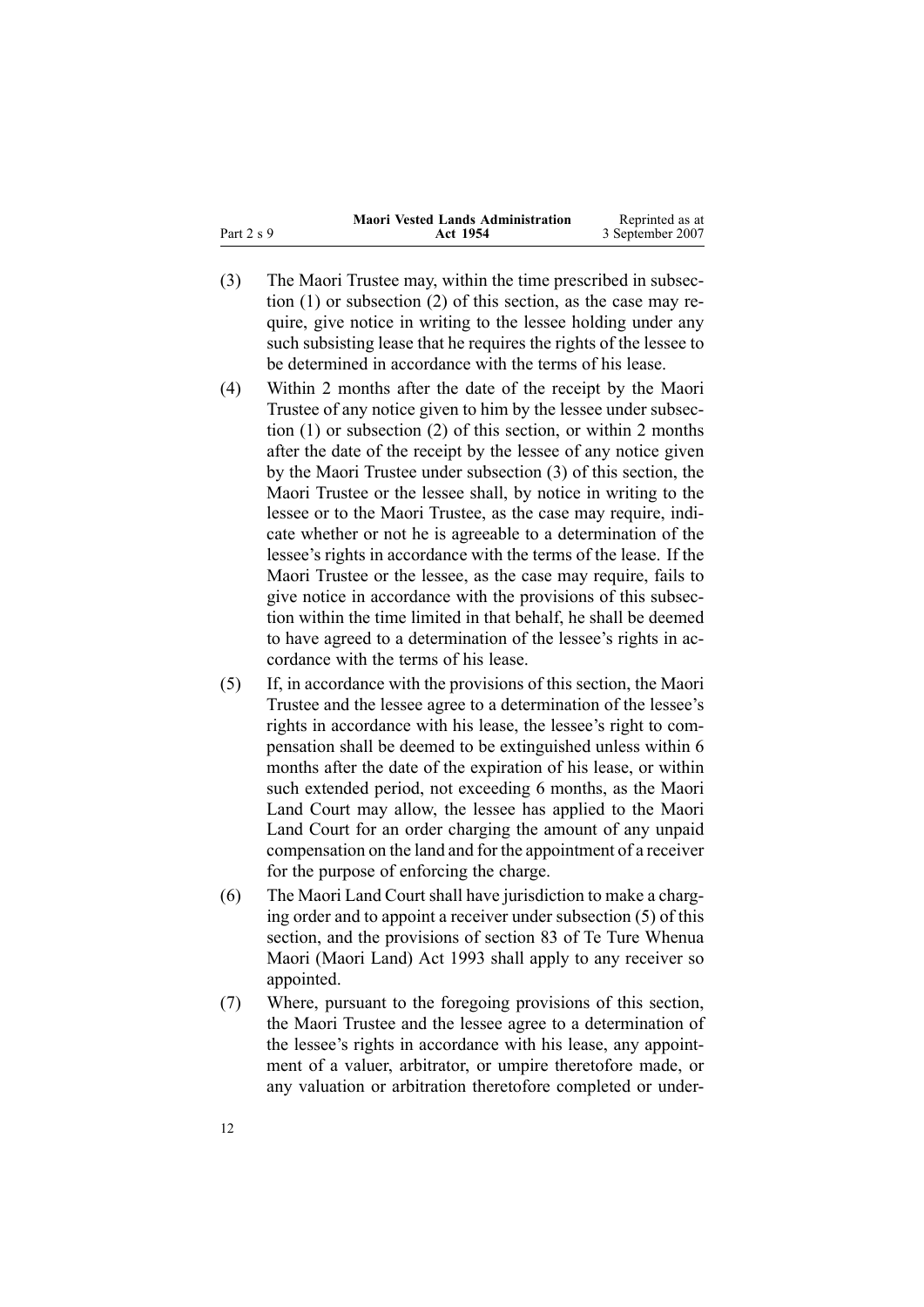<span id="page-12-0"></span>

| Reprinted as at  | <b>Maori Vested Lands Administration</b> |             |
|------------------|------------------------------------------|-------------|
| 3 September 2007 | Act 1954                                 | Part 2 s 10 |

taken, or any order made by the Maori Land Court creating <sup>a</sup> charge on the land for the value of improvements or appointing <sup>a</sup> receiver, shall, notwithstanding that the lease may have been extended by statute or otherwise, and notwithstanding that the appointment, valuation, arbitration, or order was made before the commencement of this Act, subsist for the purpose for which it was made unless the Maori Trustee and the lessee otherwise agree. Where the Maori Trustee and the lessee otherwise agree, the appointment, valuation, arbitration, or order, as the case may require, shall become null and void, and the Maori Land Court, on application made to it in that behalf, may cancel any order made by it in the premises.

- (8) Before giving any notice to any lessee under subsection [\(3\)](#page-10-0) of this section or before making, under section [8](#page-10-0) of this Act, any arrangemen<sup>t</sup> or agreemen<sup>t</sup> with any lessee for the settlement or discharge of the lessee's rights otherwise than in accordance with the provisions of this Act, the Maori Trustee shall, so far as is practicable, ascertain the wishes of the beneficial owners of the land affected by the lease and shall act in accordance with those wishes.
- (9) Where any subsisting lease is subject to <sup>a</sup> mortgage, no agreement for the determination of the lessee's rights in accordance with the terms of his lease shall be made under this section without the consent of the mortgagee.

The reference to section 83 of Te Ture Whenua Maori (Maori Land) Act 1993 in subsection (6) was substituted, as from 1 July 1993, for <sup>a</sup> reference to section 33 of the Maori Affairs Act 1953 pursuan<sup>t</sup> to section [363\(2\)](http://www.legislation.govt.nz/pdfLink.aspx?id=DLM293026) Te Ture Whenua Maori (Maori Land) Act 1993 (1993 No 4).

#### **10 Land Valuation Tribunal to determine disputes**

Where in respec<sup>t</sup> of any subsisting lease any dispute arises between the lessee and the Maori Trustee as to the existence in the lessee sic: lease? of any right to compensation for improvements, or as to the extent of any such right, or as to the nature and kind of improvements in respect of which the lessee has any such right, the lessee or the Maori Trustee may refer the dispute to the Land Valuation Tribunal for determination, and that Tribunal shall have exclusive jurisdiction, in accordance with the provisions of this Act, to determine the dispute accordingly.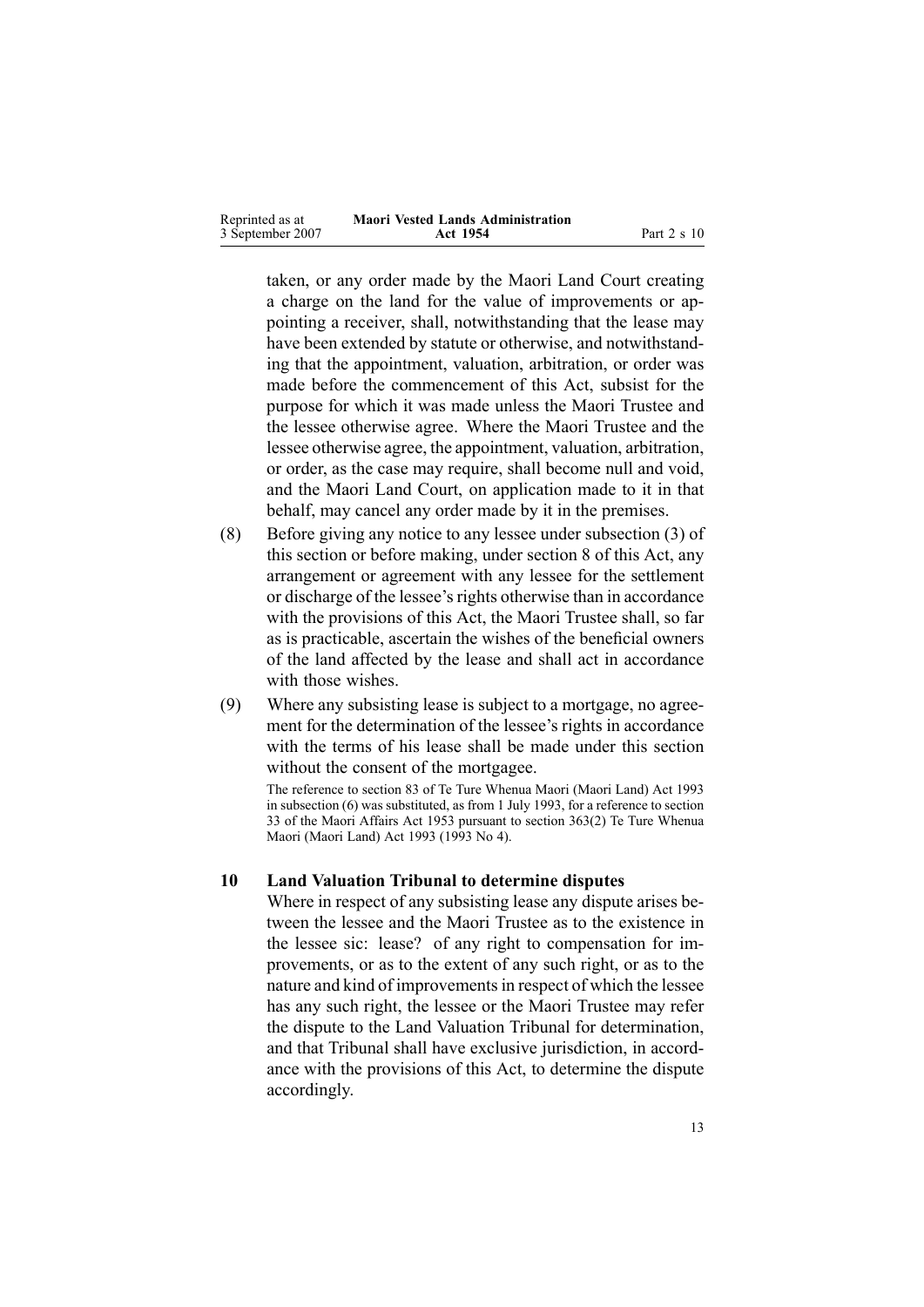<span id="page-13-0"></span>

|             | <b>Maori Vested Lands Administration</b> | Reprinted as at  |
|-------------|------------------------------------------|------------------|
| Part 2 s 11 | Act 1954                                 | 3 September 2007 |

The words "that Tribunal" were substituted for the words "that Court" by section [6\(6\)](http://www.legislation.govt.nz/pdfLink.aspx?id=DLM442575) of the Land Valuation Proceedings Amendment Act 1977.

#### *Special valuations*

#### **11 Application for special valuation**

- (1) The Valuer-General, on the application of the Maori Trustee made as soon as practicable after the commencement of this Act, shall cause to be made, as at the date of the expiry of the lease, <sup>a</sup> special valuation, in accordance with this Part of this Act, of the vested land comprised in any subsisting lease which expires before the 1st day of April 1955, and which confers on the lessee <sup>a</sup> right to compensation for improvements.
- (2) The Valuer-General, on the application of the Maori Trustee made not earlier than 6 months or later than 3 months before the date of the expiry of the lease, shall cause to be made, as at the date of the expiry of the lease, <sup>a</sup> special valuation, in accordance with this Part of this Act, of the vested land comprised in any subsisting lease which expires on or after the 1st day of April 1955, and which confers on the lessee <sup>a</sup> right to compensation for improvements.
- (3) Any application to the Valuer-General under this section shall set forth the name of the lessee, the area of the land comprised in the lease, <sup>a</sup> description of the land comprised in the lease, <sup>a</sup> description of any improvements in respect of which the lessee is not entitled to compensation under this Act, and the date of the expiry of the lease.

#### **12 Valuation certificates to be prepared**

- (1) On the completion of <sup>a</sup> special valuation under section 11 of this Act, the Valuer-General shall cause to be prepared a certificate setting forth the following particulars:
	- (a) The name of the lessee:
	- (b) The area of the land comprised in the lease, and <sup>a</sup> description of the land sufficient to identify it:
	- (c) The total value of any improvementsin respec<sup>t</sup> of which the lessee is not entitled to compensation under this Act:
	- (d) The total value of all other improvements in existence on the land:
	- (e) The unimproved value of the land: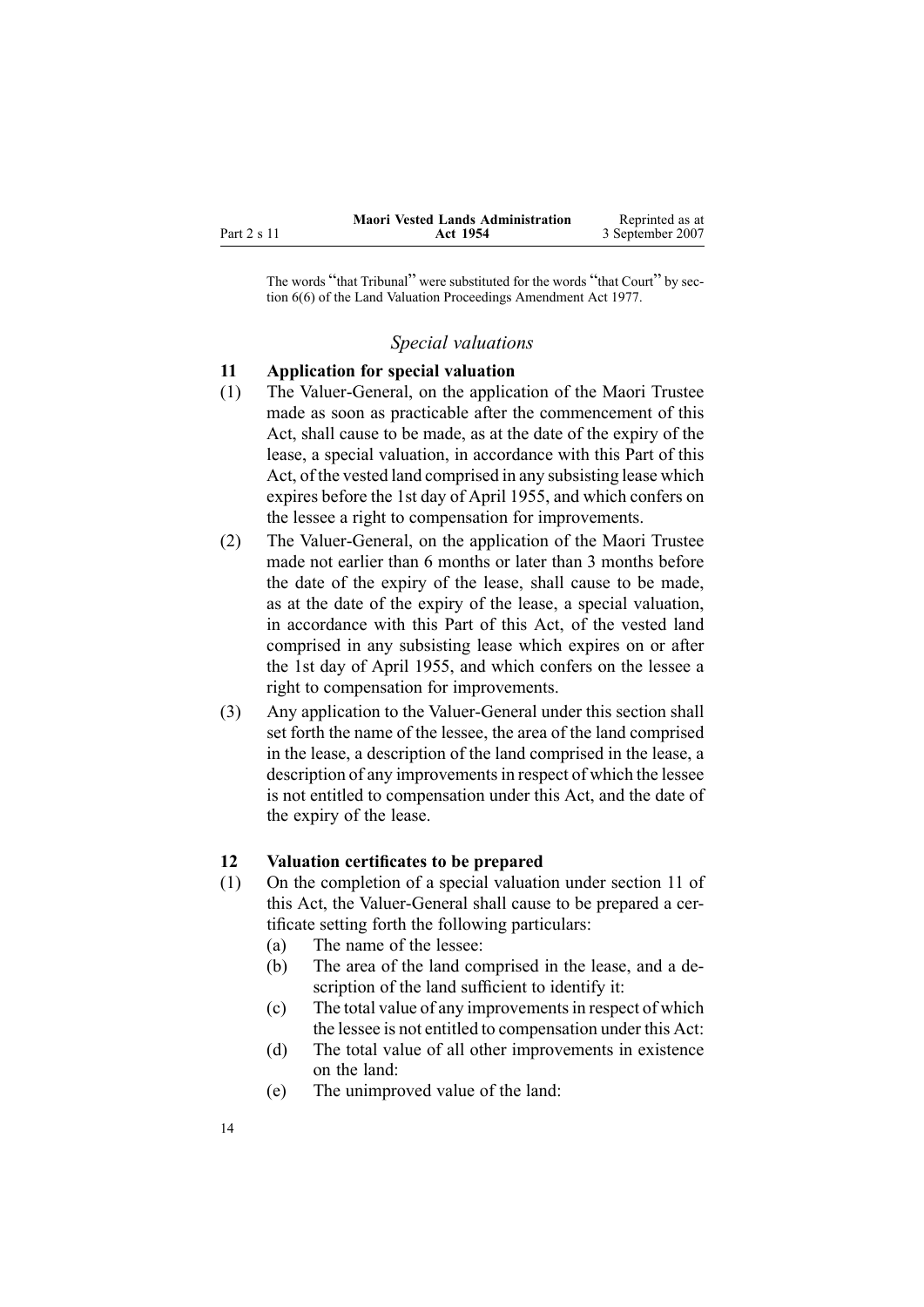<span id="page-14-0"></span>

| Reprinted as at  | <b>Maori Vested Lands Administration</b> |             |
|------------------|------------------------------------------|-------------|
| 3 September 2007 | Act 1954                                 | Part 2 s 14 |

- (f) The capital value of the land:
- (g) The date of the expiry of the lease.
- $(2)$  Every certificate prepared by the Valuer-General in accordance with the provisions of this section shall show on its face that it has been made for the purpose of this section.

#### **13 General provisions as to valuations**

- (1) In determining the capital value or the unimproved value of any land for the purposes of <sup>a</sup> special valuation under this Part of this Act, the Valuer-General shall proceed as if the land were not subject to any lease, or to the right of any person to obtain <sup>a</sup> lease thereof, but otherwise, and subject to the provisions of this Act, the Valuer-General shall proceed as if he were determining the values under the Valuation of Land Act 1951.
- (2) In respec<sup>t</sup> of any such special valuation, the sum of the amount of the unimproved value and the amount of the value of improvements shall always be equal to the amount of the capital value, and, in ascertaining the unimproved value or the value of improvements, the Valuer-General shall always relate those values to the capital value.
- (3) The fee fixed by the Valuer-General for making any special valuation as aforesaid shall be paid by the Maori Trustee, but half the amount of the fee shall be recoverable by the Maori Trustee from the lessee as <sup>a</sup> debt.

### **14 Notice of valuations and rights of objection thereto**

- (1) As soon as practicable after making any special valuation under section [11](#page-13-0) of this Act, and upon the paymen<sup>t</sup> by the Maori Trustee of the fee for making the valuation, the Valuer-General shall serve not less than 3 copies of the certificate prepared under section [12](#page-13-0) of this Act on the Maori Trustee.
- (2) The Maori Trustee shall thereupon file <sup>a</sup> copy of the certificate in the appropriate office of the District Court and shall serve <sup>a</sup> copy thereof on the lessee, together with <sup>a</sup> notice that objections to the valuation to which the certificate relates may be lodged in the manner and within the time specified in the notice.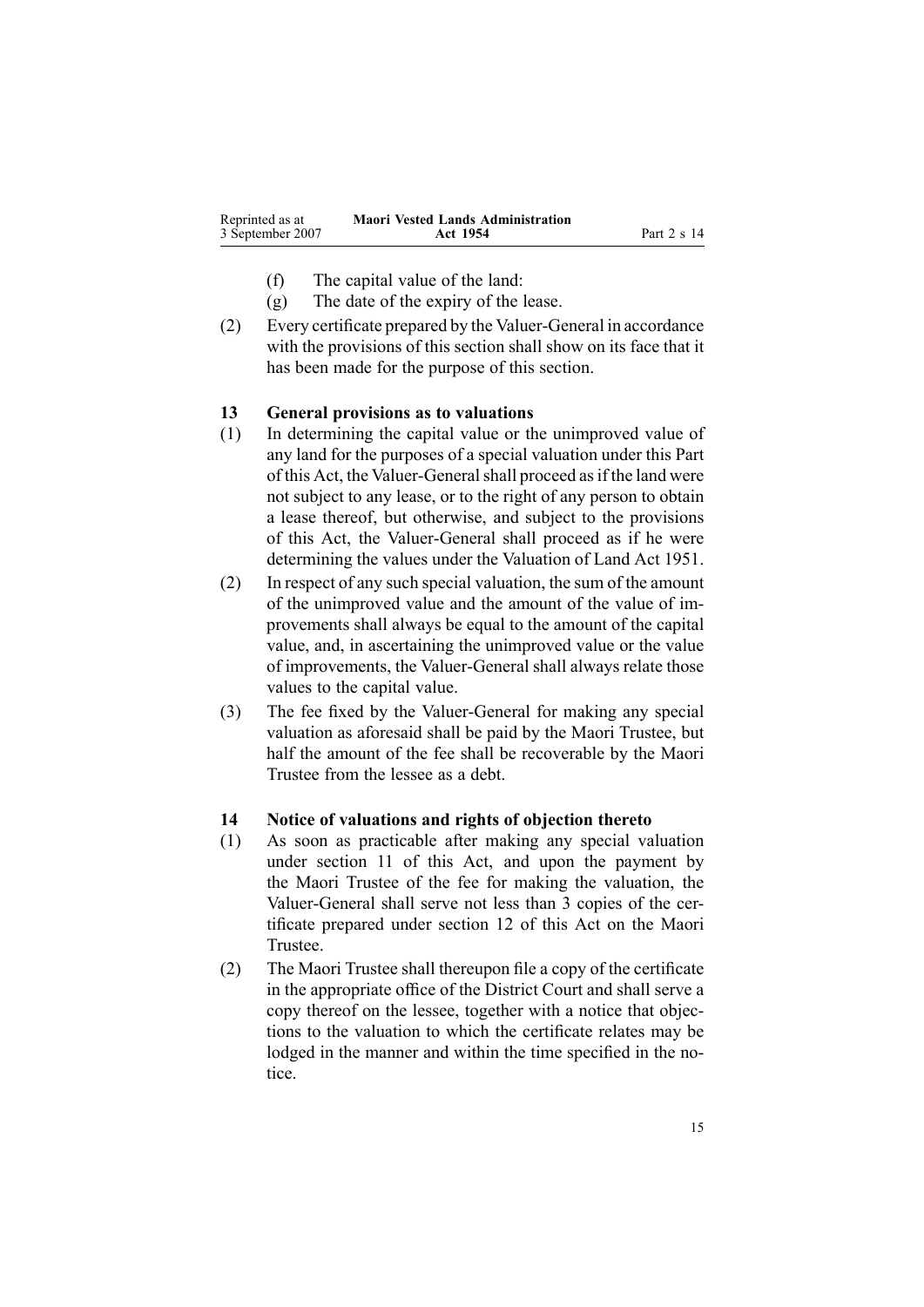<span id="page-15-0"></span>

|              | <b>Maori Vested Lands Administration</b> | Reprinted as at  |
|--------------|------------------------------------------|------------------|
| Part 2 s 14A | Act 1954                                 | 3 September 2007 |

- (3) In every notice given by the Maori Trustee under subsection [\(2\)](#page-14-0) of this section the Maori Trustee shall fix the time within which objections to the valuation may be made, being in each case <sup>a</sup> period not less than 2 months after the date of the notice, and shall specify the office of the District Court in which objections shall be filed.
- $(4)$  If the lessee or the Maori Trustee objects to any of the values as appearing in the certificate he may, within the time specified in that behalf in the notice given by the Maori Trustee, file an objection to the valuation in the appropriate office of the District Court.
- (5) Every objection filed as aforesaid shall specify the several items to which the objection relates, and, with respec<sup>t</sup> to each item, shall specify the grounds of the objection.
- (6) On the filing of any such objection by the lessee, the Registrar of the Courtshall forthwith give to the Maori Trustee and to the Valuer-General notice of the filing of the objection and of the terms thereof, and where the objection is filed by or on behalf of the Maori Trustee, the Registrar shall give <sup>a</sup> like notice to the lessee and to the Valuer-General.
- (7) For the purposes of this section, the expression **appropriate office of the District Court** hasthe same meaning asin section [2](http://www.legislation.govt.nz/pdfLink.aspx?id=DLM249219) of the Land Valuation [Proceedings](http://www.legislation.govt.nz/pdfLink.aspx?id=DLM249212) Act 1948.

In subsections  $(2)$ ,  $(3)$ , and  $(4)$  the reference to the District Court has been substituted for <sup>a</sup> reference to the Magistrate's Court (the word "Magistrate's" having been substituted for the word "Valuation" by section [6\(6\)](http://www.legislation.govt.nz/pdfLink.aspx?id=DLM442575) of the Land Valuation Proceedings Amendment Act 1977) by section [18\(2\)](http://www.legislation.govt.nz/pdfLink.aspx?id=DLM35085) of the District Courts Amendment Act 1979.

Subsection (7) was substituted for the original subsection (7) by section [6\(6\)](http://www.legislation.govt.nz/pdfLink.aspx?id=DLM442575) of the Land Valuation Proceedings Amendment Act 1977.

#### **14A Special valuations made on or after 1 July 1998**

- (1) This section applies on and after 1 July 1998 to any case where—
	- (a) This Act or any lease to which this Act applies requires or provides for any special valuation to be made; and
	- (b) The Valuer-General has not made the valuation concerned before 1 July 1998;—

and sections 11 to [14](#page-13-0), and any lease to which this Act applies, are to be read accordingly with any necessary modifications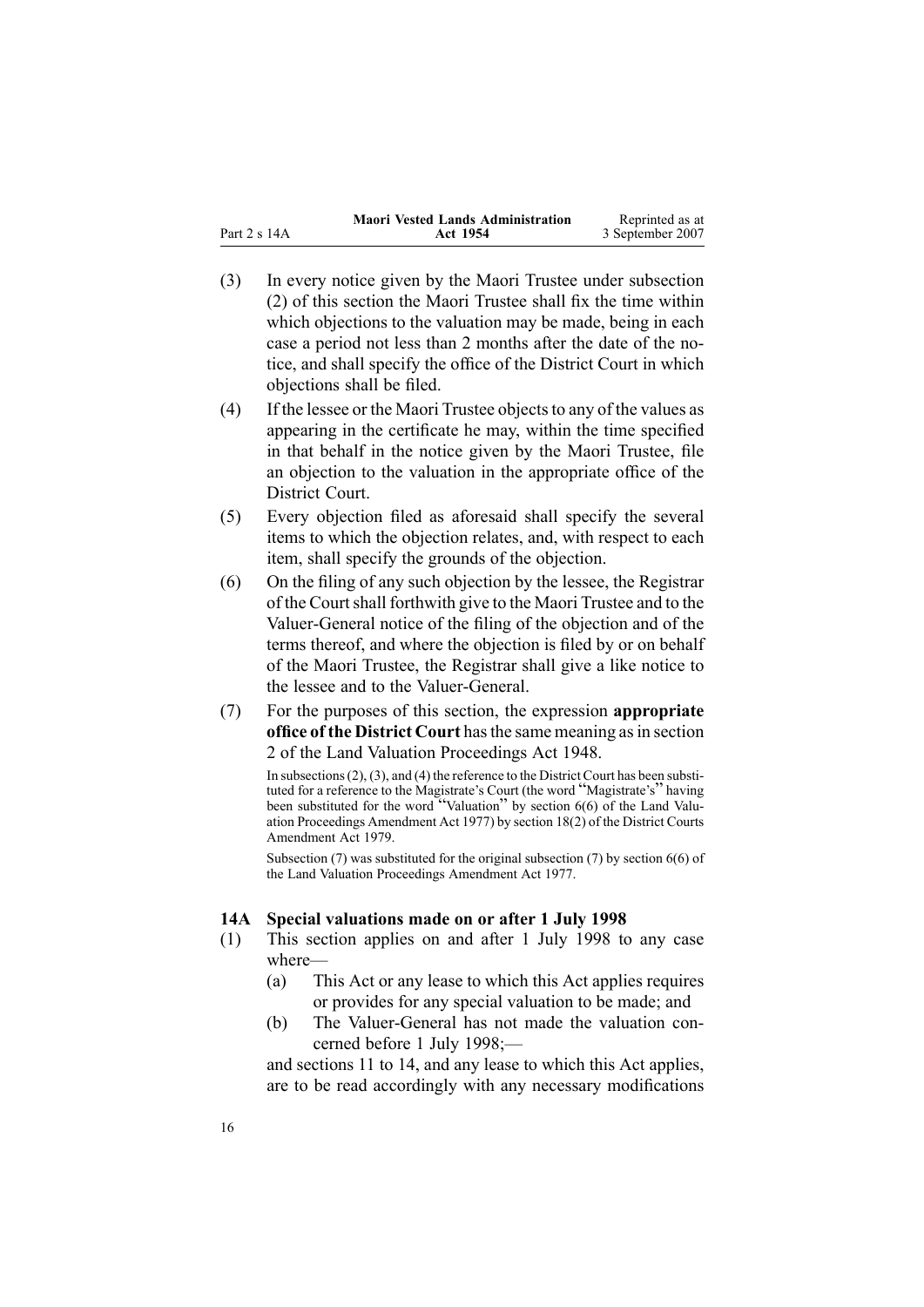<span id="page-16-0"></span>

| Reprinted as at  | <b>Maori Vested Lands Administration</b> |             |
|------------------|------------------------------------------|-------------|
| 3 September 2007 | Act 1954                                 | Part 2 s 15 |

and as if the references to the Valuer-General were references to <sup>a</sup> registered valuer.

- (2) In the case of any special valuation under this Act to which this section applies, the valuation is to be made not by the Valuer-General but by <sup>a</sup> registered valuer chosen in accordance with the following provisions:
	- (a) The Maori Trustee (or the other legal owner, in <sup>a</sup> case where land is revested under section [70](#page-43-0)) must—
		- (i) Nominate <sup>a</sup> registered valuer to conduct the valuation; and
		- (ii) Notify the lessee in writing of the name of the registered valuer:
	- (b) If the lessee does not object to the registered valuer within 14 days after being notified of the nomination, that valuer may conduct the valuation:
	- (c) If the lessee does object within 14 days after the notification, and no agreemen<sup>t</sup> as to who should conduct the valuation can be reached, the valuation is to be conducted by <sup>a</sup> registered valuer nominated by the President of the New Zealand Institute of Valuers.

Section 14A was inserted, as from 1 July 1998, by section [54\(1\)](http://www.legislation.govt.nz/pdfLink.aspx?id=DLM427717) Ratings Valuations Act 1998 (1998 No 69). *See* sections 55 to [63](http://www.legislation.govt.nz/pdfLink.aspx?id=DLM427719) for the savings and transitional provisions.

#### *Resumption of land or gran<sup>t</sup> of new lease*

### **15 Notice to be given to lessee as to resumption of land, or requiring an election by lessee**

- (1) If no objection is made to the special valuation within the period fixed by the Maori Trustee as aforesaid, or, if any objection is made, when all objections have been finally disposed of, the Maori Trustee shall serve a notice on the lessee either—
	- (a) Requiring the lessee, on <sup>a</sup> date to be specified in the notice, being <sup>a</sup> date not earlier than one year after the date of the notice, to deliver possession of the land comprised in the lease on terms that the Maori Trustee shall, on the delivery of possession, pay to the lessee the full value, as shown by the certificate of valuation prepared under section [12](#page-13-0) of this Act and any amendments to the certificate, of the improvements effected by the lessee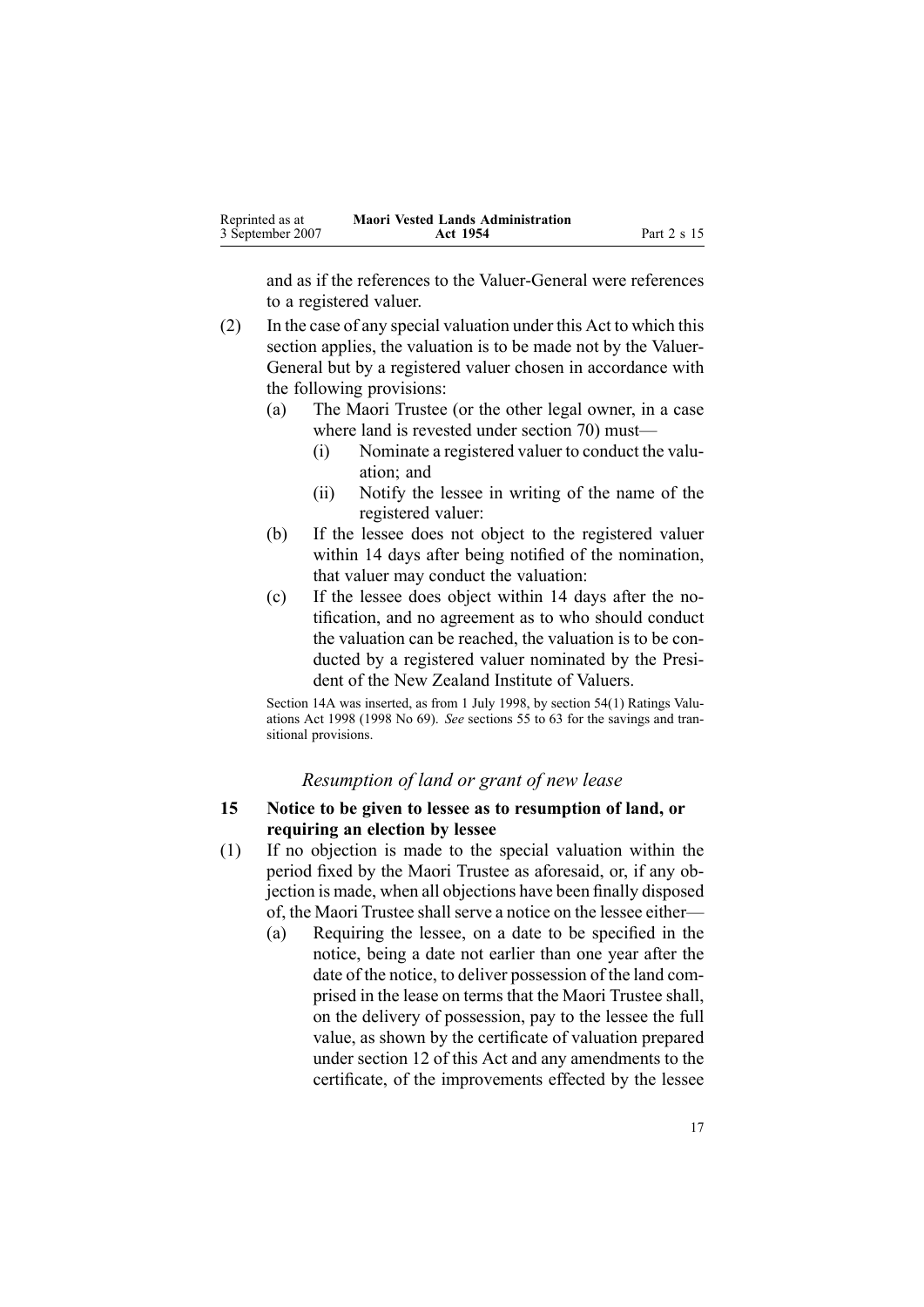<span id="page-17-0"></span>

|             | <b>Maori Vested Lands Administration</b> | Reprinted as at  |
|-------------|------------------------------------------|------------------|
| Part 2 s 16 | Act 1954                                 | 3 September 2007 |

and in respec<sup>t</sup> of which he is entitled to compensation under this Act; or

- (b) Requiring the lessee, within 2 months after the date of the notice, to elect either to take <sup>a</sup> new lease of the land on the terms prescribed in that behalf by this Act or to have <sup>a</sup> new lease of the land submitted to public competition by public tender in accordance with the provisions of this Act.
- (2) The Maori Trustee may at any time give notice to the lessee that he does not intend to require the lessee to deliver posses-sion of the land in accordance with paragraph [\(a\)](#page-16-0) of subsection (1) of this section. Any notice under this subsection shall be binding on the Maori Trustee according to its tenor, but any such notice shall not be deemed to be <sup>a</sup> notice under paragraph [\(b\)](#page-16-0) of the said subsection (1).

### **16 Lessee to have limited right to occupy land, notwithstanding expiry of lease**

- (1) Until the date fixed by the Maori Trustee for the delivery of possession of the land by the lessee, or until the date of the commencement of <sup>a</sup> new lease, the lessee to whom any notice is given in accordance with the provisions of section [15](#page-16-0) of this Act may, notwithstanding that his lease has expired, continue in occupation of the land so long as he shall pay the rent reserved by the lease and perform and observe the covenants and conditions contained or implied in the expired lease; and while the lessee continues to occupy the land he shall, notwithstanding that his lease has expired, continue to be the lessee of the land for the purposes of this Act.
- (2) Subject to the provisions of subsection (1) of this section, no lessee of land comprised in <sup>a</sup> subsisting lease shall remain in occupation of the land after the expiry of his lease, notwithstanding any provision of his lease conferring on him <sup>a</sup> right to hold over.

In subsection (1), section 209(1) Rating Powers Act 1988 (1988 No 97) repealed, as from 28 June 1988, the Rating Act 1967 (1967 No 123).

Section 177(1) of that Act had in turn repealed, as from 1 April 1968, the Rating Act 1925 (1925 No 30).

Subsection (1) was amended, as from 1 July 2003, by section [137\(1\)](http://www.legislation.govt.nz/pdfLink.aspx?id=DLM133500) Local Government (Rating) Act <sup>2002</sup> (2002 No 6) by omitting the words ", and during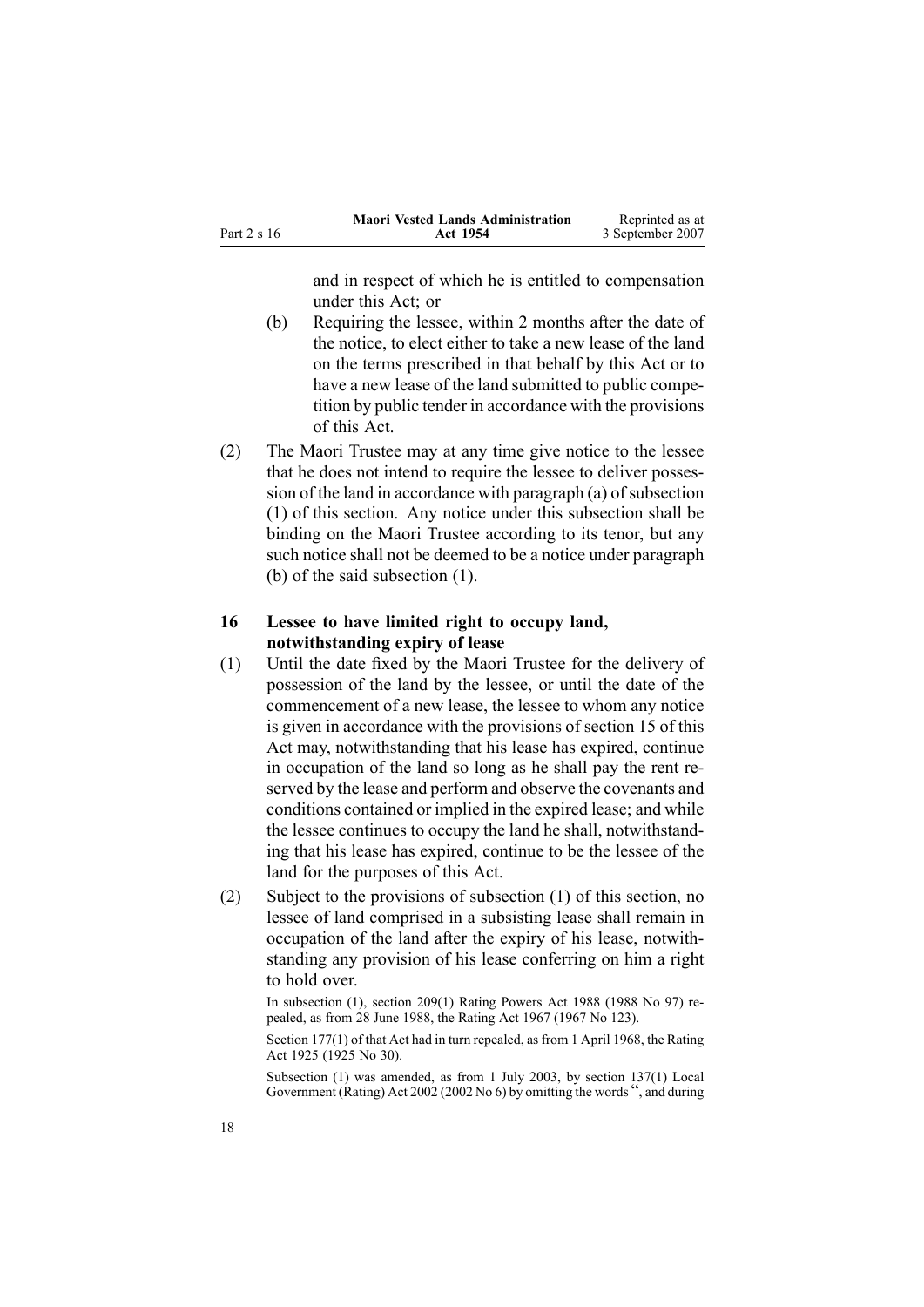<span id="page-18-0"></span>

| Reprinted as at  | <b>Maori Vested Lands Administration</b> |             |
|------------------|------------------------------------------|-------------|
| 3 September 2007 | Act 1954                                 | Part 2 s 19 |

that occupation also he shall be deemed to be the occupier of the land for the purposes of the Rating Act <sup>1967</sup>". *See* section [137\(2\)](http://www.legislation.govt.nz/pdfLink.aspx?id=DLM133500) of that Act for the savings provision that provides that the changes apply for the purpose of rating in <sup>a</sup> financial year that begins on or after 1 July 2003.

### **17 On delivery of possession, Maori Trustee to pay compensation**

Where the Maori Trustee has required the lessee to deliver pos-session of the land in accordance with paragraph [\(a\)](#page-16-0) of subsection (1) of section 15 of this Act, the Maori Trustee shall, if the lessee has paid the rent up to the due date, on the delivery of possession, and subject to the provisions of section 18 of this Act, pay to the lessee or to the person entitled to receive the amount an amount equivalent to the full value of the improvements effected by the lessee and shown in the certificate of valuation under section [12](#page-13-0) of this Act.

#### **18 Deduction for destroyed or depreciated improvements**

Where, after the expiry of <sup>a</sup> subsisting lease and before delivery of possession of the land, any of the improvements for which the lessee is entitled to compensation have been destroyed or appreciably damaged or depreciated, or any other improvements on the land have been destroyed or appreciably damaged or depreciated, the value of the improvements so destroyed, or, as the case may be, the cost of repairing and restoring any improvements so damaged or depreciated, shall be determined by agreemen<sup>t</sup> between the Maori Trustee and the lessee, or, in default of agreement, by the Land Valuation Tribunal, and the amount so determined, together with the amount of any costs, charges, or expenses incurred by the Maori Trustee in or about that determination, shall be deducted from the amount payable as aforesaid to the lessee or other person entitled to receive payment.

### **19 Special provisions as to leases the terms of which have been extended by statute**

(1) The provisions of this section shall apply with respec<sup>t</sup> to any subsisting lease the term whereof has been extended by virtue of the provisions of section [13](http://www.legislation.govt.nz/pdfLink.aspx?id=DLM254468) of the Maori [Purposes](http://www.legislation.govt.nz/pdfLink.aspx?id=DLM254439) Act 1948, or of section 8 of the Maori Purposes Act 1950, or of section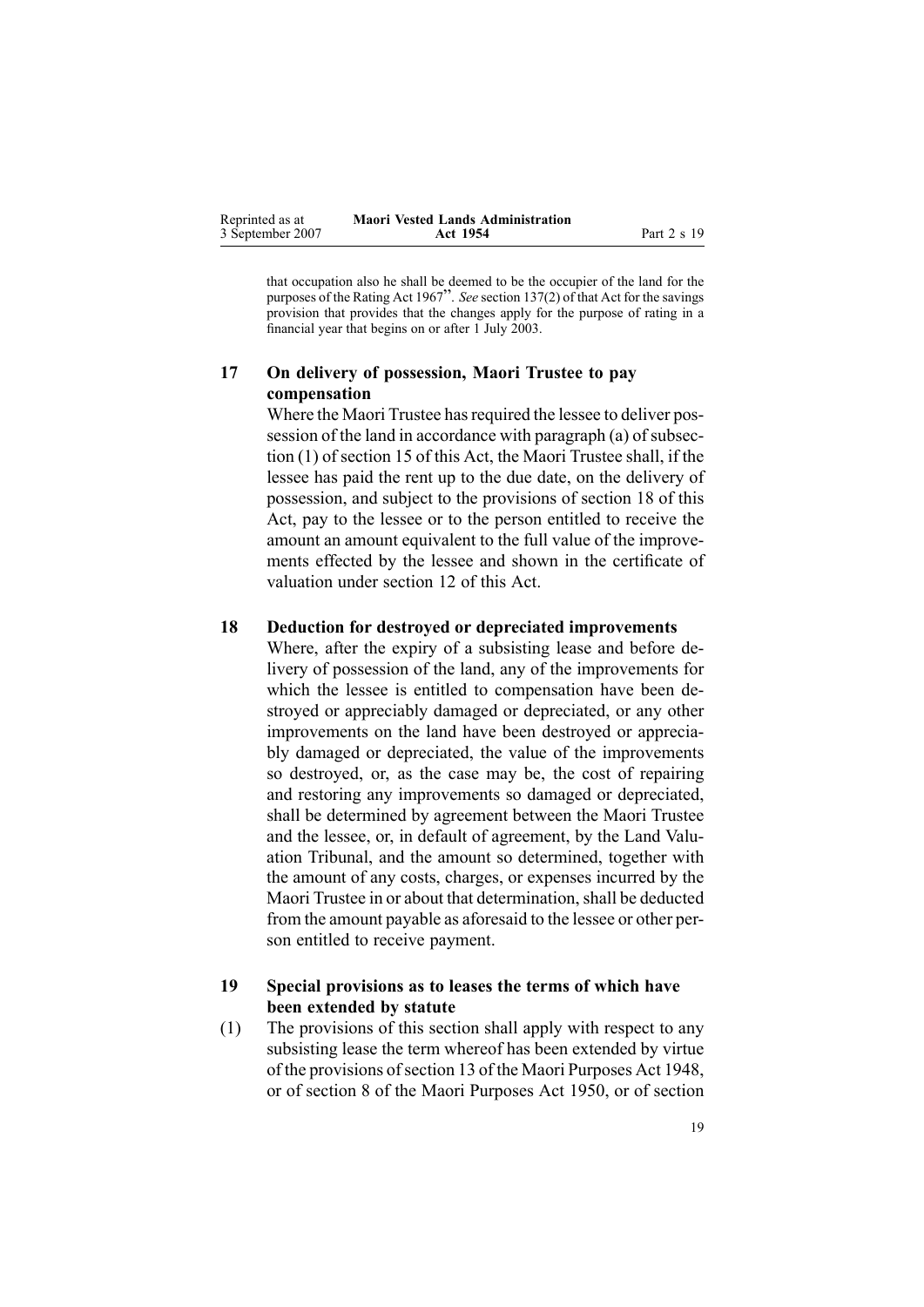<span id="page-19-0"></span>

|             | <b>Maori Vested Lands Administration</b> | Reprinted as at  |
|-------------|------------------------------------------|------------------|
| Part 2 s 20 | Act 1954                                 | 3 September 2007 |

[9](http://www.legislation.govt.nz/pdfLink.aspx?id=DLM264512) of the Maori [Purposes](http://www.legislation.govt.nz/pdfLink.aspx?id=DLM264192) Act 1951, or of section [6](http://www.legislation.govt.nz/pdfLink.aspx?id=DLM275633) of the [Maori](http://www.legislation.govt.nz/pdfLink.aspx?id=DLM275619) [Purposes](http://www.legislation.govt.nz/pdfLink.aspx?id=DLM275619) Act 1952, or of section [29](http://www.legislation.govt.nz/pdfLink.aspx?id=DLM284302) of the Maori [Purposes](http://www.legislation.govt.nz/pdfLink.aspx?id=DLM283859) Act [1953](http://www.legislation.govt.nz/pdfLink.aspx?id=DLM283859).

- (2) Where the rent payable at the commencement of the term of any lease to which this section applies was reduced under the National [Expenditure](http://www.legislation.govt.nz/pdfLink.aspx?id=DLM212211) Adjustment Act 1932 or the [Mortgagors](http://www.legislation.govt.nz/pdfLink.aspx?id=DLM219821) and Lessees [Rehabilitation](http://www.legislation.govt.nz/pdfLink.aspx?id=DLM219821) Act 1936, the Maori Trustee shall impose <sup>a</sup> condition that, in electing to take <sup>a</sup> new lease, the lessee shall be required to pay to the Maori Trustee an amount equal to the difference between the rent reserved at the commencement of the lease and the reduced rent, calculated from the date upon which, but for the statutory provisions mentioned in subsection [\(1\)](#page-18-0) of this section, the term of the lease would have originally expired, or from the 31st day of December 1950, whichever is the later date, to the 30th day of June 1954.
- (3) The date for the commencement of any new lease granted to the lessee holding under any lease to which this section applies shall be the 1st day of July 1954.
- (4) Any such new lease granted as aforesaid may be registered under the Land [Transfer](http://www.legislation.govt.nz/pdfLink.aspx?id=DLM269031) Act 1952, notwithstanding that the land comprised in the new lease was subject to <sup>a</sup> prior lease and, for the purposes of registration, the prior lease shall be deemed to have been surrendered on the 30th day of June 1954.
- (5) The term of Lease Number 22716, Wellington Registry, affecting that portion of the Ohotu Number 8 Block containing 1,967 acres, more or less, and known as Sections 3, 4, and 5, Block IX, Karioi Survey District, shall, notwithstanding that the lease has expired, be deemed to have been extended by the provisions referred to in subsection [\(1\)](#page-18-0) of this section, and the lease aforesaid shall, for the purposes of this Act, be deemed to be <sup>a</sup> subsisting lease.

### **20 Lessee to pay for lessor's improvements when electing to take new lease**

In requiring <sup>a</sup> lessee to make the election referred to in paragraph [\(b\)](#page-16-0) of subsection (1) of section 15 of this Act, the Maori Trustee shall impose a condition that, where the lessee elects to take <sup>a</sup> new lease, he shall pay to the Maori Trustee an amount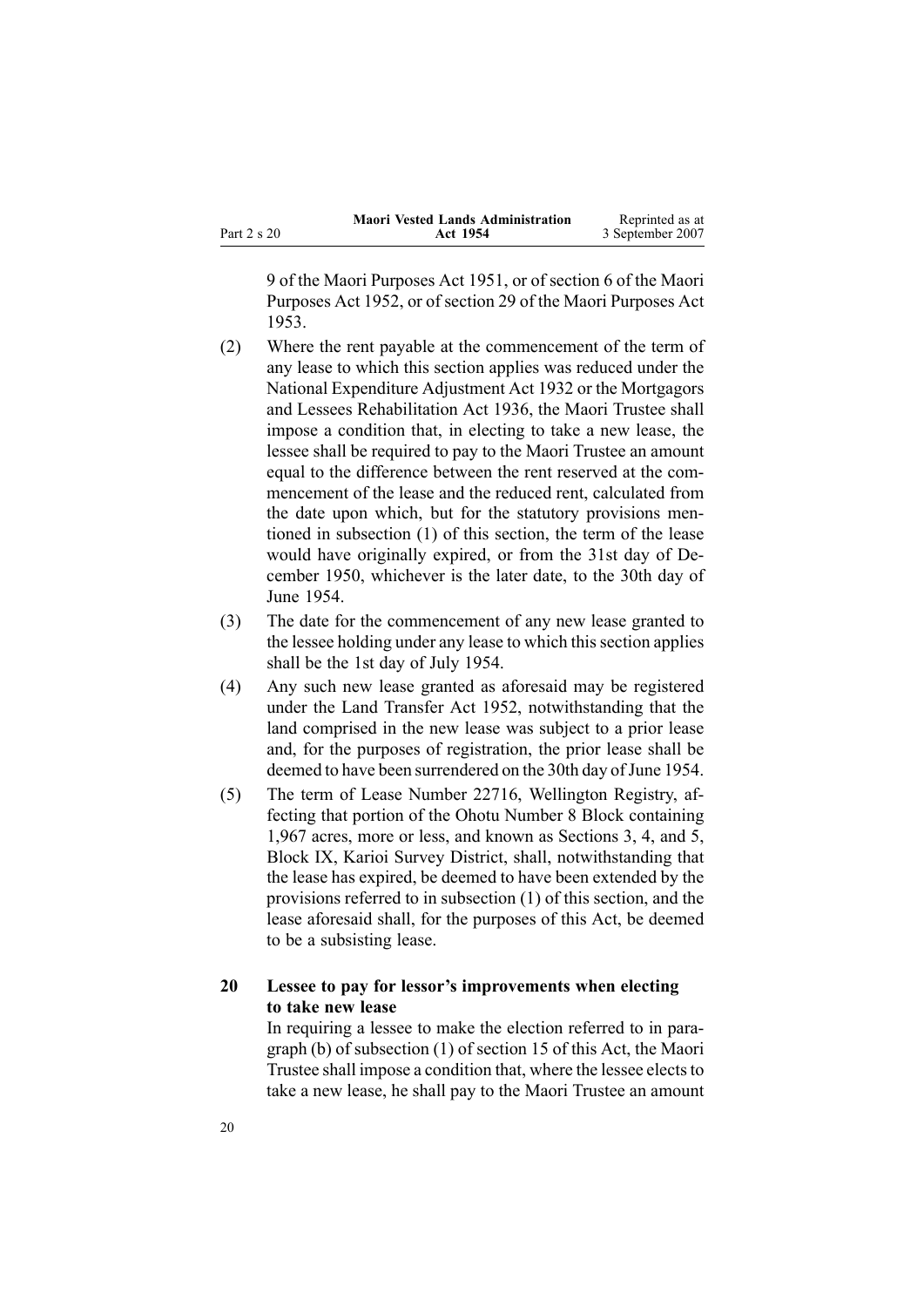<span id="page-20-0"></span>

| Reprinted as at  | <b>Maori Vested Lands Administration</b> |             |
|------------------|------------------------------------------|-------------|
| 3 September 2007 | Act 1954                                 | Part 2 s 22 |

equivalent to the value, asshown by the certificate of valuation under section [12](#page-13-0) of this Act, of any improvements other than the improvements effected by the lessee.

### **21 Term of new lease**

Every new lease shall be for <sup>a</sup> term of 21 years, and every such lease shall contain <sup>a</sup> provision that if the Maori Trustee does not, at least one year before the expiry of the lease, give notice to the lessee that the Maori Trustee intends to resume possession of the land, the lessee shall have the right to <sup>a</sup> renewal of the lease for successive terms of 21 years, subject to the right of the Maori Trustee to resume possession of the land at the end of the 15th year of each successive term of 21 years or at the end of each such successive term, after giving to the lessee not less than one year's notice of the Maori Trustee's intention so to resume possession and on paymen<sup>t</sup> to the lessee of the amount of the compensation to which he is then entitled in accordance with the provisions of this Act.

### **22 Minimum annual rent**

- (1) For the purposes of this Act, the expression **minimum annual rent** means <sup>a</sup> rent equal to double the amount of the rent reserved at the commencement of the term of <sup>a</sup> subsisting lease, or, where the rent reserved as aforesaid was equal to or in excess of the rent reserved at the commencement of the term of the lease of which the subsisting lease is, or purports to be, <sup>a</sup> renewal, the expression **minimum annual rent** means the rent reserved at the commencement of the term of the subsisting lease.
- (2) For the purposes of this section, the expression **rent reserved at the commencement of the term** means the rent reserved in relation to the land as if no improvements existed thereon; and does not include any portion of the rent reserved in respec<sup>t</sup> of improvements.
- (3) Where for the purposes of this Act it is necessary to ascertain the minimum annual rent of any land which is par<sup>t</sup> only of the land comprised in <sup>a</sup> lease, the Maori Trustee shall apportion the minimum annual rent for the whole of the land as between the appropriate par<sup>t</sup> thereof and the remainder in such manner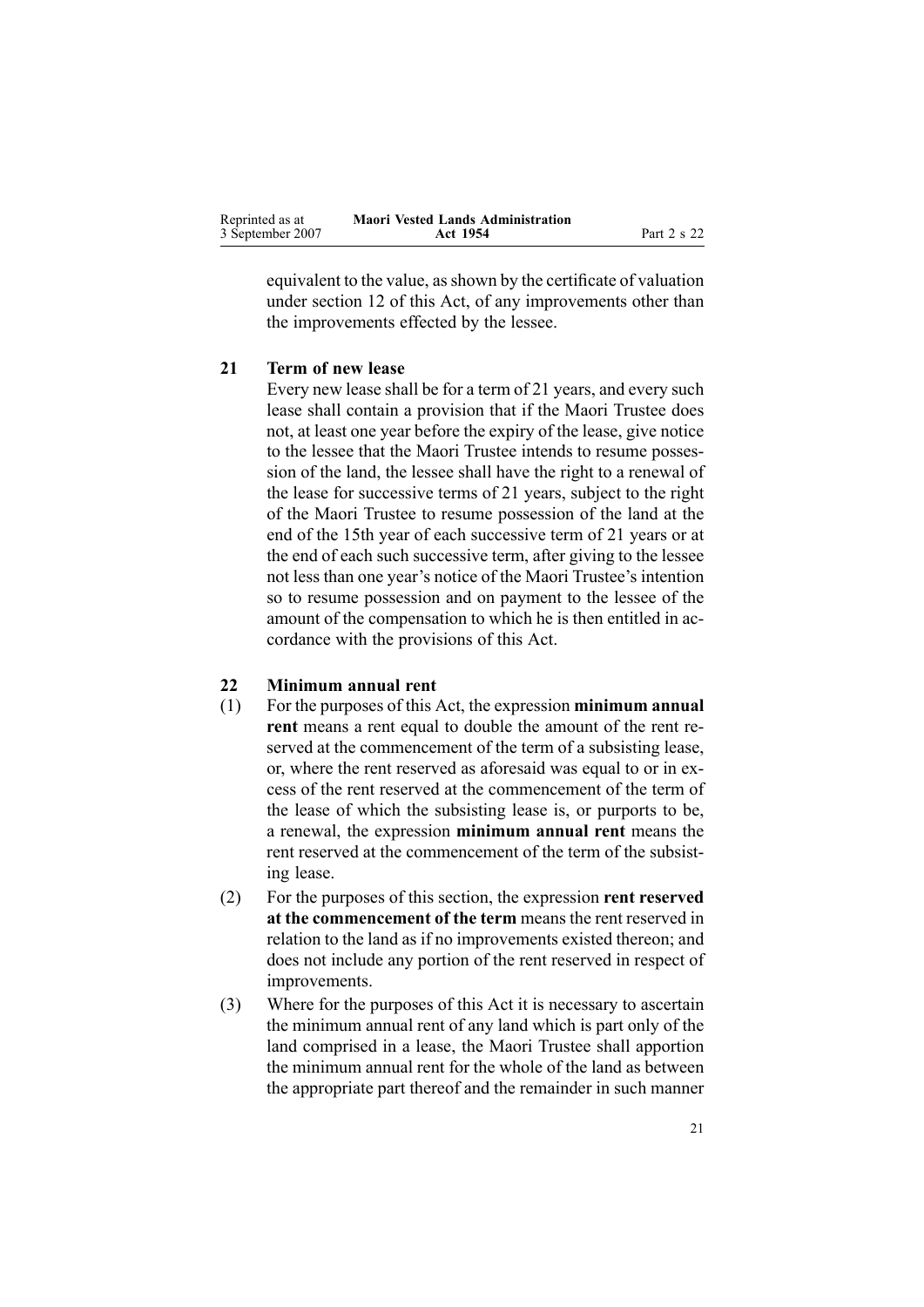<span id="page-21-0"></span>

|             | <b>Maori Vested Lands Administration</b> | Reprinted as at  |
|-------------|------------------------------------------|------------------|
| Part 2 s 23 | Act 1954                                 | 3 September 2007 |

as he thinks equitable; and the minimum annual rent so apportioned in respec<sup>t</sup> of any par<sup>t</sup> shall, for the purposes of this Act, be the minimum annual rent for that part. Every such apportionment by the Maori Trustee shall be final and conclusive.

### **23 Annual rent where minimum rent reduced because of uncontrollable deterioration**

Where, pursuan<sup>t</sup> to the provisions of section [50](#page-34-0) of this Act, the Land Valuation Tribunal has fixed the amount to represen<sup>t</sup> the deterioration in the quality of the land through causes which were not reasonably within the control of the lessee or any former lessee, the annual rent payable under the new lease shall be the minimum annual rent, ascertained in accordance with section [22](#page-20-0) of this Act, reduced by an amount equal to 5 percen<sup>t</sup> of the amount fixed by the Land Valuation Tribunal to represen<sup>t</sup> the deterioration in the quality of the land.

### **24 Rent under new lease**

- (1) Subject to the provisions of this Act, the annual rent payable under any new lease shall be:
	- (a) For the first 10 years of the term, <sup>a</sup> sum equal to 5 percent of the unimproved value of the land as shown by the certificate of valuation prepared under section [12](#page-13-0) of this Act, or the minimum annual rent, whichever is the greater:

Provided that where the provisions of section 23 of this Act apply, the rent payable for the first 10 years of the term of <sup>a</sup> new lease shall be the rent fixed in accordance with that section:

(b) For the next 11 years of the term, <sup>a</sup> sum equal to 5 percen<sup>t</sup> of the unimproved value of the land as shown by <sup>a</sup> special valuation to be made in that behalf by the Valuer-General, as at the end of the aforesaid period of 10 years:

> Provided that the annual rent for the aforesaid period of 11 years shall not be less than the annual rent fixed at the commencement of the lease.

(2) The annual rent payable under any lease which is <sup>a</sup> renewal of <sup>a</sup> new lease shall be: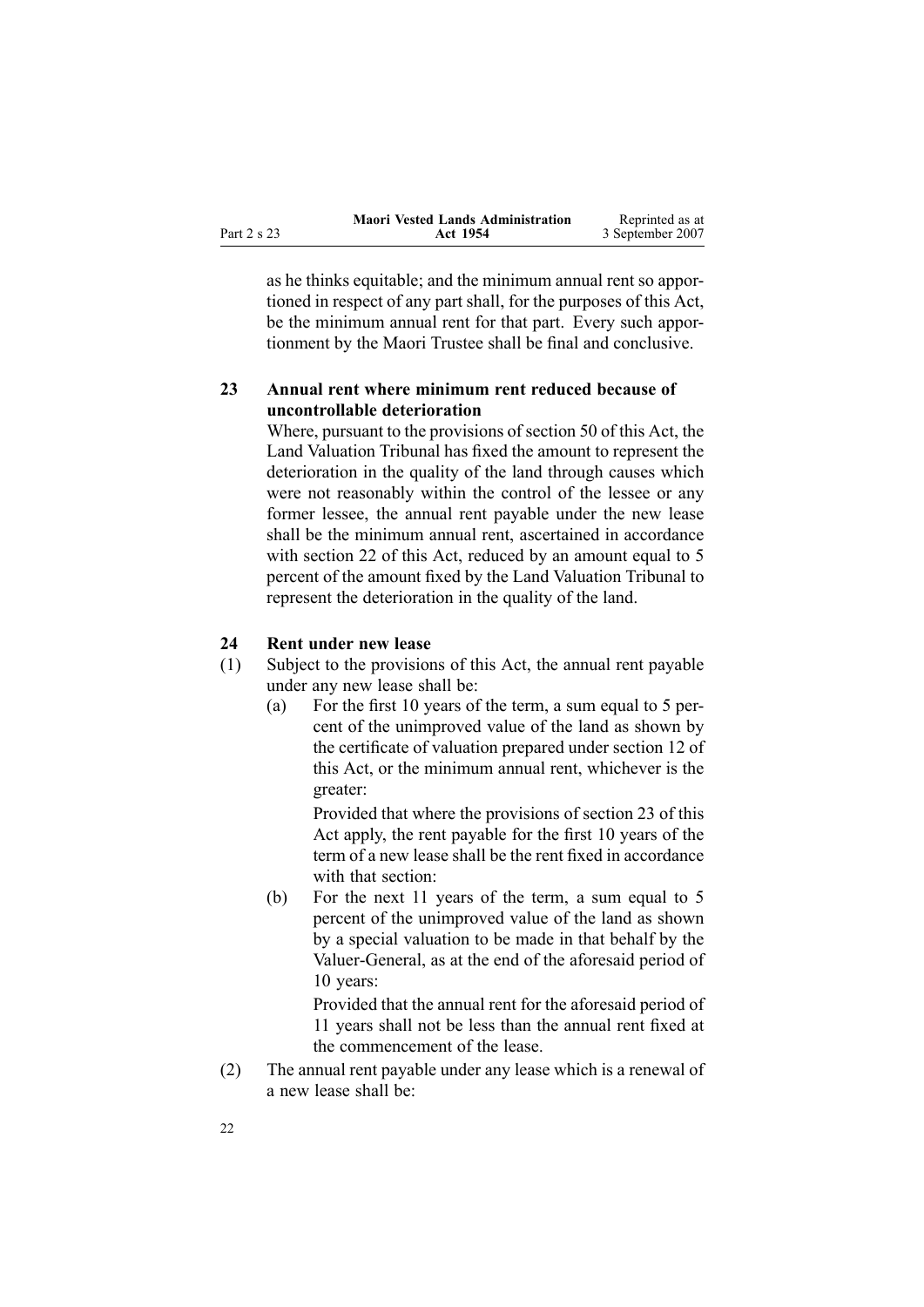<span id="page-22-0"></span>(a) For the first 10 years of the term, <sup>a</sup> sum equal to 5 percent of the unimproved value of the land as shown by <sup>a</sup> special valuation to be made in that behalf by <sup>a</sup> registered valuer as at the date of the expiry of the previous term:

> Provided that the annual rent for the aforesaid period of 10 years shall not be less than the annual rent fixed in respec<sup>t</sup> of the preceding term of 11 years of the expired lease:

(b) For the next 11 years of the term, <sup>a</sup> sum equal to 5 percen<sup>t</sup> of the unimproved value of the land as shown by <sup>a</sup> special valuation to be made in that behalf by <sup>a</sup> registered valuer as at the end of the last period of 10 years:

> Provided that the annual rent for the said period of 11 years shall not be less than the annual rent fixed at the commencement of the renewed term.

Subsection (2)(a) and (b) was amended, as from 1 July 1998, by section [54\(1\)](http://www.legislation.govt.nz/pdfLink.aspx?id=DLM427717) Ratings Valuations Act 1998 (1998 No 69) by substituting the words "a registered valuer" for the words "the Valuer-General". *See* sections [55](http://www.legislation.govt.nz/pdfLink.aspx?id=DLM427719) to [63](http://www.legislation.govt.nz/pdfLink.aspx?id=DLM427719) for the savings and transitional provisions.

### **25 Valuations for revision of rent**

- (1) Upon the making of any special valuation for the purposes of section [24](#page-21-0) of this Act, <sup>a</sup> registered valuer shall cause to be prepared <sup>a</sup> certificate of valuation and the provisions of sections 12 to [14A](#page-13-0) of this Act shall, as far as they are applicable, and with the necessary modifications, extend and apply to any such valuation accordingly.
- (2) Any objection to any such valuation shall be heard and determined in manner hereinafter provided.

Subsection (2)(1) was amended, as from 1 July 1998, by section [54\(1\)](http://www.legislation.govt.nz/pdfLink.aspx?id=DLM427717) Ratings Valuations Act <sup>1998</sup> (1998 No 69) by substituting the words "<sup>a</sup> registered valuer" and the expression "sections 12 to 14A" for the words "the Valuer-General" and the expression "sections 12, 13, and <sup>14</sup>". *See* sections <sup>55</sup> to [63](http://www.legislation.govt.nz/pdfLink.aspx?id=DLM427719) for the savings and transitional provisions.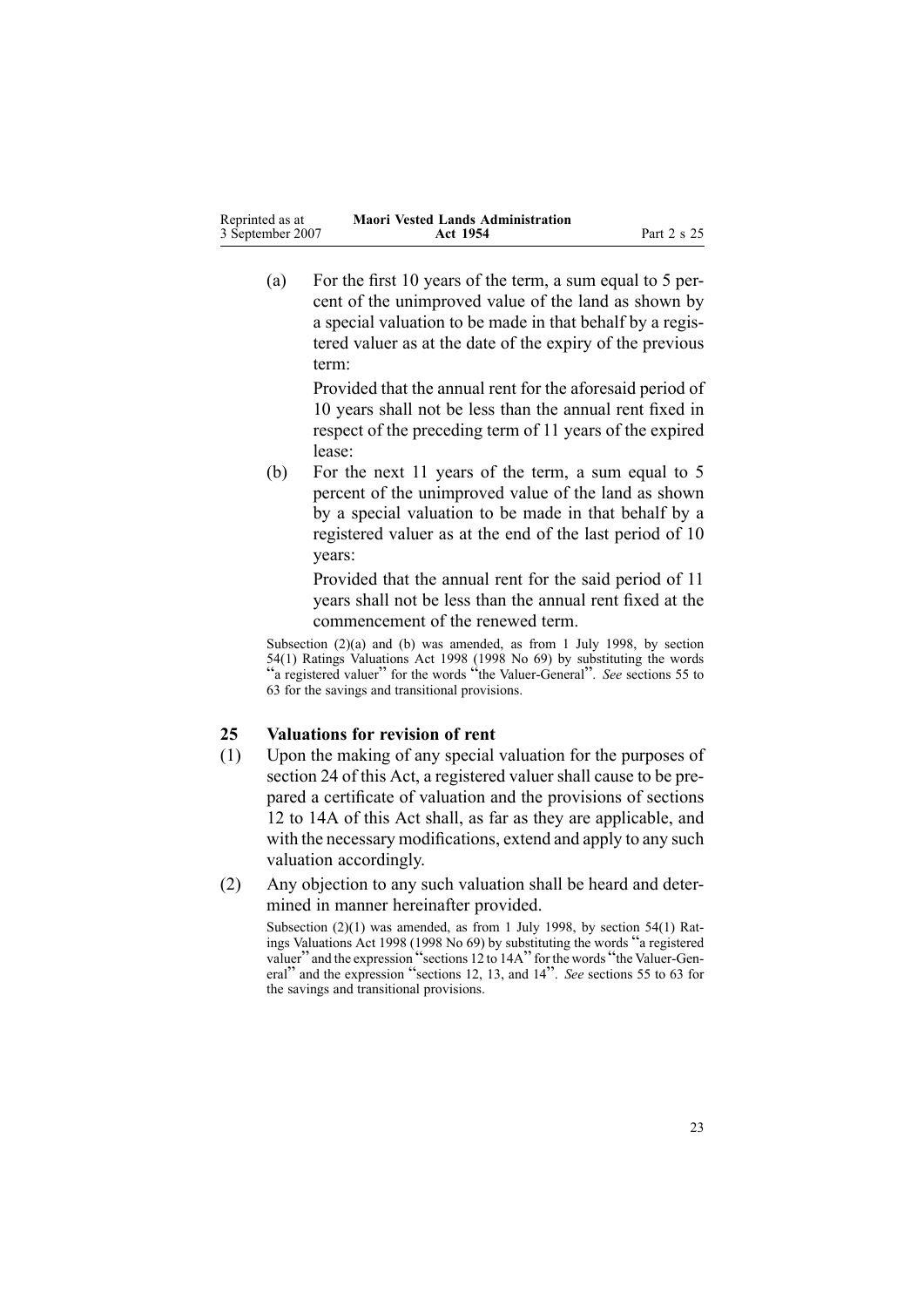<span id="page-23-0"></span>Part 2 <sup>s</sup> 26

#### **Maori Vested Lands Administration Act 1954** Reprinted as at 3 September 2007

### **26 Lessee may require Maori Trustee to reduce minimum annual rent**

- (1) Where the lessee has elected to take <sup>a</sup> new lease, in accordance with paragraph [\(b\)](#page-16-0) of subsection (1) of section 15 of this Act, and the annual rent calculated at the rate of 5 percen<sup>t</sup> of the unimproved value of the land, as determined by the special valuation, islessthan the minimum annual rent, the lessee, in giving notice of his election to the Maori Trustee, may require the Maori Trustee to reduce the rent to an amount being not less than the amount of the rent calculated as aforesaid or to an amount being four-fifths of the minimum annual rent, whichever amount is the greater, on the ground that the quality of the land has deteriorated through causes which were not reasonably within the control of the lessee or of any former lessee; and if the Maori Trustee refuses so to reduce the rent, he shall, as soon as practicable thereafter, refer the question to the Land Valuation Tribunal for determination in accordance with the provisions of section [50](#page-34-0) of this Act.
- (2) If within the period in which he has been required to elect to take <sup>a</sup> new lease the lessee has not required the Maori Trustee to reduce the rent as aforesaid, the lessee shall be deemed to have elected to take <sup>a</sup> new lease at the minimum annual rent.

#### **27 Provision as to compensation for improvements**

- (1) Every new lease and every renewal thereofshall contain <sup>a</sup> provision to the effect that, due notice of his intention to resume possession of the land having been given by the Maori Trustee in accordance with the provisions of section [21](#page-20-0) of this Act, the lessee shall be entitled, on delivering possession of the land, and not being in any way in default under the terms of hislease, to receive compensation for all improvements effected by him to the extent of two-thirds of the value of those improvements according to <sup>a</sup> special valuation to be made in that behalf by <sup>a</sup> registered valuer as at the date of the expiry of the lease or of the expiry of the fifteenth year of the term of the lease, as the case may require.
- (2) The provisions of section [18](#page-18-0) of this Act shall, with the necessary modifications, extend and apply to any improvements for which the lessee is entitled to compensation and any other im-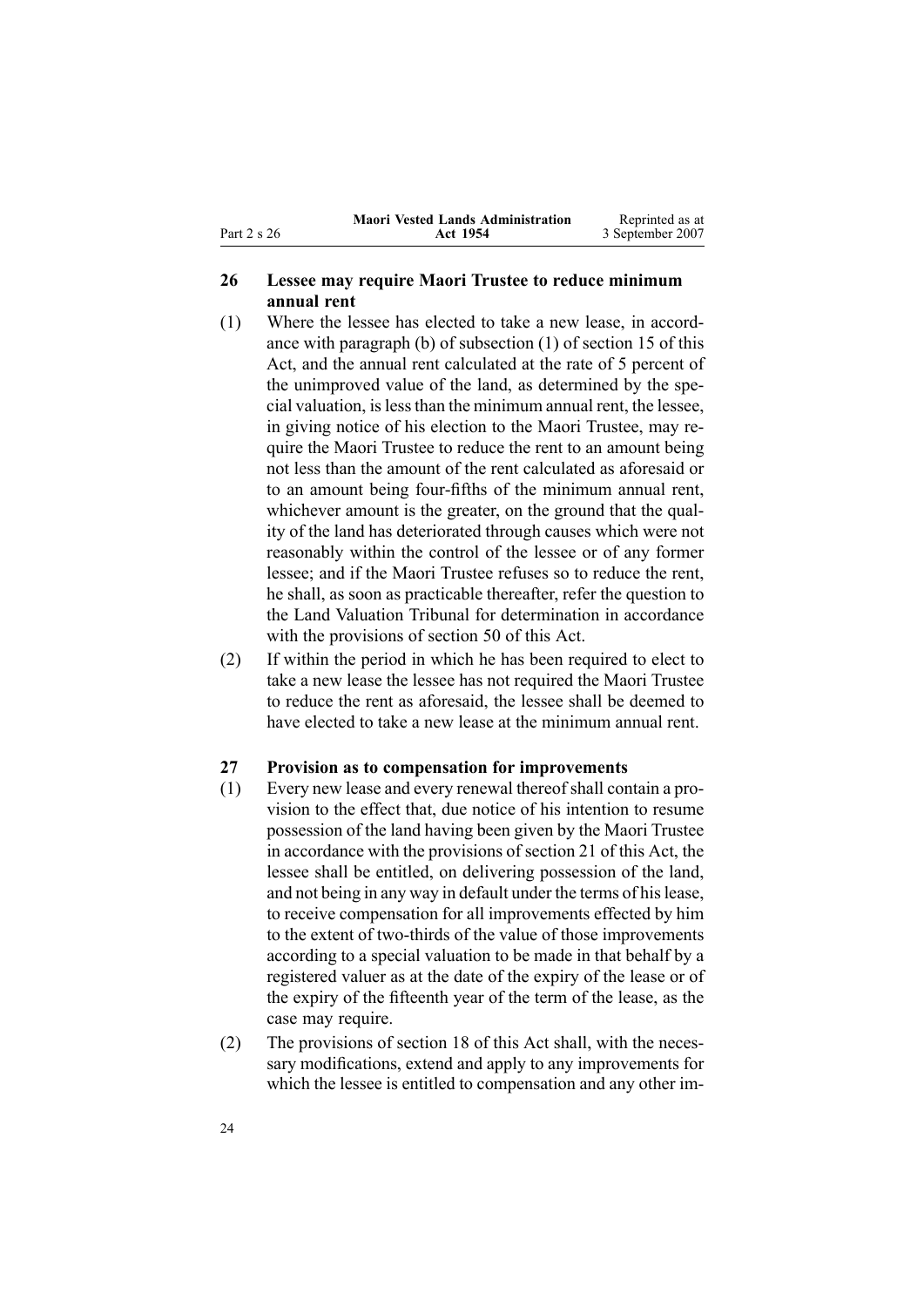<span id="page-24-0"></span>

| Reprinted as at  | <b>Maori Vested Lands Administration</b> |             |
|------------------|------------------------------------------|-------------|
| 3 September 2007 | Act 1954                                 | Part 2 s 29 |

provements on the land which, before possession of the land has been delivered, have been destroyed or appreciably damaged or depreciated.

Subsection (1) was amended, as from 1 July 1998, by section [54\(1\)](http://www.legislation.govt.nz/pdfLink.aspx?id=DLM427717) Ratings Valuations Act <sup>1998</sup> (1998 No 69) by substituting the words "<sup>a</sup> registered valuer" for the words "the Valuer-General". *See* sections 55 to [63](http://www.legislation.govt.nz/pdfLink.aspx?id=DLM427719) for the savings and transitional provisions.

### **28 Valuations for purposes of determining compensation**

Every valuation made for the purposes of section [27](#page-23-0) of this Act shall be made as nearly as may be in accordance with the provisions of section [11](#page-13-0) of this Act and all the provisions of that section and of sections 12 to [14A](#page-13-0) of this Act shall, as far as they are applicable, and with the necessary modifications, extend and apply to any such valuation accordingly.

Section 28 was amended, as from 1 July 1998, by section [54\(1\)](http://www.legislation.govt.nz/pdfLink.aspx?id=DLM427717) Ratings Valuations Act <sup>1998</sup> (1998 No 69) by substituting the expression "sections <sup>12</sup> to 14A" for the expression "sections 12, 13, and <sup>14</sup>". *See* sections <sup>55</sup> to [63](http://www.legislation.govt.nz/pdfLink.aspx?id=DLM427719) for the savings and transitional provisions.

#### **29 Reservation of rights to timber trees**

- (1) Every new lease may, in the discretion of the Maori Trustee, contain <sup>a</sup> provision reserving to him all rights in respec<sup>t</sup> of timber or timber trees being or growing on the land, and rights of access over the land comprised in the lease for the purpose of extracting timber or timber trees, whether being or growing on the land comprised in the lease or otherwise.
- (2) Nothing in any new lease reserving rights in respec<sup>t</sup> of timber or timber trees shall apply to any timber trees planted by the lessee or by any former lessee or to any timber derived from timber trees so planted.
- (3) Notwithstanding the provisions of this Act, or of any new lease, the Maori Trustee may, in any case where, by reason of the reservation to him of rights in respec<sup>t</sup> of timber or timber trees, the lessee's use and enjoyment of an area of 50 acres or more is unduly restricted or interfered with, make such reduction in the rent reserved by the lease, and for such period, as to him appears appropriate in the circumstances.
- $(4)$  Every new lease in which any rights in respect of timber or timber trees are reserved to the Maori Trustee shall contain <sup>a</sup> pro-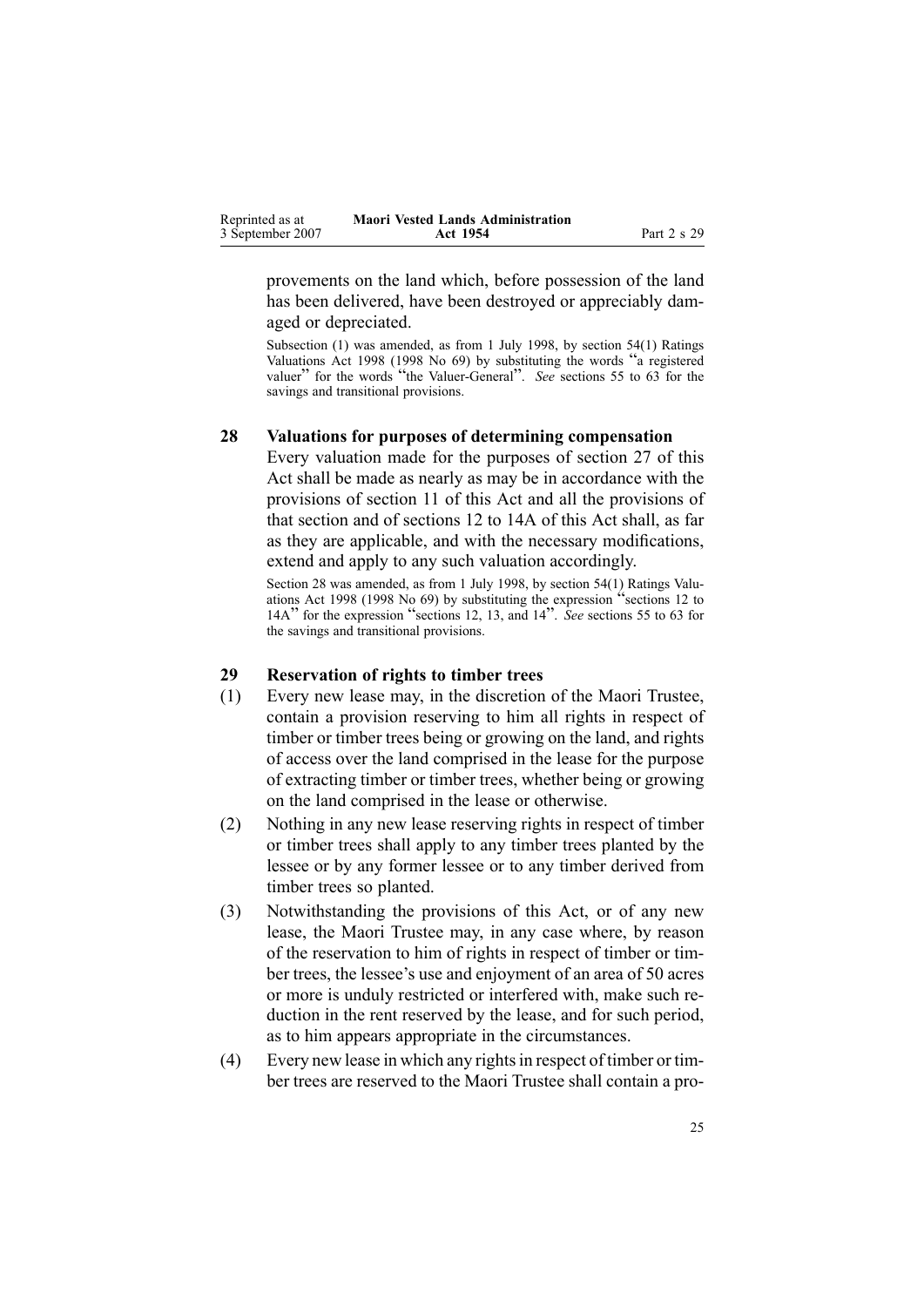<span id="page-25-0"></span>

|             | <b>Maori Vested Lands Administration</b> | Reprinted as at  |
|-------------|------------------------------------------|------------------|
| Part 2 s 30 | Act 1954                                 | 3 September 2007 |

vision to the effect that any rights in relation to the extraction of the timber by the Maori Trustee or his agents or licensees shall be exercised in <sup>a</sup> reasonable manner and so as to cause the least interference with the lessee's use of the land; and the lease shall further provide that, in the event of the lessee suffering damage as the result of any neglect on the par<sup>t</sup> of the Maori Trustee or his agents or licensees to observe the aforesaid provision, the lessee shall be entitled to compensation, the amount of which, in default of agreement, shall be determined by arbitration.

- (5) Notwithstanding that in any new lease or renewal thereof the Maori Trustee may have reserved all rights in respect of timber or timber trees, it shall be lawful for <sup>a</sup> lessee to use, for any purpose in relation to fencing, any timber from trees which have been severed from the land; but, unless the lease contains an express provision authorising him in that behalf, <sup>a</sup> lessee who severs timber trees from the land, whether for purposes related to fencing or not, shall be liable to the Maori Trustee for damages in respec<sup>t</sup> of the timber trees severed by the lessee.
- (6) Nothing in this section, or in any reservation contained in any new lease, shall be so construed as to preven<sup>t</sup> the Maori Trustee from disposing of any timber or timber trees to the lessee upon such terms as may be agreed on between the Maori Trustee and the lessee.

#### **30 Assignment of leases**

- (1) Every new lease, and every renewal thereof, shall contain <sup>a</sup> provision to the effect that where the lessee desires to assign his lease, whether in whole or in part, he shall first offer to surrender the lease, in whole or in part, to the Maori Trustee for <sup>a</sup> consideration to be agreed on between the lessee and the Maori Trustee, and, failing agreemen<sup>t</sup> within 2 months from the date of the offer to surrender being made to the Maori Trustee as to the amount of the consideration, the lessee shall be at liberty to make any assignment which is otherwise permitted by his lease.
- (2) Nothing in any provision in any lease under subsection (1) of this section shall apply to any assignment as between husband and wife, or between civil union partners or de facto part-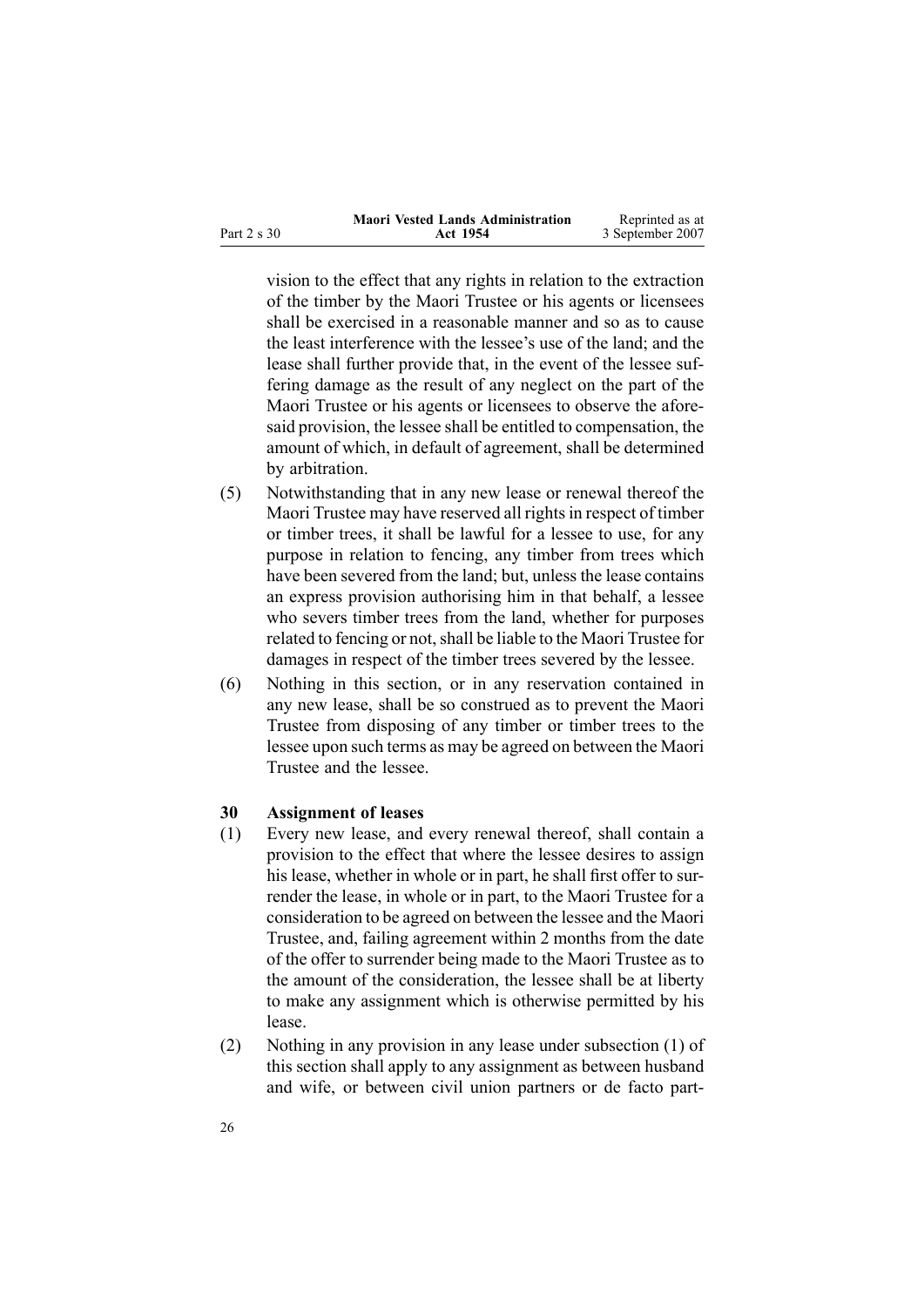<span id="page-26-0"></span>

| Reprinted as at  | <b>Maori Vested Lands Administration</b> |             |
|------------------|------------------------------------------|-------------|
| 3 September 2007 | Act 1954                                 | Part 2 s 32 |

ners, or to any assignment to any child, brother, or sister of the lessee, or to any assignment by operation of law or to any disposition by will.

Subsection (2) was amended, as from 26 April 2005, by section [7](http://www.legislation.govt.nz/pdfLink.aspx?id=DLM333795) Relationships (Statutory References) Act <sup>2005</sup> (2005 No 3) by inserting the words ", or between civil union partners or de facto partners," after the word "wife".

#### **31 Form of new lease**

(1) Every new lease shall be in the form prescribed in Schedule [1](#page-46-0) to this Act:

Provided that the form may, in the discretion of the Maori Trustee, be varied to meet the circumstances of any particular case.

- (2) Every new lease shall be deemed to be subject to all existing encumbrances, liens, and interests (if any) registered against any prior lease of the vested land concerned to the lessee to whom <sup>a</sup> new lease is granted and, notwithstanding anything contained in the Land [Transfer](http://www.legislation.govt.nz/pdfLink.aspx?id=DLM269031) Act 1952, the District Land Registrar shall register against the new lease all such encumbrances, liens, and interests accordingly in the order of their registered priority.
- (3) Nothing in the Land Settlement Promotion and Land Acquisition Act 1952 shall apply to the gran<sup>t</sup> of <sup>a</sup> new lease otherwise than under the provisions of section 32 or section [33](#page-28-0) of this Act.

In subsection (3) the words "and Land Acquisition" were inserted in the Short Title of the Land Settlement Promotion and Land Acquisition Act 1952 by section 2(3) of the Land Settlement Promotion and Land Acquisition Amendment Act 1968.

### **32 Procedure where lessee does not accept new lease or renewal of <sup>a</sup> lease**

- (1) Where the lessee elects not to accep<sup>t</sup> <sup>a</sup> new lease or fails to execute <sup>a</sup> memorandum of lease within one month after the memorandum is tendered to him for the purpose, the right to <sup>a</sup> new lease of the land shall, assoon as practicable, be submitted to public competition by public tender, subject to the following terms and conditions:
	- (a) The upse<sup>t</sup> rentshall be the rent at which <sup>a</sup> new lease was offered to the lessee: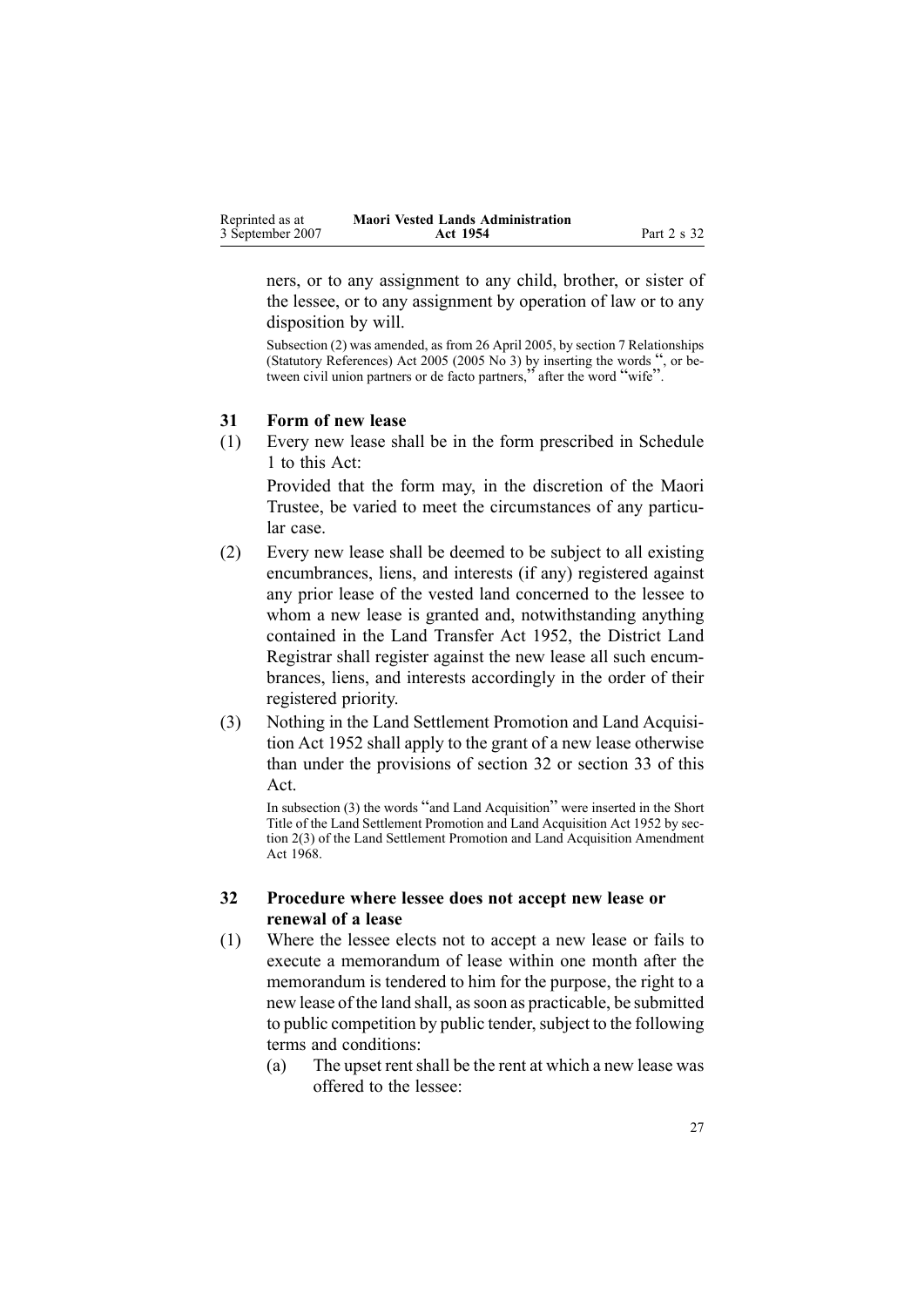|             | <b>Maori Vested Lands Administration</b> | Reprinted as at  |
|-------------|------------------------------------------|------------------|
| Part 2 s 32 | Act 1954                                 | 3 September 2007 |

- (b) The amount of the upse<sup>t</sup> rent, and the value of improvements as fixed by the special valuation under section [11](#page-13-0) of this Act, shall be stated in an advertisement calling for tenders:
- (c) The outgoing lessee shall be entitled to tender:
- (d) The highest tender (being not less than the upse<sup>t</sup> rent) shall be accepted:
- (e) The successful tenderer, not being the outgoing lessee, shall, within 7 days after notice has been given to him that he has been declared the purchaser of the aforesaid right, pay to the Maori Trustee the amount of the value of the improvements as fixed by the aforesaid special valuation:
- (f) Except in cases where the outgoing lessee is the purchaser, the Maori Trustee shall, when he has satisfied himself that the outgoing lessee has let the new lessee into quiet possession of the land and that none of the improvements which were thereon when the special valuation aforesaid was made have been destroyed or appreciably damaged or depreciated, pay over to the outgoing lessee, or other person entitled to receive payment, the amount received by him from the new lessee in respec<sup>t</sup> of improvements for which the outgoing lessee is entitled to receive compensation:
- (g) Except in cases where the outgoing lessee is the purchaser, if any of the said improvements have been destroyed or appreciably damaged or depreciated, the value of the improvements so destroyed or, as the case may be, the cost of repairing or restoring any improvements so damaged or depreciated shall be determined by agreemen<sup>t</sup> between the Maori Trustee and the outgoing lessee, or, in default of agreement, by the Land Valuation Tribunal, and the amount so determined, together with the amount of any costs, charges, or expenses incurred by the Maori Trustee in or about the determination, shall be deducted from the amount payable as aforesaid to the outgoing lessee or other person entitled to receive payment, and the amount deducted, excep<sup>t</sup> so much thereof as has been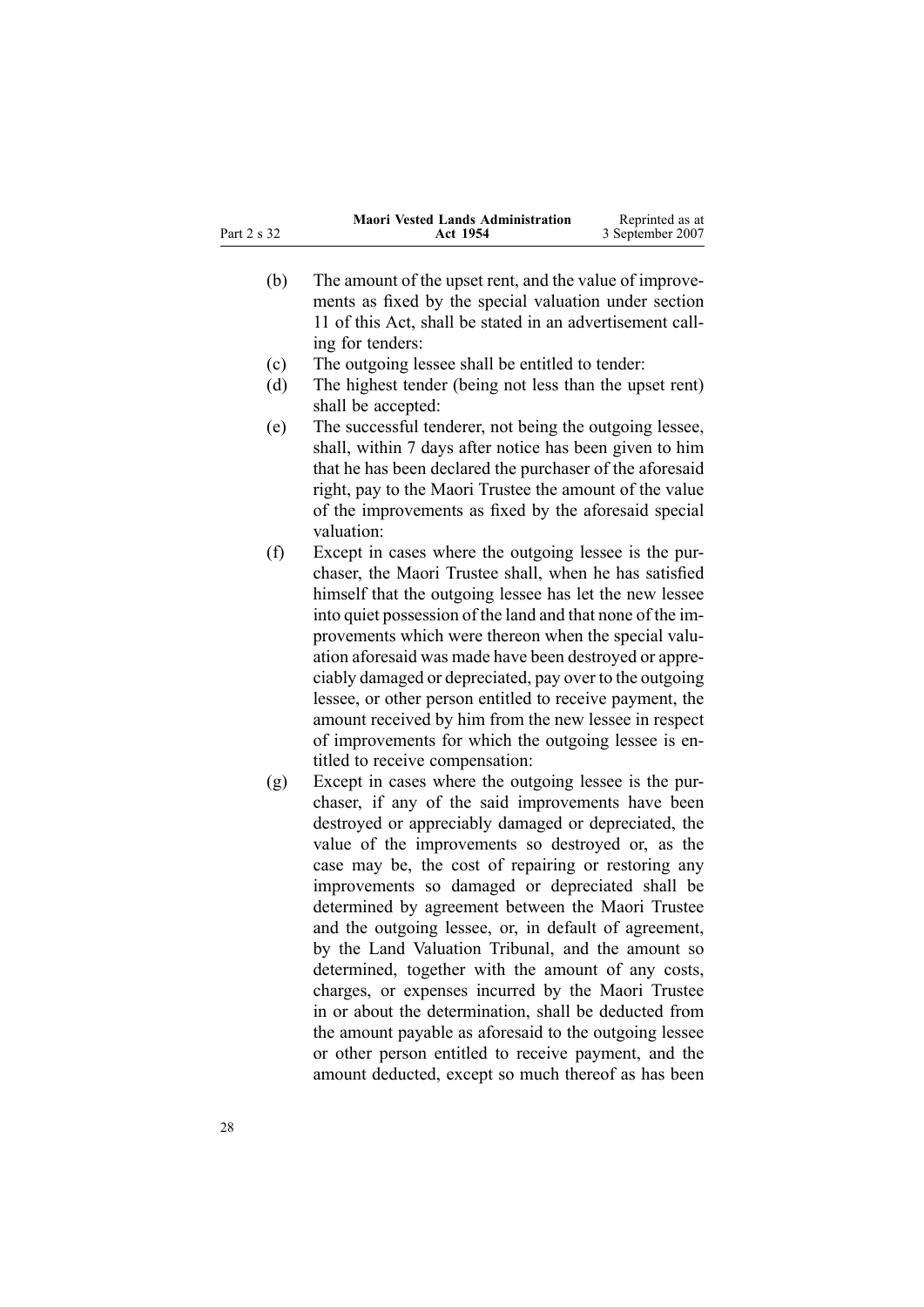<span id="page-28-0"></span>

| Reprinted as at  | <b>Maori Vested Lands Administration</b> |             |
|------------------|------------------------------------------|-------------|
| 3 September 2007 | Act 1954                                 | Part 2 s 33 |

deducted for costs, charges, or expenses, which shall be retained by the Maori Trustee, shall be returned by the Maori Trustee to the new lessee.

- (2) Where the lessee holding under <sup>a</sup> new lease, or under <sup>a</sup> renewal of <sup>a</sup> new lease, elects not to take <sup>a</sup> renewal of his lease or <sup>a</sup> further renewal thereof, the Maori Trustee shall require <sup>a</sup> registered valuer to make <sup>a</sup> special valuation of all improvements on the land for which the lessee is entitled to compensation, and shall submit the right to <sup>a</sup> new lease of the land for public competition by public tender, subject to the terms and conditions prescribed by subsection [\(1\)](#page-26-0) of this section; and the provisions of that subsection and of sections 33 and [34](#page-29-0) of this Act shall, with the necessary modifications, apply accordingly.
- (3) In respect of any valuation made for the purposes of subsection  $(2)$  of this section there shall subsist a right of objection and the provisions of section [14](#page-14-0) of this Act shall, with the necessary modifications, extend and apply to any such valuation. Subsection (2) was amended, as from 1 July 1998, by section [54\(1\)](http://www.legislation.govt.nz/pdfLink.aspx?id=DLM427717) Ratings Valuations Act <sup>1998</sup> (1998 No 69) by substituting the words "<sup>a</sup> registered valuer" for the words "the Valuer-General". *See* sections 55 to [63](http://www.legislation.govt.nz/pdfLink.aspx?id=DLM427719) for the savings and transitional provisions.

#### **33 Procedure where right to new lease not purchased**

- (1) If the right to <sup>a</sup> new lease is not purchased under section [32](#page-26-0) of this Act, or if the purchaser, not being the outgoing lessee, fails to pay to the Maori Trustee within the time limited in that behalf the amount of the value of improvements, or if the purchaser fails to execute the memorandum of lease within one month after the memorandum is tendered to him for the purpose, the Maori Trustee may at any time thereafter, and from time to time as often as he thinks it necessary so to do, or until <sup>a</sup> tender has been accepted, submit to public competition by public tender <sup>a</sup> right to <sup>a</sup> new lease of the land at such rent, and subject to the paymen<sup>t</sup> of such sum for the value of improvements as the Maori Trustee may determine, but otherwise on the terms and conditions prescribed in section [32](#page-26-0) of this Act.
- (2) Where <sup>a</sup> right to <sup>a</sup> new lease has been submitted to public competition by public tender under this section, and the amount received by the Maori Trustee as the value of the improvements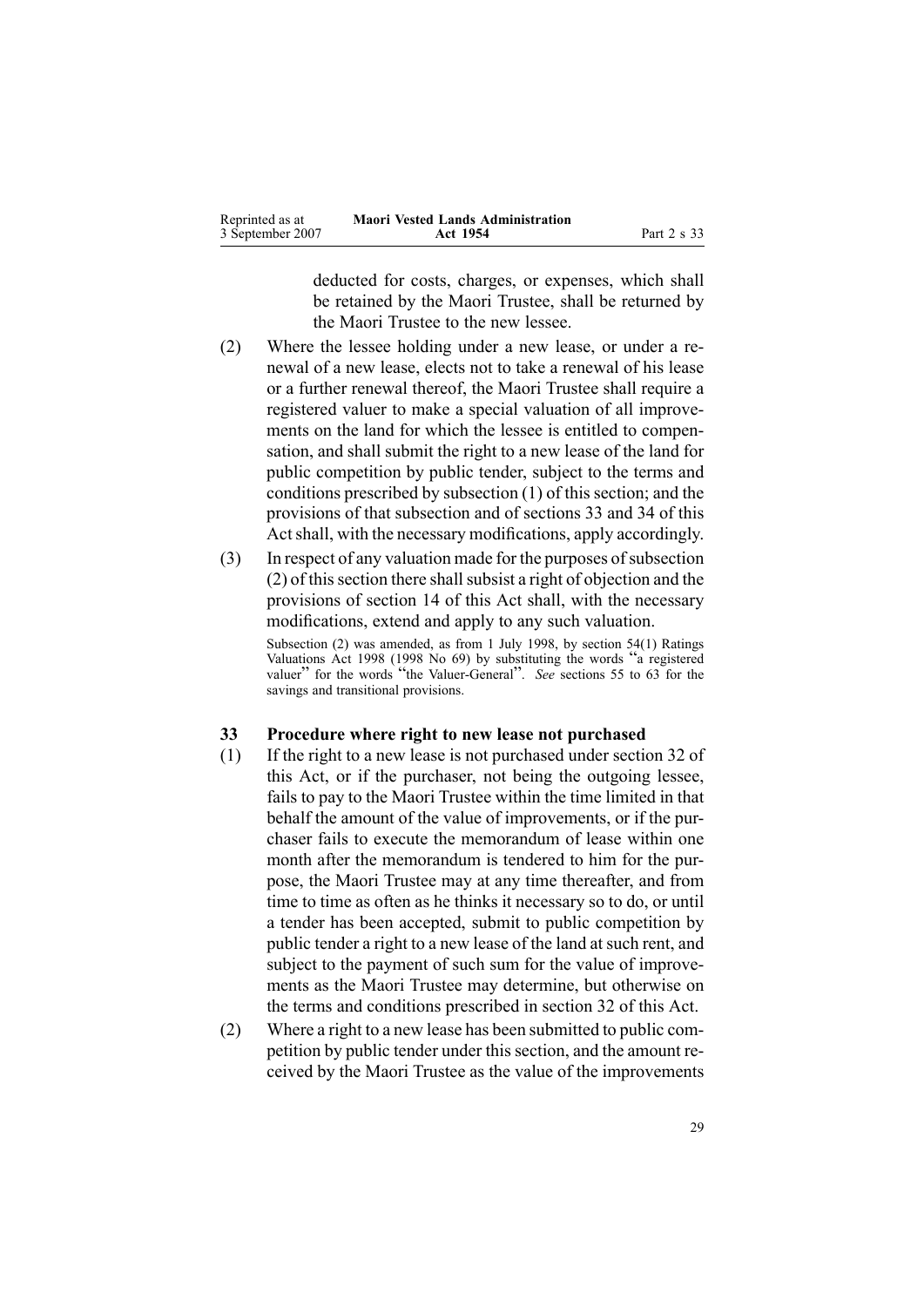<span id="page-29-0"></span>

|             | <b>Maori Vested Lands Administration</b> | Reprinted as at  |
|-------------|------------------------------------------|------------------|
| Part 2 s 34 | Act 1954                                 | 3 September 2007 |

is less than the amount of compensation to which the outgoing lessee is entitled, the lessee shall accep<sup>t</sup> the amount received by the Maori Trustee, subject to any deduction made in accordance with the provisions of section [32](#page-26-0) of this Act, in full satisfaction of the compensation due to him.

### **34 Date of commencement of new lease when offered for public competition**

In offering for public competition the right to <sup>a</sup> new lease, the Maori Trustee may impose <sup>a</sup> condition that the right to take possession under the new lease shall commence on the 1st day of January or July in the appropriate year.

### *Jurisdiction of Land Valuation Tribunal*

### **35 Commencement of proceedings under section 10 of this Act**

- (1) Every proceeding in the Land Valuation Tribunal undersection [10](#page-12-0) of this Act shall be commenced by notice of motion lodged at the appropriate office of the District Court (as defined in section [2](http://www.legislation.govt.nz/pdfLink.aspx?id=DLM249219) of the Land Valuation [Proceedings](http://www.legislation.govt.nz/pdfLink.aspx?id=DLM249212) Act 1948).
- (2) Every such notice of motion shall be accompanied by <sup>a</sup> statement of the material facts, specifying those relied upon by the party giving the notice of motion and setting forth the nature of the declaration sought from the Land Valuation Tribunal, and accompanied by all relevant documents or copies thereof. The statement and documents shall be verified by declaration by the party by or on whose behalf they are lodged or by some other persons competent to do so.

In subsection (1) the words in the second set of square brackets were substituted for the words "office of the Court nearest to the <sup>p</sup>lace where the land affected is situated" by section [6\(6\)](http://www.legislation.govt.nz/pdfLink.aspx?id=DLM442575) of the Land Valuation Proceedings Amendment Act 1977.

#### **36 Service of notices**

A duplicate of the notice of motion and of the statement required by section 35 of this Act shall be served upon the Maori Trustee where the lessee is the applicant and upon the lessee where the Maori Trustee is the applicant.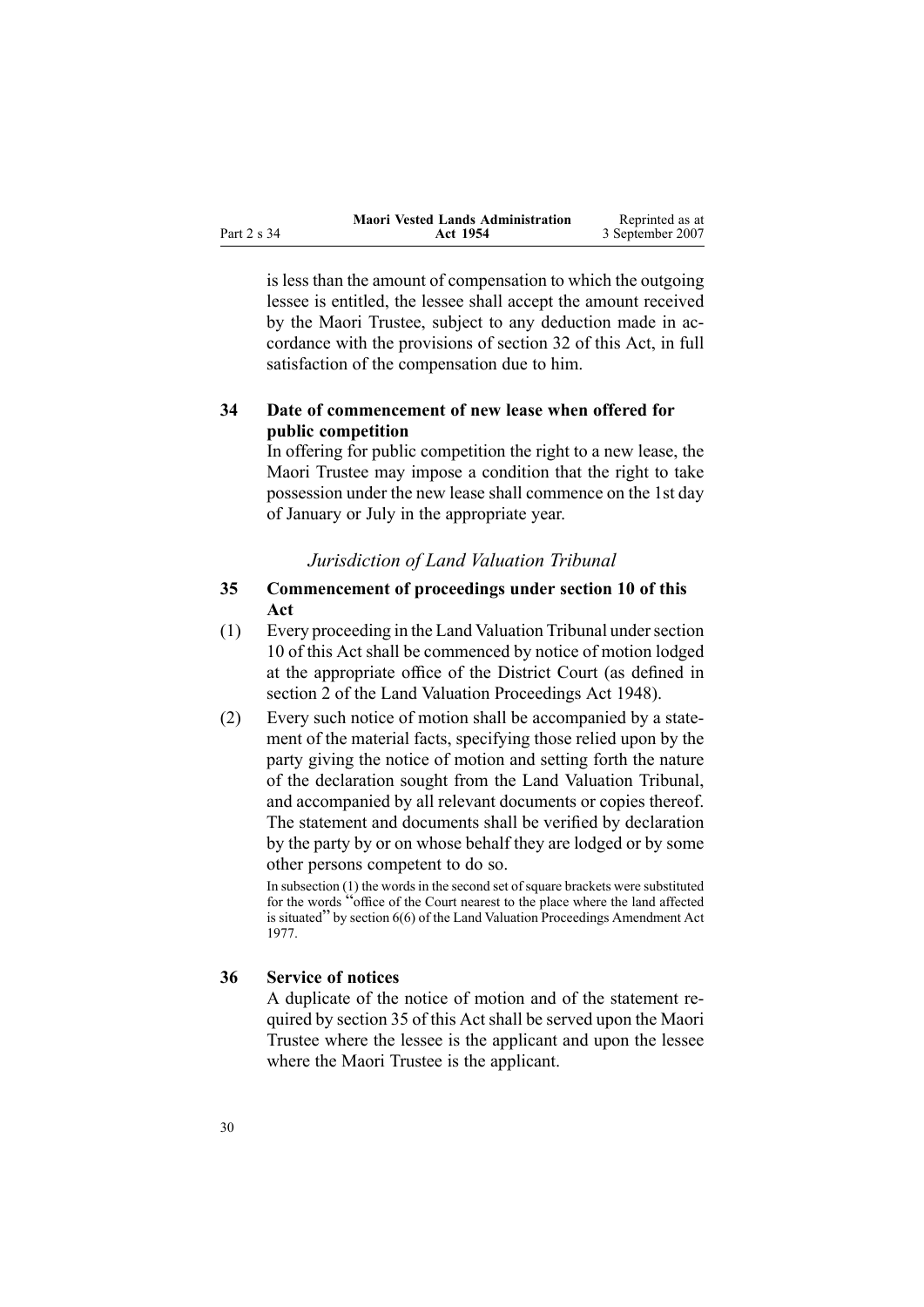<span id="page-30-0"></span>

| Reprinted as at  | <b>Maori Vested Lands Administration</b> |             |
|------------------|------------------------------------------|-------------|
| 3 September 2007 | Act 1954                                 | Part 2 s 40 |

#### **37 Statements in answer**

- (1) The party upon whom notice of motion is served shall, within 2 months from the date upon which the notice was served on him, lodge with the District Court in which the notice of motion was filed <sup>a</sup> statement in answer to the statement accompanying the notice of motion, admitting or denying the matters therein alleged and adducing such other additional facts as are relied upon by him, and shall serve <sup>a</sup> copy thereof upon the applicant.
- (2) Every such statement filed in answer shall be verified in manner prescribed by subsection [\(2\)](#page-29-0) of section 35 of this Act.

In subsection (1) the words in square brackets were substituted for the words "Valuation Court" by section  $6(6)$  of the Land Valuation Proceedings Amendment Act 1977.

- **38 Evidence as to other matters to be brought only by leave** No party to any proceedings aforesaid shall, excep<sup>t</sup> with the leave of the Land Valuation Tribunal, bring evidence as to any matter not alleged in the statement filed in the Land Valuation Tribunal by him or on his behalf.
- **39 Proceedings to be determined by Land Valuation Tribunal** All such proceedings shall be heard and determined by the Land Valuation Tribunal.

The words "Land Valuation Tribunal" were substituted for the words "Valuation Court and not by <sup>a</sup> Land Valuation Committee" by section [6\(6\)](http://www.legislation.govt.nz/pdfLink.aspx?id=DLM442575) of the Land Valuation Proceedings Amendment Act 1977.

### **40 Proceedings in relation to destroyed or damaged improvements**

- (1) Any proceedings brought under section [18](#page-18-0) or section [32](#page-26-0) of this Act for <sup>a</sup> determination in relation to the value of any improvements appreciably damaged or destroyed, or the cost of repairing or restoring any such improvements, shall be heard and determined by the Land Valuation Tribunal, and no appeal shall lie to the Valuation Court from the decision of the Tribunal.
- (2) Any such proceedings shall be commenced by the filing of <sup>a</sup> notice of motion by the Maori Trustee accompanied by <sup>a</sup> state-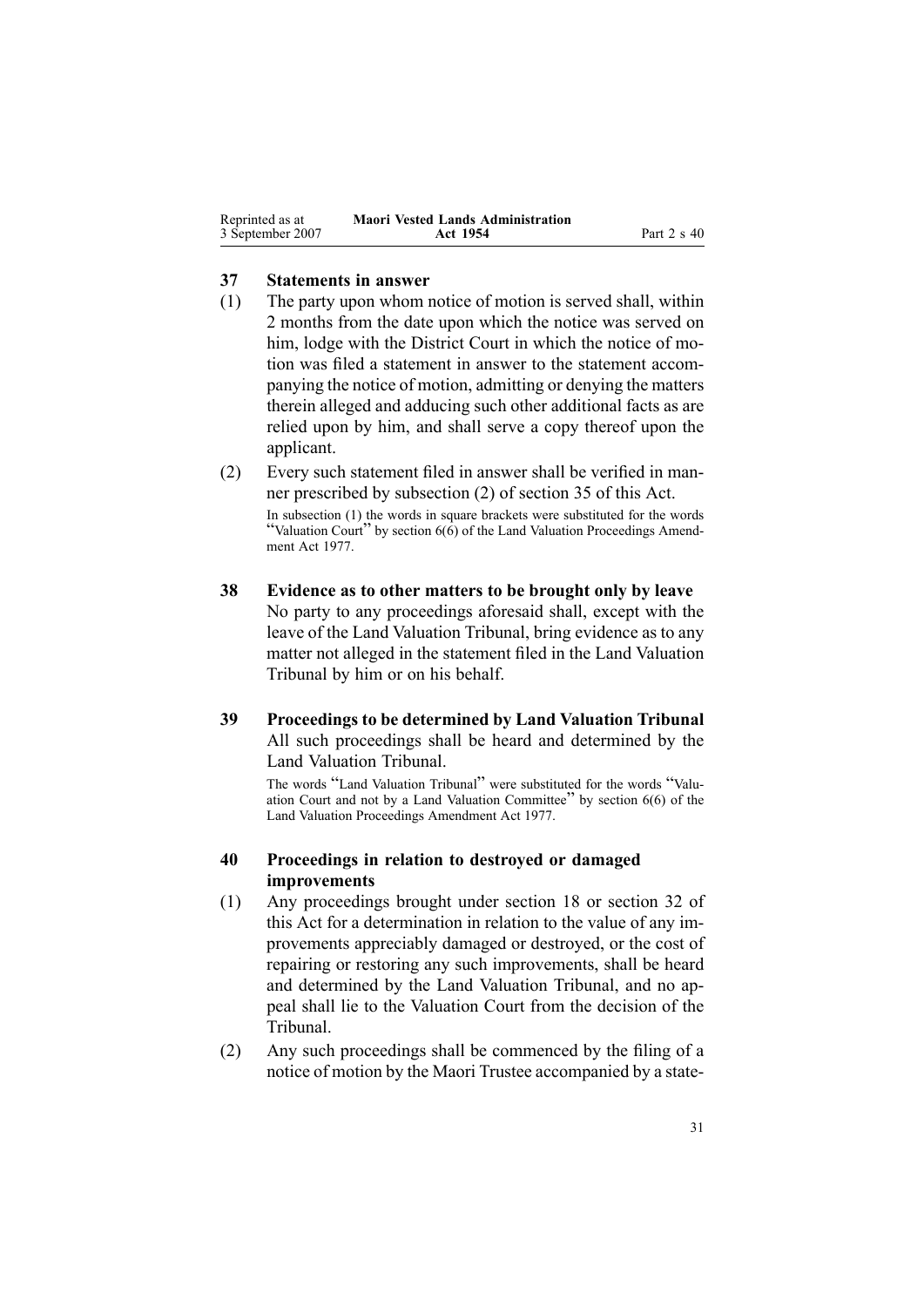<span id="page-31-0"></span>

|             | <b>Maori Vested Lands Administration</b> | Reprinted as at  |
|-------------|------------------------------------------|------------------|
| Part 2 s 41 | Act 1954                                 | 3 September 2007 |

ment setting forth the nature and extent of the improvements which have been damaged or destroyed, the value of those improvements as fixed by the Maori Trustee or the lessee, as the case may be, or the cost of repairing or restoring the same as fixed by the Maori Trustee and the lessee respectively, and such other particulars as may appear to be relevant to the issue. Any such statement shall be verified in the manner prescribed, in relation to statements, by subsection [\(2\)](#page-29-0) of section 35 of this Act.

### **41 Objections to valuations to be determined by Land Valuation Tribunal**

All objections to valuations made pursuan<sup>t</sup> to any of the provisions of this Act shall be heard and determined in the Land Valuation Tribunal.

#### **42 Hearing and determinations of objections**

- (1) In hearing and determining any objection, the Land Valuation Tribunal to whom the objections are referred shall proceed as nearly as may be as if it were hearing and determining an objection to <sup>a</sup> valuation under the Valuation of Land Act 1951.
- (2) If on the hearing of any objection, the Land Valuation Tribunal makes any alteration in the valuation, it shall make all such consequential alterations as are necessary for the purpose of fixing the capital and unimproved values and the value of improvements.

#### **43 Notification of amendments**

The Registrar of the District Court in which the proceedings were filed shall notify the registered valuer who conducted the valuation, the Maori Trustee, and the lessee of every decision of the Land Valuation Tribunal. In any case where any alteration has been made in any valuation by the Tribunal, the Registrar shall require the Maori Trustee and the lessee, after the time for appeal as provided in section [44](#page-32-0) of this Act has expired, to deliver up for amendment the copies of any certificate of valuation held by them and shall amend the copies so that they shall accord with the decision of the Tribunal.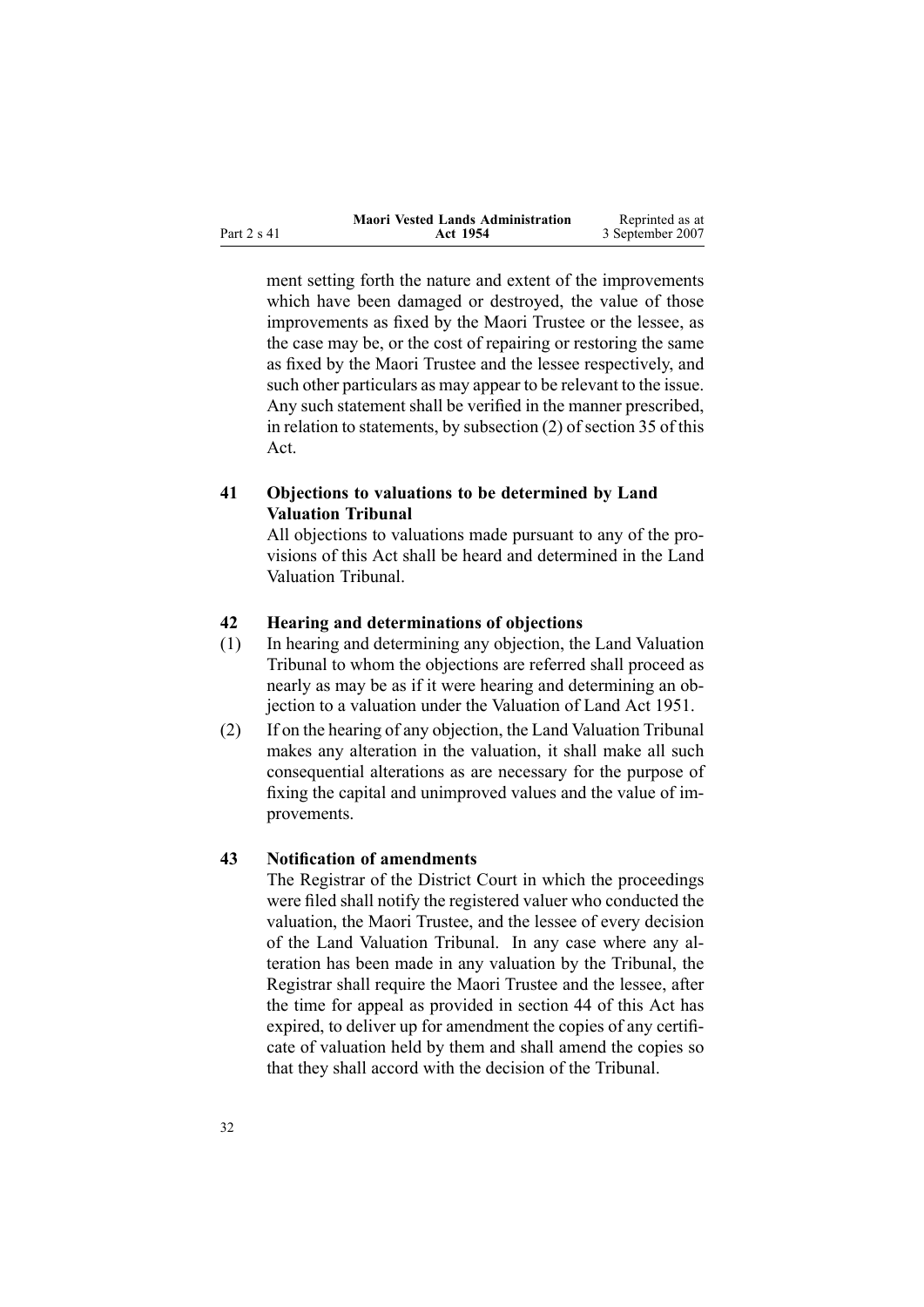<span id="page-32-0"></span>

| Reprinted as at  | <b>Maori Vested Lands Administration</b> |             |
|------------------|------------------------------------------|-------------|
| 3 September 2007 | Act 1954                                 | Part 2 s 46 |

Section 43 was amended, as from 1 September 1977, by section [6\(6\)](http://www.legislation.govt.nz/pdfLink.aspx?id=DLM442575) Land Valuation Proceedings Amendment Act 1977 (1977 No 15) by substituting the words "District Court in which the proceedings were filed" for the words "Valuation" Court".

Section 43 was further amended, as from 1 July 1998, by section [54\(1\)](http://www.legislation.govt.nz/pdfLink.aspx?id=DLM427717) Ratings Valuations Act <sup>1998</sup> (1998 No 69) by substituting the words "the registered valuer who conducted the valuation<sup>"</sup> for the words "the Valuer-General". *See* sections 55 to [63](http://www.legislation.govt.nz/pdfLink.aspx?id=DLM427719) for the savings and transitional provisions.

### **44 Appeal to High Court from Tribunal's determination**

- (1) Within 2 months after the date of the receipt of the notice given under section [43](#page-31-0) of this Act, the Maori Trustee, or the lessee, may appeal to the Valuation Court from any determination of the Land Valuation Tribunal.
- (2) Every such appeal shall be by way of rehearing.

#### **45 Appeals by notice of motion**

- (1) Every appeal to the Valuation Court shall be brought by notice of motion filed in the office of the District Court in which the proceedings are filed, and setting out the grounds upon which the appeal is based.
- (2) Where the appeal is from par<sup>t</sup> only of the Tribunal's determination, the notice of motion shallspecify the par<sup>t</sup> of the decision appealed against.

In subsection (1) the reference to the District Court was substituted for <sup>a</sup> reference to the Magistrate's Court (which had been substituted for the words "the Court" by section [6\(6\)](http://www.legislation.govt.nz/pdfLink.aspx?id=DLM442575) of the Land Valuation Proceedings Amendment Act 1977) by section [18\(2\)](http://www.legislation.govt.nz/pdfLink.aspx?id=DLM35085) of the District Courts Amendment Act 1979.

In subsection (2) the word "Tribunal's" was substituted for the word "Com-mittee's" by section [6\(6\)](http://www.legislation.govt.nz/pdfLink.aspx?id=DLM442575) of the Land Valuation Proceedings Amendment Act 1977.

### **46 Service of notice of motion**

A copy of the notice of motion shall be served by the lessee on the Maori Trustee where the lessee is the appellant, and by the Maori Trustee on the lessee where the Maori Trustee is the appellant; and, in either case, <sup>a</sup> duplicate of the notice of motion shall be served on the registered valuer who conducted the valuation.

Section 46 was amended, as from 1 July 1998, by section [54\(1\)](http://www.legislation.govt.nz/pdfLink.aspx?id=DLM427717) Ratings Valuations Act <sup>1998</sup> (1998 No 69) by substituting the words "the registered valuer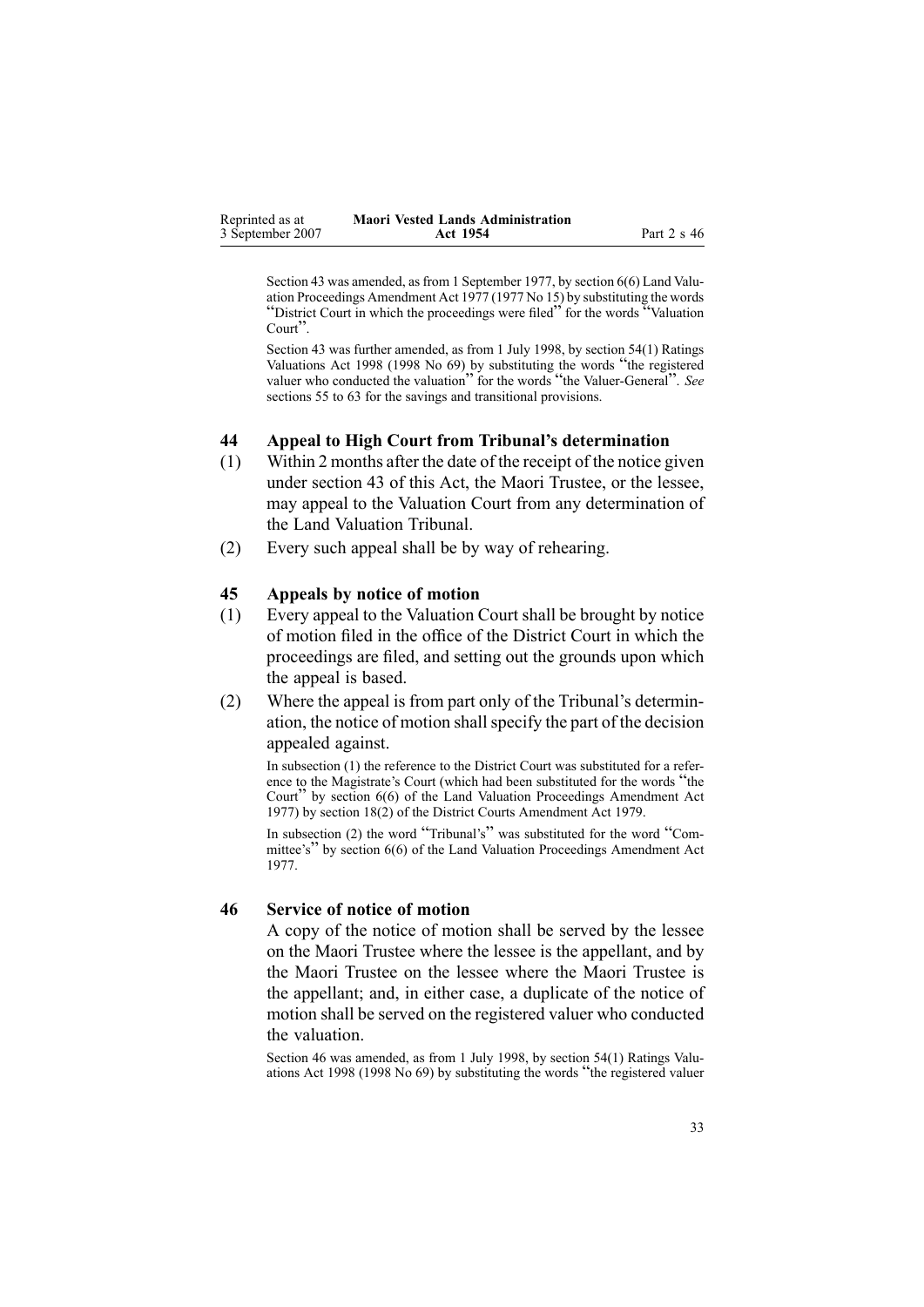<span id="page-33-0"></span>

|             | <b>Maori Vested Lands Administration</b> | Reprinted as at  |
|-------------|------------------------------------------|------------------|
| Part 2 s 47 | Act 1954                                 | 3 September 2007 |

who conducted the valuation" for the words "the Valuer-General". *See* sections 55 to [63](http://www.legislation.govt.nz/pdfLink.aspx?id=DLM427719) for the savings and transitional provisions.

#### **47 Cross appeals**

- (1) Itshall not be necessary for the Maori Trustee in the case where the lessee appeals, or for the lessee in the case where the Maori Trustee appeals, to give notice by way of cross appeal; but if the party not appealing intends upon the hearing of the appeal to contend that the determination of the Land Valuation Tribunal should be varied, that party shall give to the other party notice of his intention so to contend.
- (2) The omission to give any such notice within <sup>a</sup> reasonable time shall not diminish the powers of the Valuation Court, but may, at the discretion of the Court, be <sup>a</sup> ground for the adjournment of the appeal or for <sup>a</sup> special order as to costs.

#### **48 Chairman of Tribunal to prepare report**

- (1) Upon the filing of <sup>a</sup> notice of motion on appeal under this Act, the Chairman of the Land Valuation Tribunal whose determination is appealed from shall, unless <sup>a</sup> written decision embodying reasons for that decision is given by the Tribunal, forthwith prepare for the Valuation Court <sup>a</sup> repor<sup>t</sup> setting out the reasons for the Tribunal's determination.
- (2) A copy of any repor<sup>t</sup> so prepared shall be transmitted by the Registrar of the Valuation Court to the Maori Trustee and to the lessee of the land affected, and to the registered valuer who conducted the valuation.

In subsection (1) the word "Tribunal's" was substituted, as from <sup>1</sup> September 1977, for the word "Committee's" by section [6\(6\)](http://www.legislation.govt.nz/pdfLink.aspx?id=DLM442575) of the Land Valuation Proceedings Amendment Act 1977 (1977 No 15).

Subsection (2) was amended, as from 1 July 1998, by section [54\(1\)](http://www.legislation.govt.nz/pdfLink.aspx?id=DLM427717) Ratings Valuations Act <sup>1998</sup> (1998 No 69) by substituting the words "the registered valuer who conducted the valuation<sup>"</sup> for the words "the Valuer-General". *See* sections 55 to [63](http://www.legislation.govt.nz/pdfLink.aspx?id=DLM427719) for the savings and transitional provisions.

### **49 Court may confirm determination or make alterations in valuation**

(1) On the hearing of any appeal under this Act, the Valuation Court may confirm the determination appealed against or may make such alterations in the valuation as it thinks proper.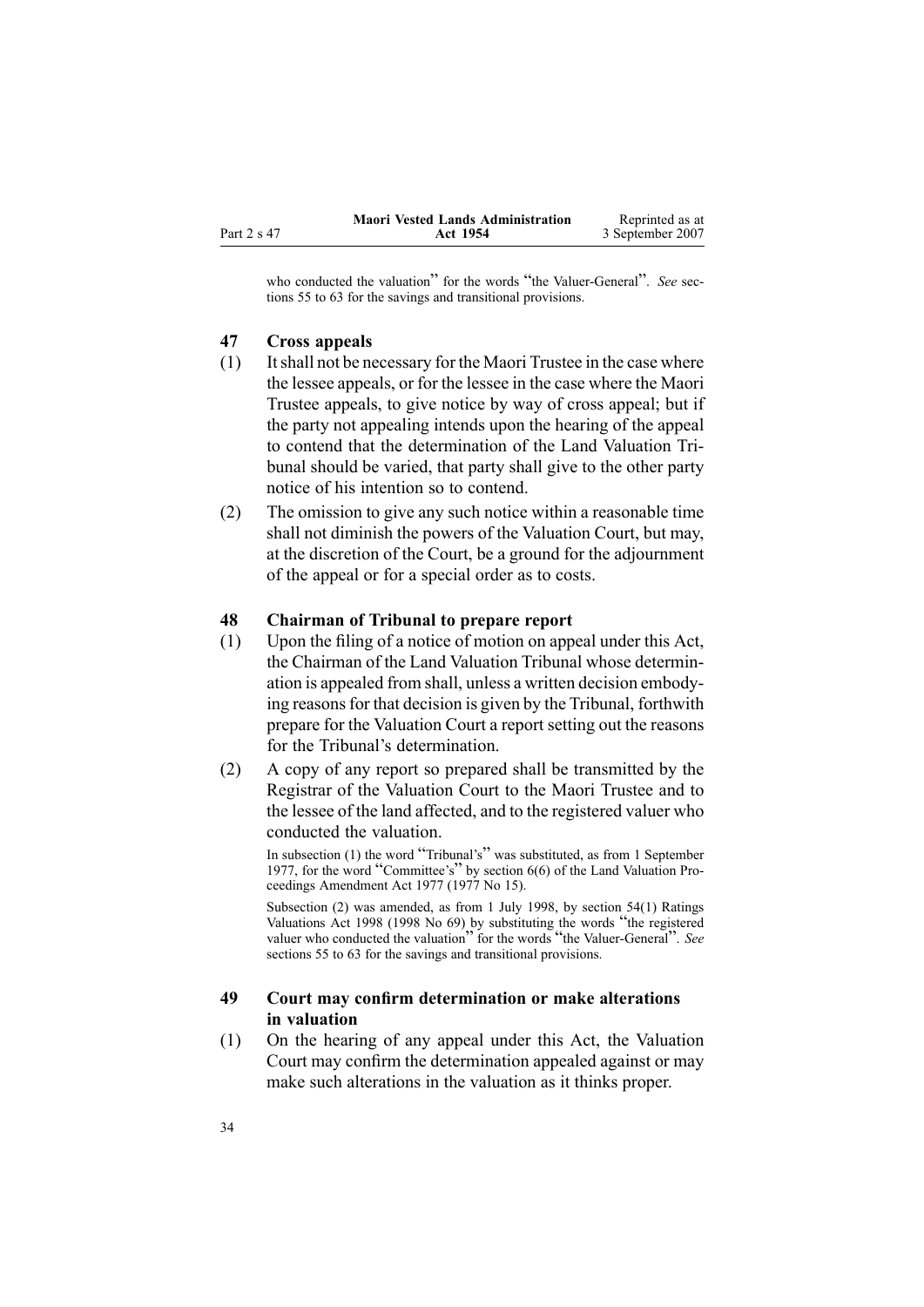<span id="page-34-0"></span>

| Reprinted as at  | <b>Maori Vested Lands Administration</b> |             |
|------------------|------------------------------------------|-------------|
| 3 September 2007 | Act 1954                                 | Part 2 s 50 |

- (2) Where the Valuation Court makes any alteration in <sup>a</sup> valuation, it shall make all such consequential amendments as are necessary for the purpose of fixing the capital and unimproved values and the value of improvements.
- (3) The provisions of section [43](#page-31-0) of this Act shall, with the necessary modifications, extend and apply to the decision of the Valuation Court, and to the amendment of the copies of the appropriate certificate of valuation held by the Maori Trustee and the lessee.

#### **50 Determination as to uncontrollable deterioration**

- (1) Any reference of any question to the Valuation Court made under section [26](#page-23-0) of this Act shall be by way of an application by the Maori Trustee.
- (2) Every such application shall be heard and determined by the Land Valuation Tribunal, and the Tribunal shall, subject to the provisions of subsection (3) of this section, fix the amount (if any) which in its opinion represents the deterioration in the quality of the land.
- (3) For the purpose of any determination under this section, the Land Valuation Tribunal shall presume that the quality of the land had not deteriorated at the commencement of the subsisting lease in respec<sup>t</sup> thereof, and that the unimproved value as at the date of the commencement of the lease wasthe value ascertained by capitalising, at the rate of 5 percent, the rent reserved at the date of the commencement of that subsisting lease, and the Land Valuation Tribunal shall calculate the amount to represent the deterioration in the quality of the land by reference to that date and not any earlier date:

Provided that, in fixing the amount to represen<sup>t</sup> the deterioration in the quality of the land, the Land Valuation Tribunal shall fix <sup>a</sup> sum not greater than 20 percen<sup>t</sup> of the unimproved value ascertained as aforesaid.

(4) In any proceedings under this section, the onus of proving that the quality of the land has deteriorated through causes not reasonably within the control of the lessee or any former lessee, and the extent of that deterioration, shall be on the lessee.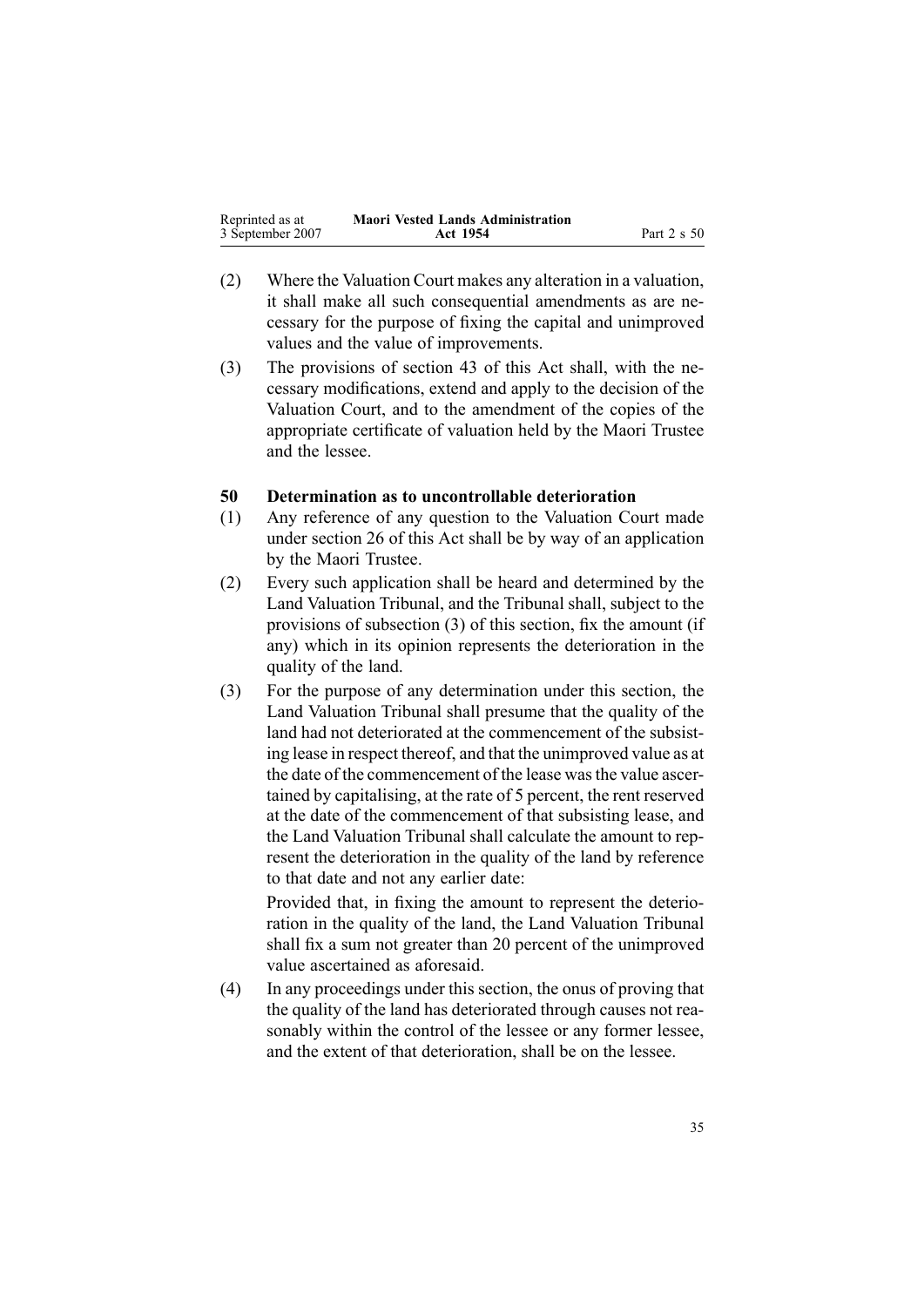<span id="page-35-0"></span>

|             | <b>Maori Vested Lands Administration</b> | Reprinted as at  |
|-------------|------------------------------------------|------------------|
| Part 2 s 51 | Act 1954                                 | 3 September 2007 |

In subsection (2) the words in square brackets were substituted for the words "Valuation Court and not by <sup>a</sup> Valuation Committee, and the Court" by section [6\(6\)](http://www.legislation.govt.nz/pdfLink.aspx?id=DLM442575) of the Land Valuation Proceedings Amendment Act 1977.

#### **51 Costs**

The Land Valuation Tribunal shall have power to make such order as to costs in respec<sup>t</sup> of any proceedings before it under this Act as it thinks proper, but in no case shall costs be awarded against the Valuer-General.

### **52 Ordinary practice and procedure to apply**

Subject to the foregoing provisions of this Act, the practice and procedure of the Land Valuation Tribunal in the exercise of the jurisdiction conferred upon it by this Act, shall, as nearly as may be, be the same as in the exercise of its ordinary jurisdiction, and all the provisions of the Land Valuation [Proceedings](http://www.legislation.govt.nz/pdfLink.aspx?id=DLM249212) Act [1948](http://www.legislation.govt.nz/pdfLink.aspx?id=DLM249212) and of the Rules made thereunder shall apply accordingly.

In the reference to the Land Valuation Proceedings Act <sup>1948</sup> the word "Proceedings" was substituted for the word "Court" by section  $3(3)$  of the Land Valuation Proceedings Amendment Act 1968.

### **53 ValuerGeneral's right of audience**

- (1) In any proceedings commenced before 1 July 1998 and taken in the Land Valuation Tribunal in relation to any valuation made by the Valuer-General for the purposes of this Act, the Valuer-General shall have the same right of audience, whether by counsel or otherwise, as any party to the proceedings and shall have the right to call witnesses and to cross-examine witnesses called by the parties.
- (2) Any expenses incurred by the Valuer-General in respect of any proceedings under this Act in the Land Valuation Tribunal shall be paid out of money appropriated by Parliament for the purpose.

Subsection (1) was amended, as from 1 July 1998, by section [54\(1\)](http://www.legislation.govt.nz/pdfLink.aspx?id=DLM427717) Ratings Valuations Act <sup>1998</sup> (1998 No 69) by inserting the words "commenced before <sup>1</sup> July <sup>1998</sup> and". *See* sections <sup>55</sup> to [63](http://www.legislation.govt.nz/pdfLink.aspx?id=DLM427719) for the savings and transitional provisions.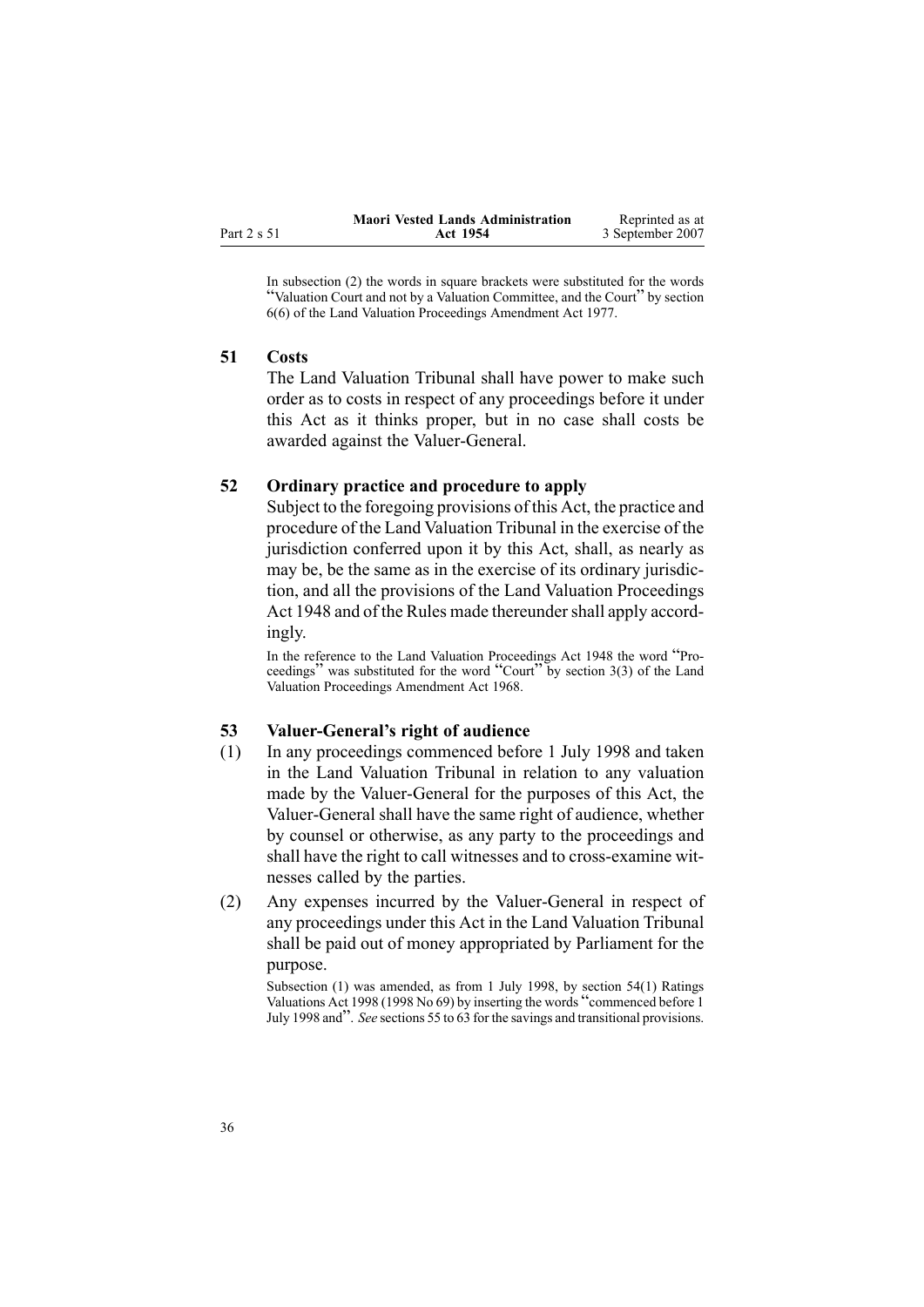<span id="page-36-0"></span>

| Reprinted as at  | <b>Maori Vested Lands Administration</b> |             |
|------------------|------------------------------------------|-------------|
| 3 September 2007 | Act 1954                                 | Part 3 s 55 |

### **54 High Court to have exclusive jurisdiction**

Subject to the provisions of this Act, no proceedings in respec<sup>t</sup> of any matter, provision for the hearing and determination of which is made by this Act, shall be brought otherwise than before <sup>a</sup> Land Valuation Tribunal, but nothing in this Act shall be construed to preven<sup>t</sup> the exercise by the Valuation Court in any proceedings under this Act of its power under section [18](http://www.legislation.govt.nz/pdfLink.aspx?id=DLM249280) of the Land Valuation [Proceedings](http://www.legislation.govt.nz/pdfLink.aspx?id=DLM249212) Act 1948 to state <sup>a</sup> case for the opinion of the Court of Appeal.

The words "otherwise than before <sup>a</sup> Land Valuation Tribunal" were substituted for the words "in any Court other than the Valuation Court" by section [6\(6\)](http://www.legislation.govt.nz/pdfLink.aspx?id=DLM442575) of the Land Valuation Proceedings Amendment Act 1977.

In the reference to the Land Valuation Proceedings Act 1948 the word was substituted for the word "Proceedings" was substituted for the word "Court" by section [3\(3\)](http://www.legislation.govt.nz/pdfLink.aspx?id=DLM388233) of the Land Valuation Proceedings Amendment Act 1968.

# **Part 3 Miscellaneous**

### **55 Disposition of rent paid to Maori Trustee**

- (1) The rent payable under any lease granted by the Maori Trustee under this Act shall be payable to the Maori Trustee and not otherwise.
- (2) Where any such lease contains any provision for the paymen<sup>t</sup> of compensation for improvements, the Maori Trustee, after deducting from the rent all money properly deductible, including his commission, shall distribute to the owners for the time being entitled to it, half of the residue of the rent, or such lesser portion as may be fixed by the Maori Trustee after consultation with the owners or their representatives, and shall invest the undistributed portion, together with any money paid to him for improvements in accordance with the provisions of section [20](#page-19-0) of this Act, in the Maori Trustee's Common Fund, there to accumulate with interest thereon at the rate from time to time determined by the Governor-General in Council pursuant to the provisions of section [26](http://www.legislation.govt.nz/pdfLink.aspx?id=DLM282745) of the Maori [Trustee](http://www.legislation.govt.nz/pdfLink.aspx?id=DLM282037) Act 1953.
- (3) The disposition, by operation of law or otherwise, of the interest of the owner of any undivided share in the land in respec<sup>t</sup> of which <sup>a</sup> fund to provide for the paymen<sup>t</sup> to the lessee of compensation for improvements is held by the Maori Trustee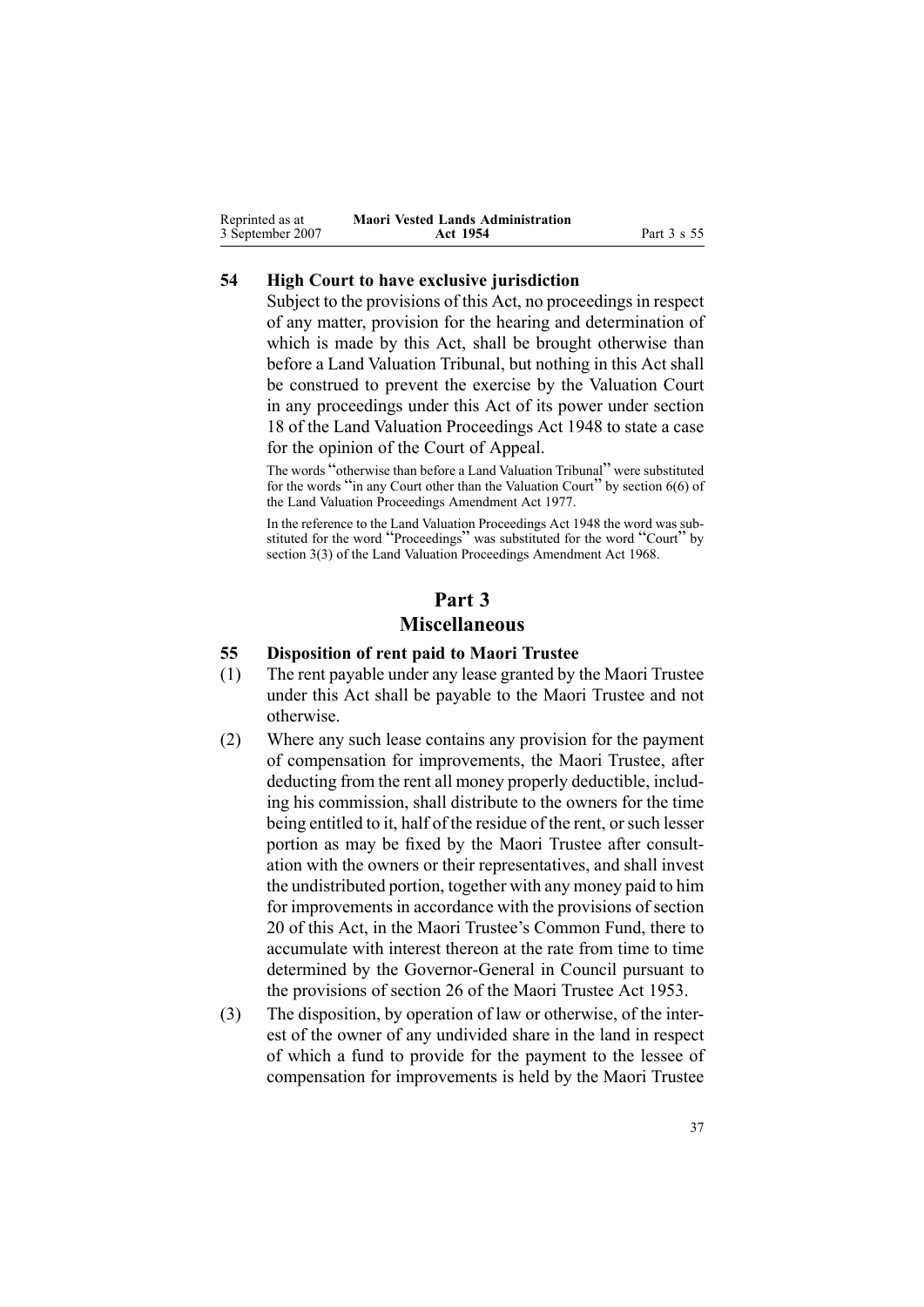<span id="page-37-0"></span>

|             | <b>Maori Vested Lands Administration</b> | Reprinted as at  |
|-------------|------------------------------------------|------------------|
| Part 3 s 56 | Act 1954                                 | 3 September 2007 |

under this section shall, notwithstanding anything to the contrary in any instrument of disposition, be and be deemed to be <sup>a</sup> disposition of his corresponding interest in the fund, and no such owner shall dispose of his interest in the fund otherwise than in accordance with this subsection.

Subsection (3) was added by section [18](http://www.legislation.govt.nz/pdfLink.aspx?id=DLM338481) of the Maori Purposes Act 1961.

### **56 Money for payment of compensation**

- (1) Any compensation payable to the lessee under hislease and the provisions of this Act shall be paid by the Maori Trustee out of the money arising from the investment made in the Maori Trustee's Common Fund in accordance with section [55](#page-36-0) of this Act.
- (2) If the money so arising exceeds the amount payable to the lessee, the Maori Trustee shall pay the surplus to the persons then entitled to the revenues of the land demised.
- (3) If the money arising as aforesaid or money otherwise available is insufficient to pay the lessee the amount to which he is entitled, the Maori Trustee may make up the deficiency by an advance out of money in his General Purposes Fund, and the land in respec<sup>t</sup> of which any such advance is made by the Maori Trustee shall be charged with the paymen<sup>t</sup> of the amount so advanced, together with interest thereon at <sup>a</sup> rate fixed by the Maori Trustee, and the provisions of section [49](http://www.legislation.govt.nz/pdfLink.aspx?id=DLM282955) of the [Maori](http://www.legislation.govt.nz/pdfLink.aspx?id=DLM282037) [Trustee](http://www.legislation.govt.nz/pdfLink.aspx?id=DLM282037) Act 1953 shall apply thereto accordingly.
- (4) For the purposes of paying compensation for improvements in accordance with this Act or any lease granted thereunder, the Maori Trustee may raise such money as he thinks fit upon the security of <sup>a</sup> mortgage of the land in respec<sup>t</sup> of which the compensation is payable.

### **57 Provisions of this Act to apply to leases of certain other lands**

(1) The provisions of this Act shall extend and apply to any lease containing provision for the paymen<sup>t</sup> of compensation for improvements and which is subsisting at the commencement of this Act in respec<sup>t</sup> of land which was subject to the provisions of Part 14 or Part 15 of the Maori Land Act 1931 or the cor-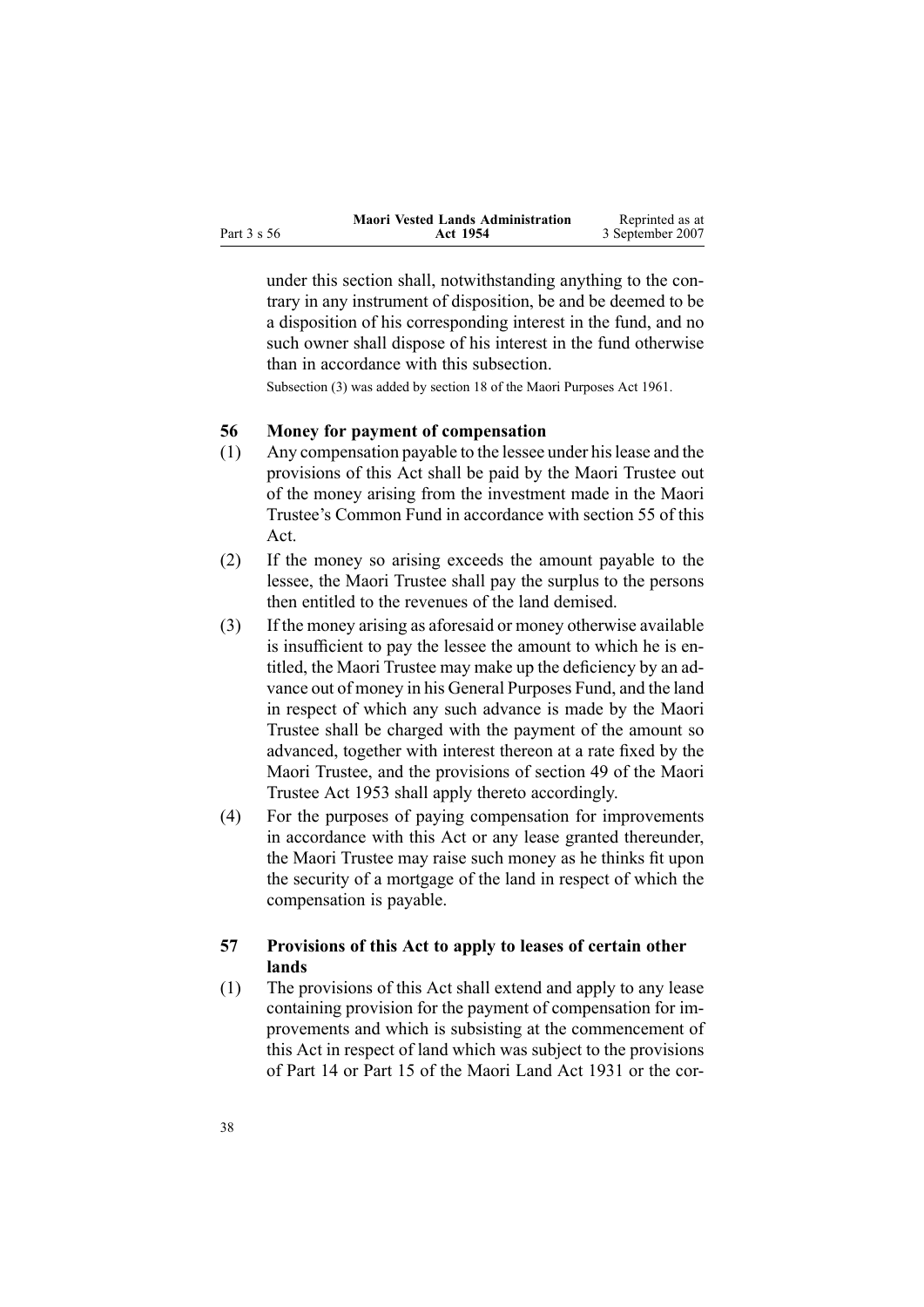<span id="page-38-0"></span>

| Reprinted as at  | <b>Maori Vested Lands Administration</b> |                    |
|------------------|------------------------------------------|--------------------|
| 3 September 2007 | Act 1954                                 | Part $3 \times 60$ |

responding provisions of any former Act, but which has been revested in the beneficial owners thereof.

(2) The provisions of this Act shall extend and apply to any lease containing provision for the paymen<sup>t</sup> of compensation for improvements which was granted in accordance with the provisions of Part 16 of the Maori Land Act 1931, or the corresponding provisions of any former Act, and which is subsisting at the commencement of this Act.

### **58 Maori Trustee to become agent of owners of land for certain purposes**

In respec<sup>t</sup> of any land which is subject to any lease to which section [57](#page-37-0) of this Act applies, the Maori Trustee shall, at the commencement of this Act, be deemed to be the agen<sup>t</sup> of the owners to do all acts and things authorised by this Act in the same manner as if the land were vested in the Maori Trustee for <sup>a</sup> legal estate in fee simple, and the owners shall not be competent to revoke the Maori Trustee's authority in that behalf.

### **59 Contiguous lands held in one farm**

- (1) The provisions of this section shall apply in any case where any lessee holds land under 2 or more subsisting leases.
- (2) Where the Maori Trustee is satisfied that the lands comprised in any 2 or more leases as aforesaid, being contiguous lands, have been farmed by the lessee as one area, and that those lands could not otherwise conveniently be farmed, the Maori Trustee may, for the purposes of this Act, treat those lands as if they were included within one lease.
- (3) For the purposes of this section lands shall be deemed to be contiguous notwithstanding that they are separated by <sup>a</sup> road, street, railway, river, or stream.
- **60 Maori Trustee may lease land not subject to existing lease** Where any land which is subject to this Act is not subject to any lease or licence, the Maori Trustee may exercise in respec<sup>t</sup> thereof all the powers conferred upon him by Part 25 of the Maori Affairs Act 1953 in the same manner as if he had been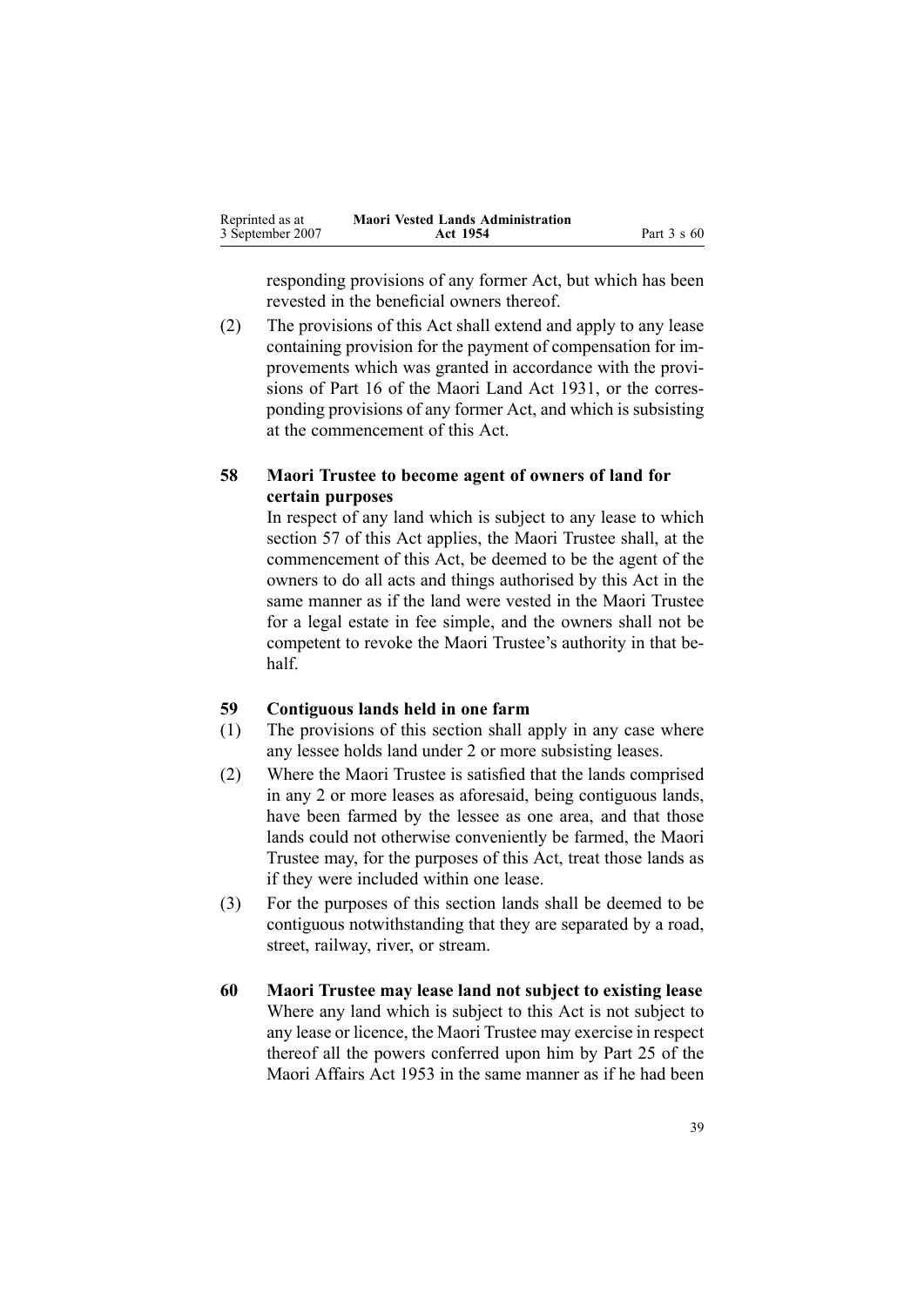<span id="page-39-0"></span>

|             | <b>Maori Vested Lands Administration</b> | Reprinted as at  |
|-------------|------------------------------------------|------------------|
| Part 3 s 61 | Act 1954                                 | 3 September 2007 |

appointed to execute an instrument of alienation as the agen<sup>t</sup> of the owners under that Part, and all the provisions of that Part shall, with the necessary modifications, extend and apply accordingly.

### **61 Maori Trustee may sell land with consent of owners**

- (1) Notwithstanding the provisions of this Act, but subject to subsection (2) of this section, the Maori Trustee may, with the precedent consent in writing of <sup>a</sup> majority in value of the beneficial owners, or of their trustees in the case of owners under disability, or in pursuance of <sup>a</sup> resolution of the assembled owners under Part [9](http://www.legislation.govt.nz/pdfLink.aspx?id=DLM291587) of Te Ture [Whenua](http://www.legislation.govt.nz/pdfLink.aspx?id=DLM289881) Maori Act [1993](http://www.legislation.govt.nz/pdfLink.aspx?id=DLM289881) (Maori Land Act 1993), sell to any person any vested land, whether or not that land has actually been leased by the Maori Trustee.
- (2) Where any vested land is subject to <sup>a</sup> lease, no sale to <sup>a</sup> person other than the lessee shall be effected by the Maori Trustee and no resolution passed by the assembled owners under Part [9](http://www.legislation.govt.nz/pdfLink.aspx?id=DLM291587) of Te Ture [Whenua](http://www.legislation.govt.nz/pdfLink.aspx?id=DLM289881) Maori Act 1993 (Maori Land Act 1993) to sell the land to any person other than the lessee shall be confirmed by the Maori Land Court unless the Maori Trustee or the Court, as the case may be, is satisfied that the lessee of the land is unwilling or unable to purchase the land at the same price and on the same terms and conditions as that other person.
- (3) The provisions of subsection (2) of this section shall extend and apply to the sale of any vested land which is subject to <sup>a</sup> lease and which is, pursuan<sup>t</sup> to the provisions of section [70](#page-43-0) of this Act, revested in the person or persons for the time being beneficially entitled thereto.
- (4) Subject to the provisions of subsection (2) of this section, any sale by the Maori Trustee under this section may be subject to such terms and conditions as to paymen<sup>t</sup> and otherwise as the Maori Trustee shall determine, and may be effected by way of private contract, public auction, or public tender.
- (5) Where any such sale is effected in pursuance of <sup>a</sup> resolution of the assembled owners, all the provisions of Part [9](http://www.legislation.govt.nz/pdfLink.aspx?id=DLM291587) of Te [Ture](http://www.legislation.govt.nz/pdfLink.aspx?id=DLM289881) [Whenua](http://www.legislation.govt.nz/pdfLink.aspx?id=DLM289881) Maori Act 1993 (Maori Land Act 1993) shall, with the necessary modifications, apply thereto.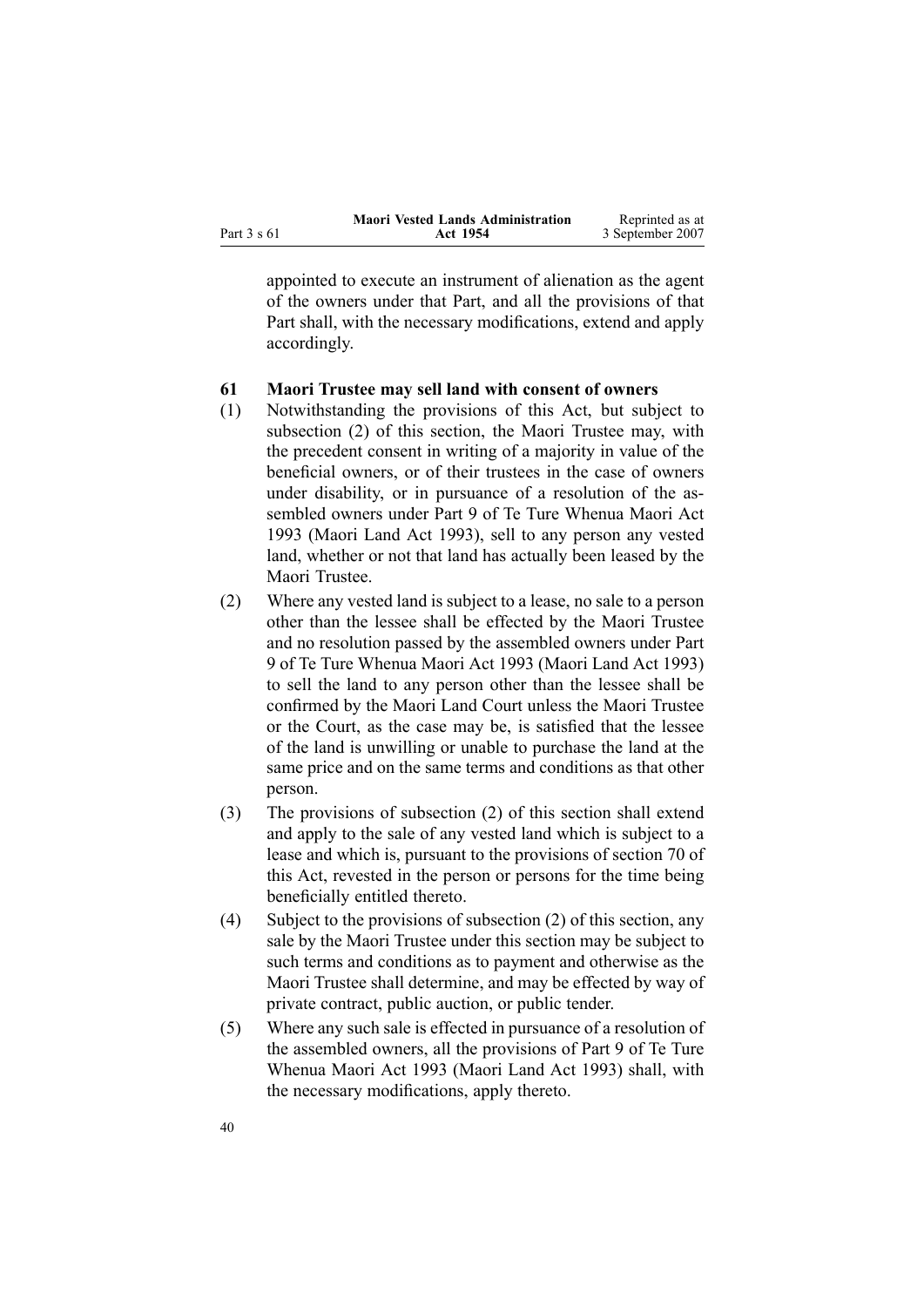<span id="page-40-0"></span>

| Reprinted as at  | <b>Maori Vested Lands Administration</b> |             |
|------------------|------------------------------------------|-------------|
| 3 September 2007 | Act 1954                                 | Part 3 s 64 |

(6) Nothing in this section shall be so construed as to take away or affect the right of the assembled owners under Part [9](http://www.legislation.govt.nz/pdfLink.aspx?id=DLM291587) of [Te](http://www.legislation.govt.nz/pdfLink.aspx?id=DLM289881) Ture [Whenua](http://www.legislation.govt.nz/pdfLink.aspx?id=DLM289881) Maori Act 1993 (Maori Land Act 1993) to pass in respec<sup>t</sup> of any vested land any resolution authorised by that Part.

The references to Part 9 of Te Ture Whenua Maori Act 1993 (Maori Land Act 1993) were substituted, as from 1 July 1993, for the references to Part 23 of the Maori Affairs Act 1953 pursuan<sup>t</sup> to section [363\(2\)](http://www.legislation.govt.nz/pdfLink.aspx?id=DLM293026) Te Ture Whenua Maori (Maori Land) Act 1993 (1993 No 4).

#### **61A**

Section 61A was inserted by section 152 of the Maori Affairs Amendment Act 1967 and repealed by section [9\(c\)](http://www.legislation.govt.nz/pdfLink.aspx?id=DLM437759) of the Maori Purposes Act 1975.

### **62 Maori Trustee may lease by private contract**

Notwithstanding anything to the contrary in this Act, the Maori Trustee may agree by private contract to lease any vested land not for the time being subject to <sup>a</sup> lease, or any par<sup>t</sup> thereof, to any person at such rent and upon such terms and conditions as he thinks fit, and may gran<sup>t</sup> any such lease accordingly.

### **63 Maori Trustee may grant timber cutting and other licences**

- (1) Subject to the terms of any lease affecting the land, the Maori Trustee may gran<sup>t</sup> licences for the removal of timber, timber trees, minerals, or other substances from any vested land.
- (2) Every such licence shall be for such period not exceeding, together with any renewal to which the licensee is entitled, <sup>a</sup> term of 10 years, and may be granted on such conditions and in consideration of such payments by way of royalty or otherwise, as the Maori Trustee thinks fit, and may confer upon the licensee such rights over the land as are in the opinion of the Maori Trustee necessary or expedient for the purpose of the licence.
- (3) Any such licence may be granted either by way of public auction or public tender or by way of private contract.

#### **64 Maori Trustee may manage land as <sup>a</sup> farm**

(1) Instead of leasing any vested land, the Maori Trustee may, if and so long as he thinks fit, occupy and manage the whole or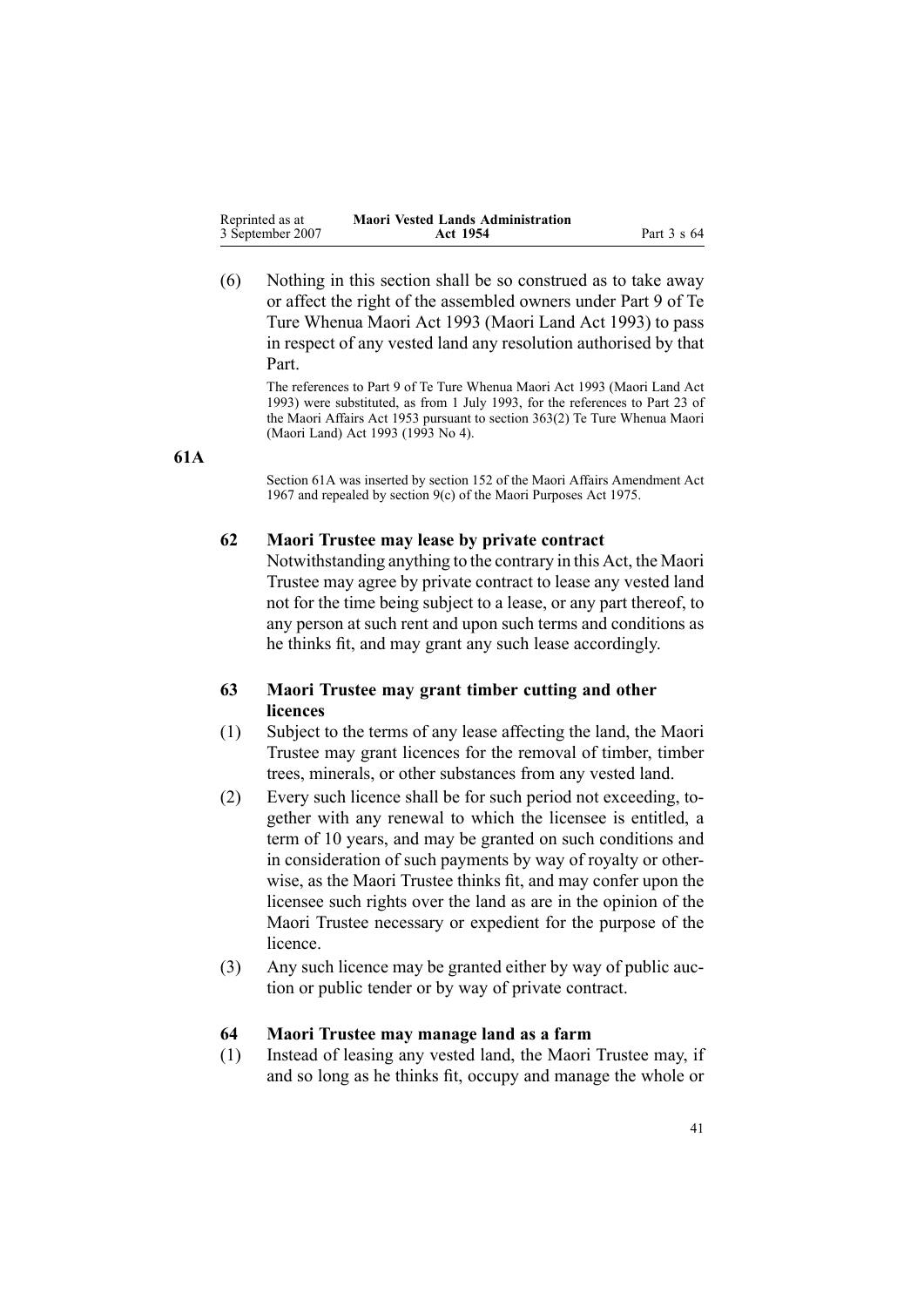|             | <b>Maori Vested Lands Administration</b> | Reprinted as at  |
|-------------|------------------------------------------|------------------|
| Part 3 s 64 | Act 1954                                 | 3 September 2007 |

any par<sup>t</sup> or parts thereof as <sup>a</sup> farm and carry on any agricultural, pastoral, or allied business thereon, and, for the purpose, shall have power to do all things necessary for the effective performance of his functions under this section.

- (2) All revenue derived from any such farming operations conducted by the Maori Trustee shall, after the paymen<sup>t</sup> of all outgoings, be retained by the Maori Trustee as <sup>a</sup> reserve fund for expenditure in the managemen<sup>t</sup> of the farm or as <sup>a</sup> fund for the purpose of paying compensation to lessees holding under leases affecting any other parts of the land; but to the extent that the revenues aforesaid are not, in the opinion of the Maori Trustee, required for those purposes, the Maori Trustee may distribute the revenues to the persons entitled thereto.
- (3) All expenses and liabilities incurred by the Maori Trustee in the conduct of any such farming operations shall be <sup>a</sup> charge upon the revenues received by the Maori Trustee from those operations, and upon all revenues received by the Maori Trustee from the land or from any other vested land which is beneficially owned by the persons in whom the beneficial ownership of the farm is vested.
- (4) The Maori Trustee may from time to time expend out of the revenues referred to in subsection  $(3)$  of this section such sums as he thinks fit for the purpose of effectually carrying on farming operations in manner aforesaid.
- (5) The Maori Trustee may from time to time, for the purpose of any such farming operations, raise such money as he thinks fit on the security of any crops on the farm or on the security of any stock or other chattels owned by the Maori Trustee and held by him on behalf of the beneficial owners of the farm, or on the security of <sup>a</sup> mortgage of the land vested in him and which is comprised in the farm or of which the farm forms <sup>a</sup> part.
- (6) With the consent of the Board of Maori Affairs, the Maori Trustee may expend out of the General Purposes Fund such money as may be required for the purpose of carrying on any farming operations under this section, and any money so expended by the Maori Trustee, together with interest thereon at <sup>a</sup> rate fixed by the Maori Trustee, shall be <sup>a</sup> charge on the land comprised in the farm or the land of which the farm forms <sup>a</sup>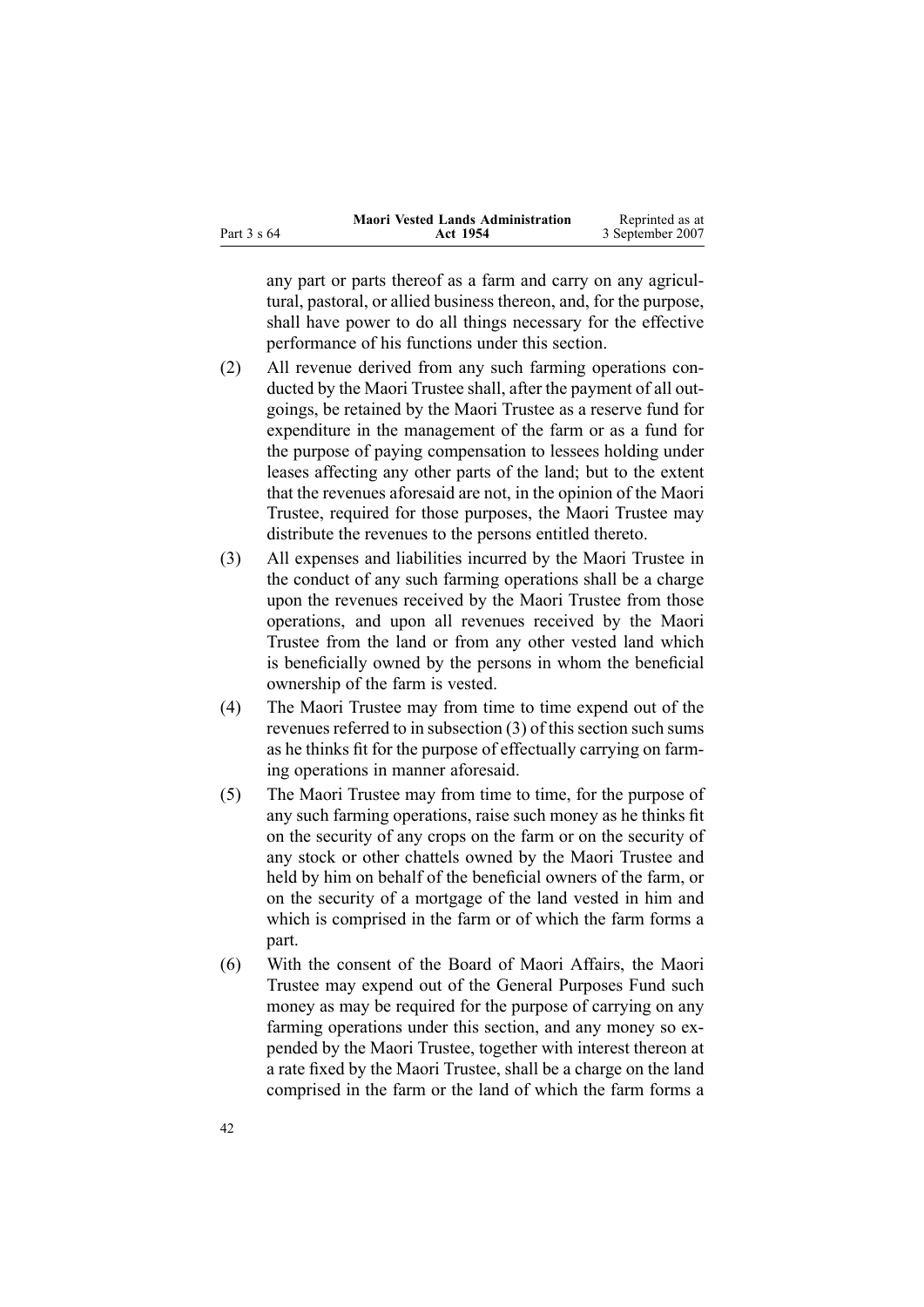<span id="page-42-0"></span>

| Reprinted as at  | <b>Maori Vested Lands Administration</b> |             |
|------------------|------------------------------------------|-------------|
| 3 September 2007 | Act 1954                                 | Part 3 s 68 |

part. The provisions of section [49](http://www.legislation.govt.nz/pdfLink.aspx?id=DLM282955) of the Maori [Trustee](http://www.legislation.govt.nz/pdfLink.aspx?id=DLM282037) Act [1953](http://www.legislation.govt.nz/pdfLink.aspx?id=DLM282037) shall apply to any such charge.

#### **65 Maori Trustee may acquire land for roads**

For the purpose of acquiring land for any road which is required in connection with any vested land, the Maori Trustee may either purchase that land out of the revenues of the land so vested in him or may exchange any par<sup>t</sup> of the land so vested in him for the land so required for <sup>a</sup> road, with or without the paymen<sup>t</sup> of money out of the aforesaid revenues by way of equality of exchange.

### **66 Record of improvements**

- (1) Where any lessee makes, or proposes to make, any improvements in respec<sup>t</sup> of which he will be entitled to compensation in terms of his lease, he shall be entitled, on application to the Maori Trustee, to have <sup>a</sup> record made by the Maori Trustee of the particulars of the nature of those improvements and of the state and condition of the land before the making of the improvements. Every such record shall be made at the cost in all things of the lessee.
- (2) Every record made under this section shall be retained by the Maori Trustee, and shall at all times be receivable as sufficient evidence of the facts so recorded in all matters and proceedings concerning the improvements effected by the lessee.
- **67 Maori Trustee may accept surrenders of leases or licences** The Maori Trustee may at any time accep<sup>t</sup> <sup>a</sup> surrender of any lease of vested land, or of any licence granted in respec<sup>t</sup> of any such land, whether for the purpose of granting <sup>a</sup> substituted lease or licence or not.

#### **68 Costs of lease or licence**

The costs of the preparation, execution, stamping, and registration of every lease or licence under this Act shall be borne and paid by the lessee or licensee, as the case may be.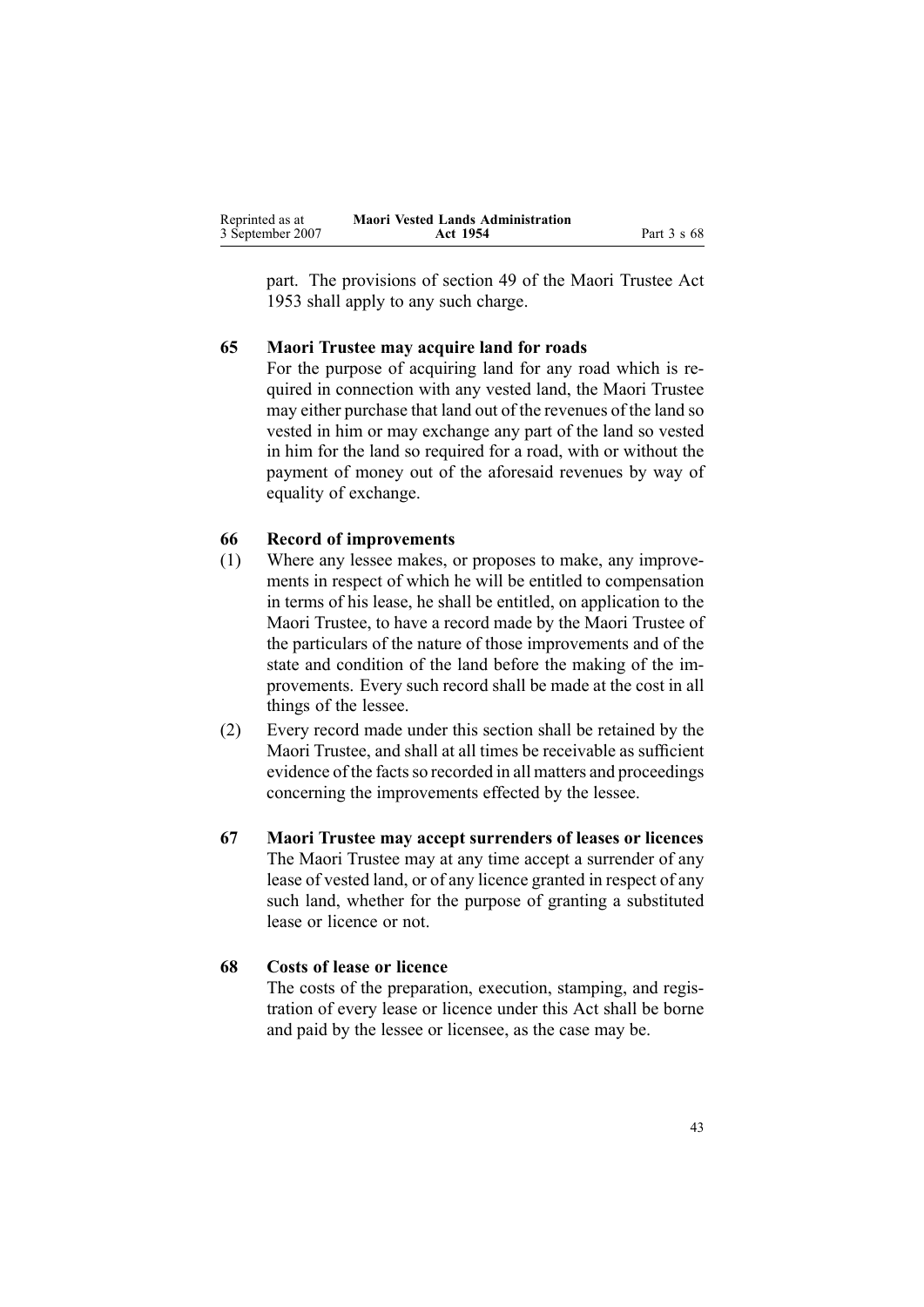<span id="page-43-0"></span>

|  | Part 3 s 69 |  |  |  |  |
|--|-------------|--|--|--|--|
|--|-------------|--|--|--|--|

### **69 Service of notices**

- (1) Any notice that may be required to be given to any person for the purposes of this Act may be given by delivering it to him personally or may be given by sending it to him by registered letter addressed to him at his last known place of abode or business in New Zealand. Notice given by registered letter shall be deemed to have been received when in the ordinary course of pos<sup>t</sup> it would be delivered.
- (2) Where any such notice has been given by the agen<sup>t</sup> of <sup>a</sup> person required to give that notice, service of any subsequent notice required to be given by the person on whom the original notice was served may be effected by serving the notice in manner aforesaid on that agent.
- (3) Service of any notice may be effected in manner aforesaid on the personal representative of any deceased person.

### **70 Revesting of land subject to this Act**

- (1) Upon application by the Maori Trustee, or upon application made by or on behalf of the beneficial owners, the Maori Land Court may make one or more orders revesting any land vested in the Maori Trustee under this Act in the person or personsfor the time being beneficially entitled thereto and in accordance with their relative interests, and upon the making of any such order the land therein included shall cease to be vested in the Maori Trustee, and shall become vested in the persons whose names are set out in the order.
- (2) The Maori Land Court may partition the land among the owners for the purpose of giving effect to any such revesting.
- (3) The District Land Registrar may register any order made by the Maori Land Court under subsection (1) of this section against the relative title without requiring the production of the outstanding certificate of title, and may cancel the certificate of title for the land as to the whole or <sup>a</sup> part, as the case may require, and issue <sup>a</sup> new certificate of title for the estate and to the persons named in the order of the Maori Land Court, subject to any existing valid leases, licences, mortgages, or charges.
- (4) If, when any such order is received by the District Land Registrar, the title to the land affected has not already been regis-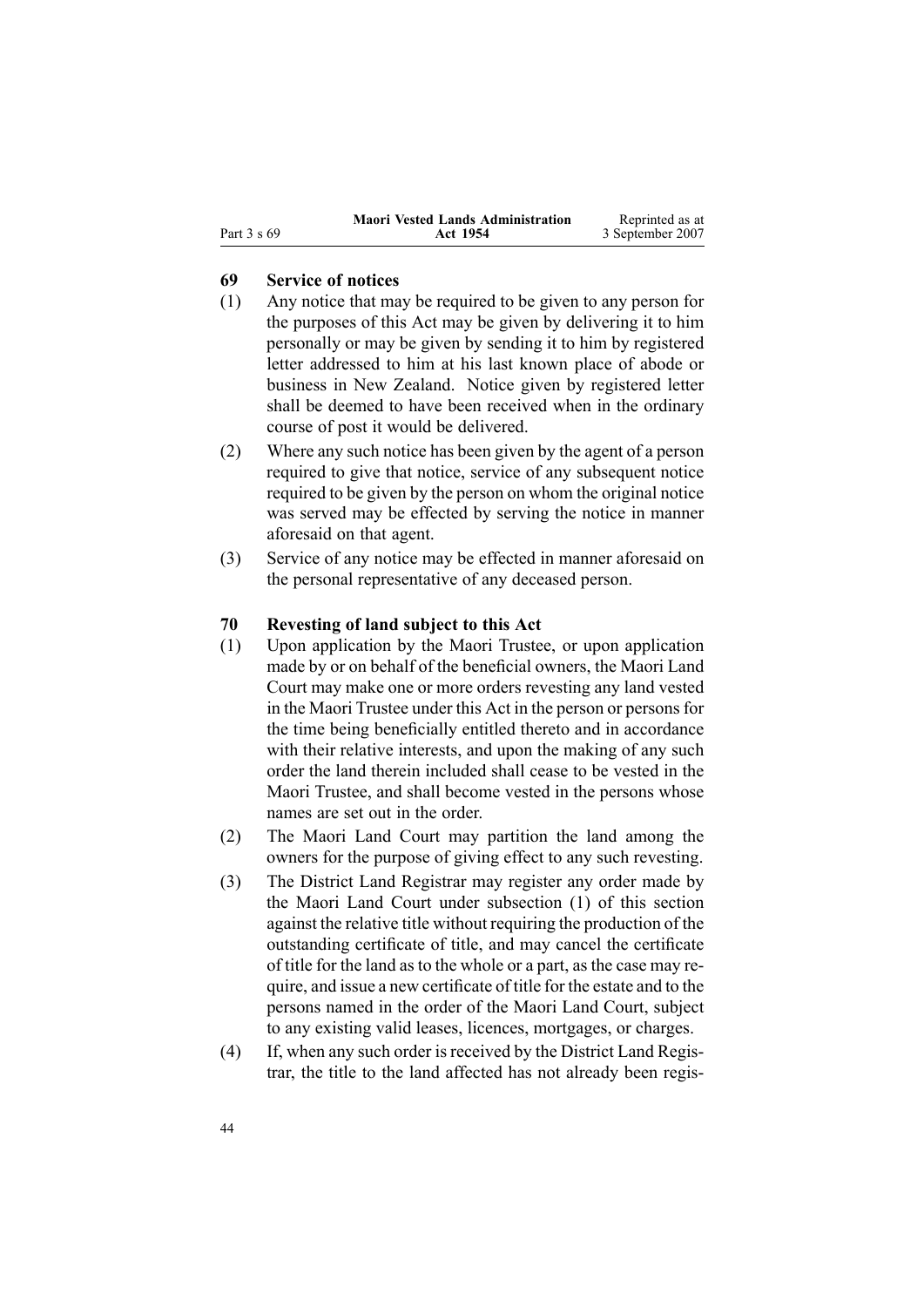<span id="page-44-0"></span>

| Reprinted as at  | <b>Maori Vested Lands Administration</b> |             |
|------------------|------------------------------------------|-------------|
| 3 September 2007 | Act 1954                                 | Part 3 s 71 |

tered, the order shall be embodied in the provisional register as <sup>a</sup> folium thereof, and all the provisions of the Land [Transfer](http://www.legislation.govt.nz/pdfLink.aspx?id=DLM269031) Act [1952](http://www.legislation.govt.nz/pdfLink.aspx?id=DLM269031) shall apply accordingly:

Provided that if any instrument granted by the Maori Trustee has not been registered, it may thereafter be registered as if the Maori Trustee still remained the registered proprietor, and shall take effect as if it were <sup>a</sup> valid and effective dealing by the registered proprietor thereof.

- (5) Where the land to which any such order relates is affected by any instrument of alienation executed by the Maori Trustee while the land was vested in him, the Maori Land Court may, by that or by any subsequent order, direct that the Maori Trustee shall continue to exercise the powers of the lessor or grantor of any licence, and thereupon the Maori Trustee shall exercise all powers as if he still remained the lessor or grantor under the alienation referred to until such time as the Maori Land Court may by order revoke the direction.
- (6) Subject to the provisions of subsection [\(5\)](#page-43-0) of this section, the rights, duties, and obligations of the Maori Trustee under any leases granted by him pursuan<sup>t</sup> to this Act shall, upon the revesting by an order under this section of the land comprised in any such lease, be exercisable by and enforceable against the legal owner or owners for the time being of the land; and all the provisions of the lease and any provisions of this Act incorporated in the lease, either directly or by reference, and relating to the service of notices, the taking of applications, and the like, upon, to and by the Maori Trustee shall be read accordingly.

Subsection (6) was added by section [17](http://www.legislation.govt.nz/pdfLink.aspx?id=DLM396109) of the Maori Purposes Act 1970.

### **71 Former lessee not relieved of liability for breaches of covenant**

Nothing in this Act or in any lease granted under this Act shall relieve the lessee of any liability in respec<sup>t</sup> of the breach of any of the terms, covenants, and conditions of any subsisting lease, and the Maori Trustee may, notwithstanding the expiry of any such lease, proceed against the lessee who has held under that lease for damages in respec<sup>t</sup> of any breach as aforesaid.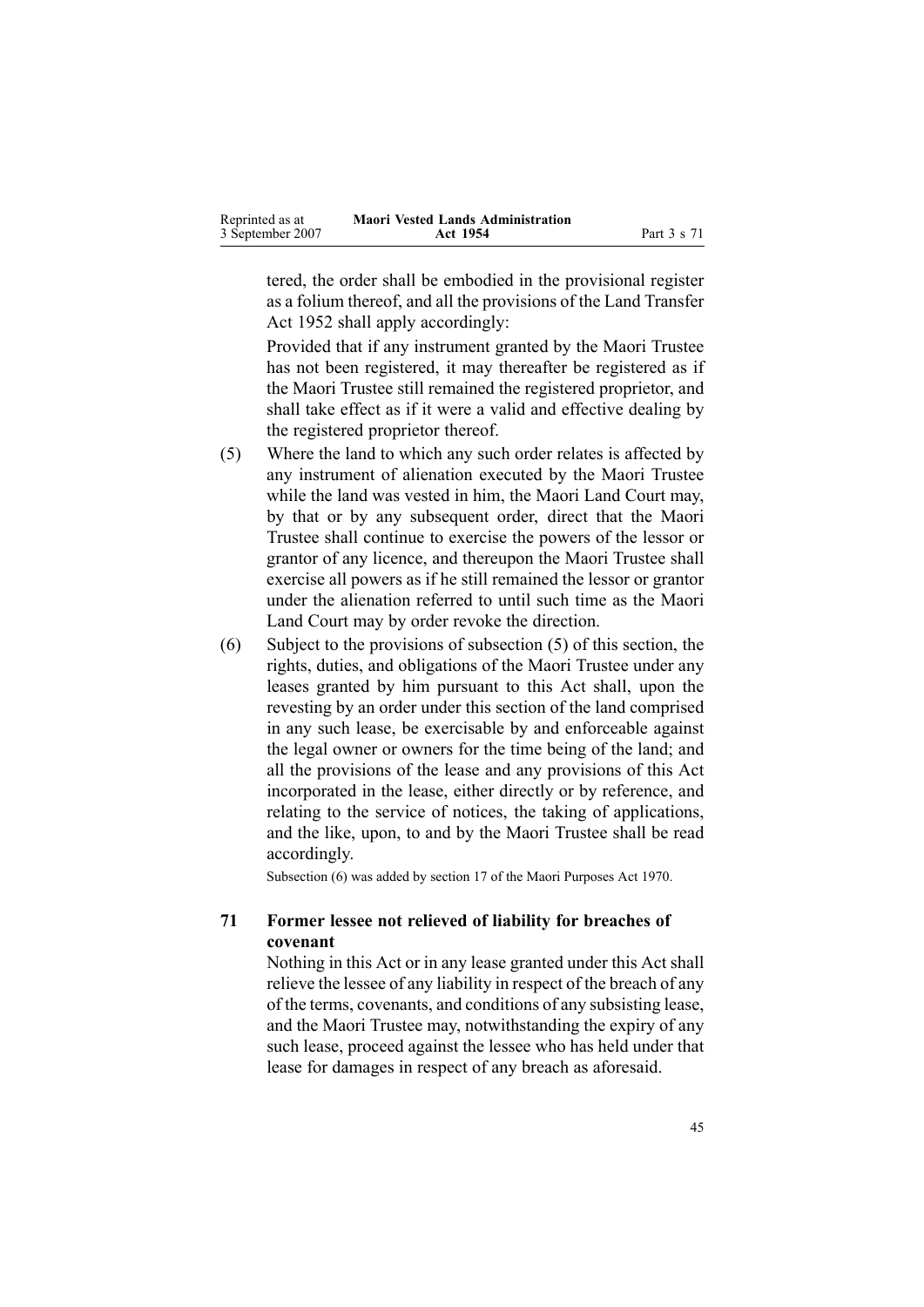### <span id="page-45-0"></span>**72 Land subject to Part 16 of Maori Land Act 1931 no longer so subject**

- (1) All land which, immediately prior to the commencement of this Act, is subject to the provisions of Part 16 of the Maori Land Act 1931 shall, on the commencement of this Act, cease to be so subject and the District Land Registrar is hereby authorised and directed to cancel any memorial on any certificate of title to the effect that the land comprised therein is subject to the said Part 16 or the corresponding provisions of any former Act.
- (2) The rights, powers, functions, and duties conferred on the Maori Trustee by any lease shall not be affected by reason of the land to which the lease relates ceasing, under the provisions of subsection (1) of this section, to be subject to Part 16 of the Maori Land Act 1931.

### **73 Protection of leases of Otiranui Nos 2 and 3**

Nothing in Parts [1](#page-3-0) and [2](#page-8-0) of this Act shall apply to the leases which have been granted in respec<sup>t</sup> of the land containing 504 acres 3 roods and 34 perches, more or less, known as Otiranui No 2 and comprised in certificate of title Volume 434, folio 110, Wellington Registry, and of the land containing 791 acres 3 roods and 34 perches, more or less, known as Otiranui No 3 and comprised in certificate of title Volume 157, folio 208, Wellington Registry.

### **74 Validation of leases granted by former Maori Land Boards**

All leases hitherto granted by any former Maori Land Board in respec<sup>t</sup> of any land which became vested in it under Part 14 or Part 15 of the Maori Land Act 1931, or the corresponding provisions of any former enactment shall, notwithstanding the terms of the lease or the terms of any trust instrument, be deemed for all purposes to have been lawfully and validly granted.

### **75 Restrictions on removal of timber by lessees**

No lessee under any lease to which section [19](#page-18-0) of this Act applies shall, after the commencement of this Act, and no lessee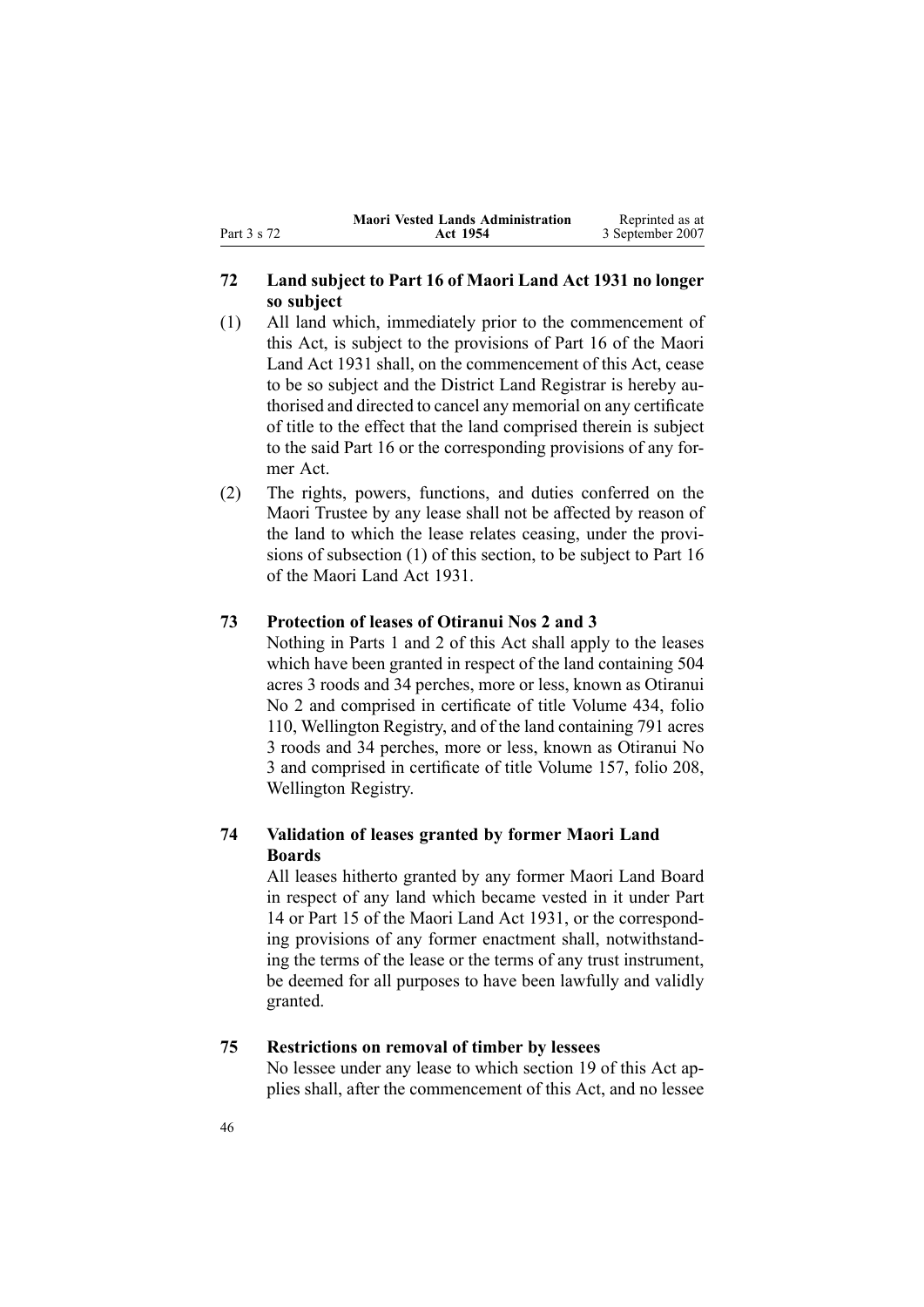<span id="page-46-0"></span>

| Reprinted as at  | <b>Maori Vested Lands Administration</b> |             |
|------------------|------------------------------------------|-------------|
| 3 September 2007 | Act 1954                                 | Part 3 s 77 |

holding under any other subsisting lease of vested land shall, after the expiry of his lease, cut or remove, or authorise or permit any other person to cut or remove, from the land comprised in the lease any timber or timber trees; and, if any lessee cuts or removes or authorises or permits any timber or timber trees to be cut or removed in contravention of the provisions of this section, the Maori Trustee may exercise in respec<sup>t</sup> of the lease and the lessee the same remedies as he could have exercised if it had been <sup>a</sup> term of the lease that the lessee should not cut or remove or authorise or permit any timber or timber trees to be cut or removed and that he should be liable, at the suit of the lessor, for damages in respec<sup>t</sup> of the timber or timber trees so cut or removed:

Provided that nothing in this section shall be construed to preven<sup>t</sup> or restrict any lessee, during the subsistence of hislease, from cutting or removing, or authorising the cutting or removal of any timber trees planted by the lessee or by any former lessee, or of any timber derived from any timber trees so planted.

Section 75 was substituted for the original section 75 by section [11\(1\)](http://www.legislation.govt.nz/pdfLink.aspx?id=DLM293861) of the Maori Purposes Act 1955.

### **76 Regulations**

- (1) The Governor-General may from time to time, by Order in Council, make all such regulations as may be contemplated by this Act or as may in his opinion be necessary or expedient for giving effect to the provisions of this Act and for the due administration thereof.
- (2)

Subsection (2) was repealed by section [11](http://www.legislation.govt.nz/pdfLink.aspx?id=DLM195558) of 1989 No 143 (Regulations (Disallowance) Act 1989).

### **77 Repeals**

The enactments specified in Schedule [2](#page-57-0) to this Act are hereby repealed.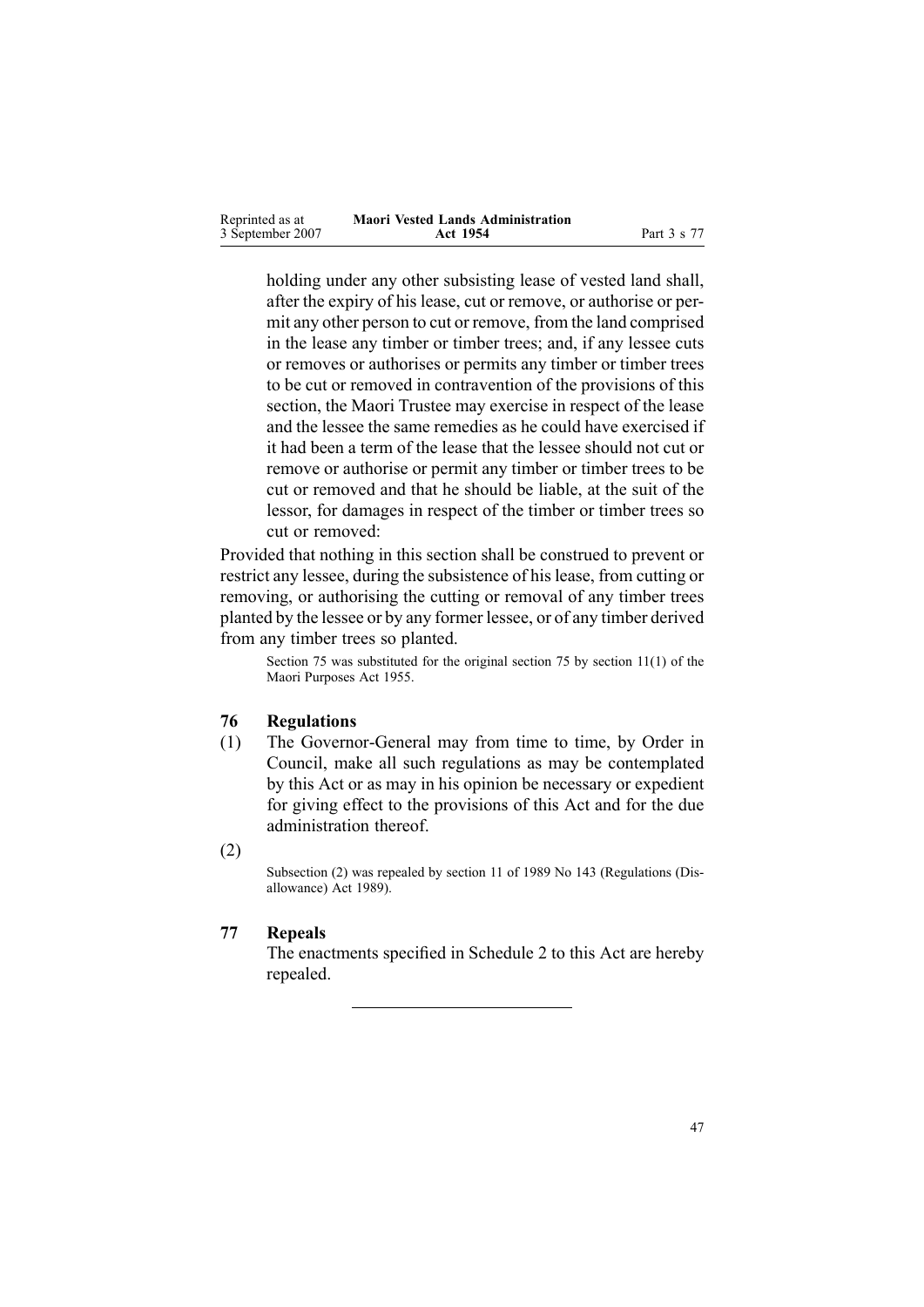### **Schedule 1** Section [31](#page-26-0) **Memorandum of lease**

### <span id="page-47-0"></span>In clause 5 the Fencing Act 1978, being the corresponding enactment in force, has been substituted, as from 1 April 1979, for the repealed Fencing Act 1908.

In clause 9 the Noxious Weeds Act 1950 has been repealed and replaced by the Noxious Plants Act 1978.

In clause 16 the Agricultural Pests Destruction Act 1967, being the corresponding enactment in force, has been substituted for the repealed Rabbit Nuisance Act 1928.

In clause 22 the Forest and Rural Fires Act 1977, being the corresponding enactment in force, has been substituted for the repealed Forest and Rural Fires Act 1947.

In this Schedule the references to money in decimal currency were substituted for references to money in the former currency by section [7](http://www.legislation.govt.nz/pdfLink.aspx?id=DLM351265) of the Decimal Currency Act 1964.

Paragraph (b) of the recitals and cls 24 and 27(a) were amended, as from 1 July 1998, by section [54\(1\)](http://www.legislation.govt.nz/pdfLink.aspx?id=DLM427717) Ratings Valuations Act 1998 (1998 No 69) by substituting the words "a registered valuer" for the words "the Valuer-General". *See* sections 55 to [63](http://www.legislation.govt.nz/pdfLink.aspx?id=DLM427719) for the savings and transitional provisions.

#### **Preamble**

THE Maori Trustee, <sup>a</sup> corporation sole constituted under the [Maori](http://www.legislation.govt.nz/pdfLink.aspx?id=DLM282037) [Trustee](http://www.legislation.govt.nz/pdfLink.aspx?id=DLM282037) Act 1953 (hereinafter with his successors and assigns referred to as **the lessor**), being registered as proprietor of an estate in fee simple, subject, however, to such encumbrances, liens, and interests as are notified by memorandum underwritten or endorsed hereon, in all that parcel of land described in the Schedule hereto, in exercise of the powers conferred upon him by the Maori Vested Lands Administration Act 1954 (hereinafter referred to as **the Act**) doth hereby lease unto (hereinafter with his executors administrators and assigns referred to as **the lessee**) all the said land to be held by the lessee as tenant for the term of 21 years from and including the day of 19 yielding and paying therefor:

- (a) For and during the first 10 years of the said term the yearly rent of:
- (b) For and during the next 11 years of the said term <sup>a</sup> yearly rent calculated on the basis of \$5 percen<sup>t</sup> of the unimproved value of the said land as ascertained by <sup>a</sup> registered valuer in terms of section [24](#page-21-0) of the Act in the month of 19:

Provided that such rent shall be not less than the rent for the preceding term of 10 years.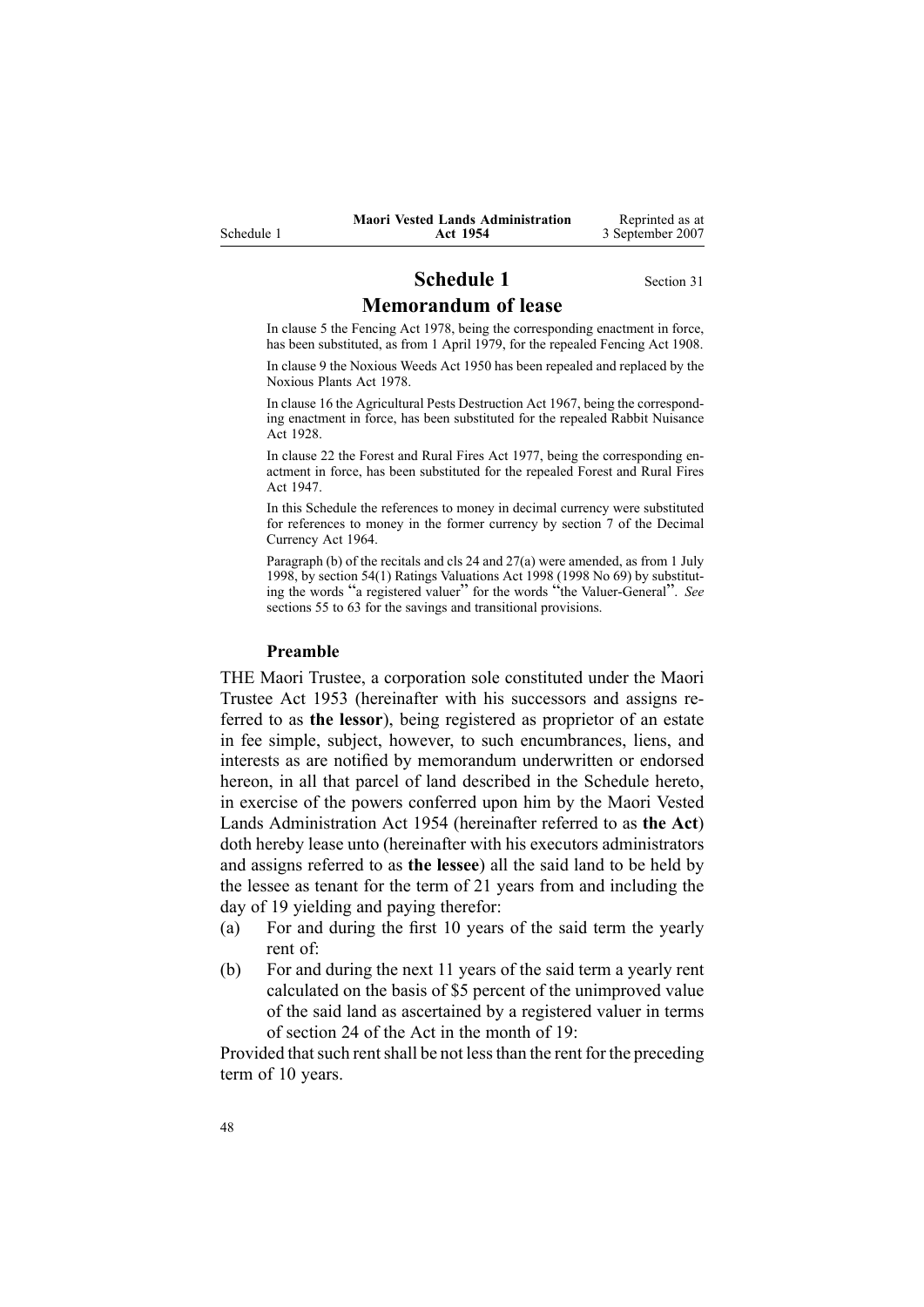<span id="page-48-0"></span>

| Reprinted as at  | <b>Maori Vested Lands Administration</b> |          |
|------------------|------------------------------------------|----------|
| 3 September 2007 | Act 1954                                 | Preamble |

And the lessee doth hereby covenant with the lessor as follows:

That the lessee will pay the rent hereby reserved half yearly in advance on the 1st days of and in each and every year of the said term free of exchange at the Maori Trust Office at or such other place or places as the Maori Trustee may from time to time direct.

That the lessee will during the said term and as and when the same shall become due and payable duly and punctually pay and discharge all rates taxes charges including electric light and power charges and assessments (other than Landlord's Land Tax) which during the said term may be rated taxed charged assessed or made payable in respec<sup>t</sup> of the said land (all such rates charges and assessments in respec<sup>t</sup> of the first and last years of the said term being apportioned between the parties and the lessee will pay his proportion thereof whether or not the same shall be due and payable before the commencement or after the termination of the term hereby created).

That subject to the provisions of clause 4 hereof the lessee will not assign sublet or par<sup>t</sup> with the possession of the land hereby demised or any par<sup>t</sup> thereof without the consent of the lessor in writing first had and obtained:

Provided that such consent shall not be unreasonably or arbitrarily withheld in the case of <sup>a</sup> reputable assignee subtenant or underlessee.

> That if the lessee shall be desirous of assigning the within lease whether in whole or in par<sup>t</sup> he shall first offer to surrender the same to the lessor at <sup>a</sup> consideration to be agreed upon between the lessee and the lessor and failing any such agreemen<sup>t</sup> within 2 months after the date of any such offer the lessee subject to the provisions of clause 3 hereofshall be at liberty to so assign:

Provided that the provisions of this clause shall not apply in respec<sup>t</sup> of any assignment to the wife (*or* husband *or* civil union partner *or* de facto partner) of the lessee or to any child, brother or sister of the lessee or to any assignment by operation of law or pursuan<sup>t</sup> to any disposition by will.

**2**

**1**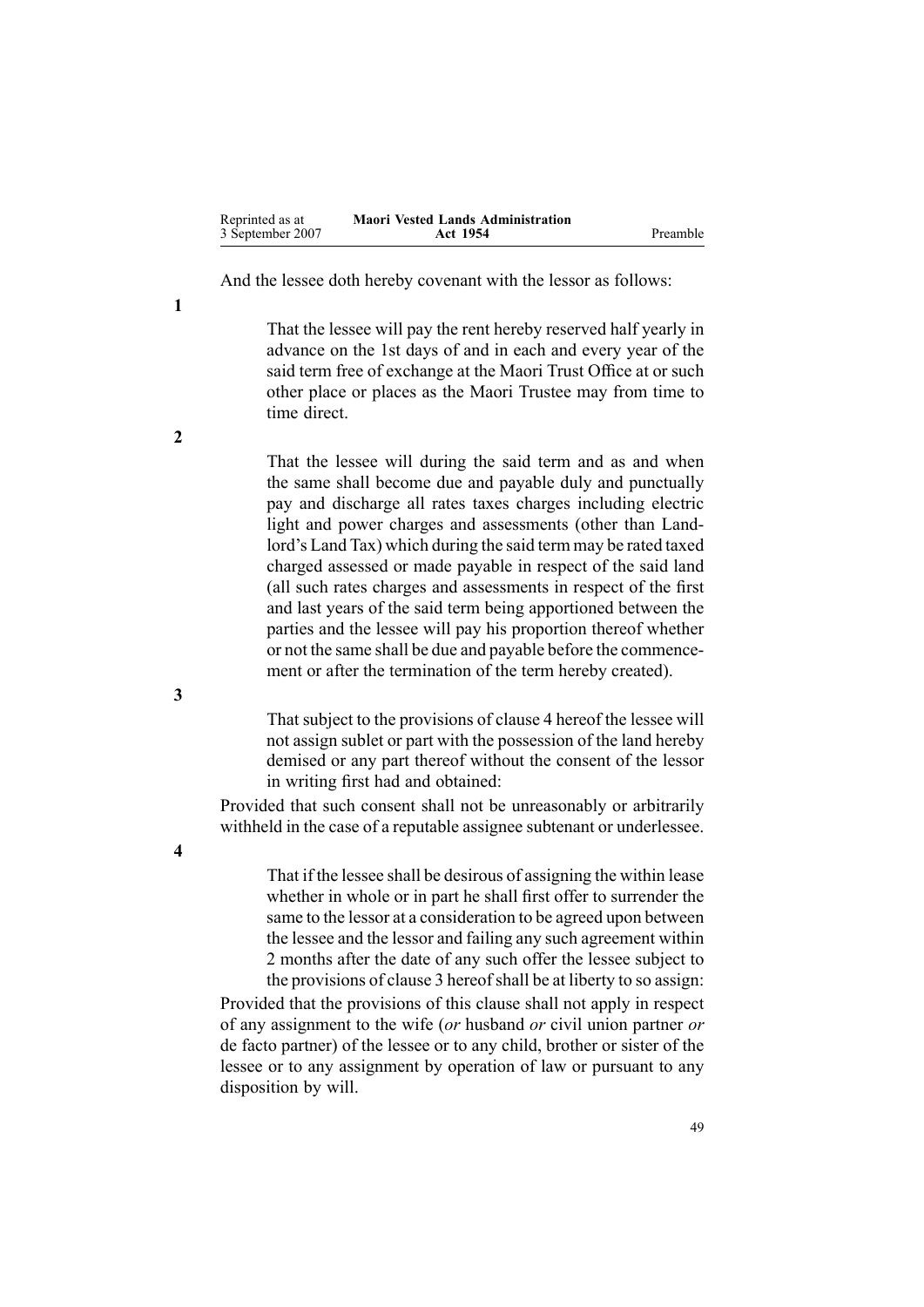|          | <b>Maori Vested Lands Administration</b> | Reprinted as at  |
|----------|------------------------------------------|------------------|
| Preamble | Act 1954                                 | 3 September 2007 |

Clause 4 was amended, as from 26 April 2005, by section [7](http://www.legislation.govt.nz/pdfLink.aspx?id=DLM333795) Relationships (Statutory References) Act <sup>2005</sup> (2005 No 3) by substituting the words "(or husband or civil union partner or de facto partner)" for the word "(husband)".

That the lessee will within 2 years of the commencement of the term of the within lease erect and pu<sup>t</sup> upon the boundaries of the land herein demised or upon such boundaries upon which no substantial fence exists <sup>a</sup> sufficient fence within the meaning of the [Fencing](http://www.legislation.govt.nz/pdfLink.aspx?id=DLM21806) Act 1978.

That the lessee will at all times during the continuance of the said term repair and keep and maintain in good and substantial repair all buildings and other erections fences gates hedges culverts dams drains crossings fixtures stockyards and every description of improvement now or hereafter standing or being upon or growing on the hereby demised land and will renew all such parts thereof as shall become decayed or unserviceable and will at the end or sooner determination of the said term yield up the same in like good order and condition and the lessee will during the term and at intervals of not more than 5 years paint in <sup>a</sup> workmanlike manner all the outside woodwork and ironwork of all buildings (including the roof) now or hereafter to be erected upon the land hereby demised with 2 coats of proper oil colour.

That the lessee will insure and keep insured to the full insurable value thereof all buildings of an insurable nature for the time being erected upon the demised land in the names of the lessor and the lessee for their respective rights and interests in some responsible insurance office in New Zealand to be approved by the lessor and in the event of the said buildings or any of them being destroyed or damaged by fire all money received under and by virtue of any such insurances shall forthwith be expended in reinstating or repairing the building or buildings so destroyed or damaged.

That the lessee will during the term cultivate use and manage all such parts of the said land as now are or shall hereafter be broken up and converted into tillage in <sup>a</sup> proper and husband-

**6**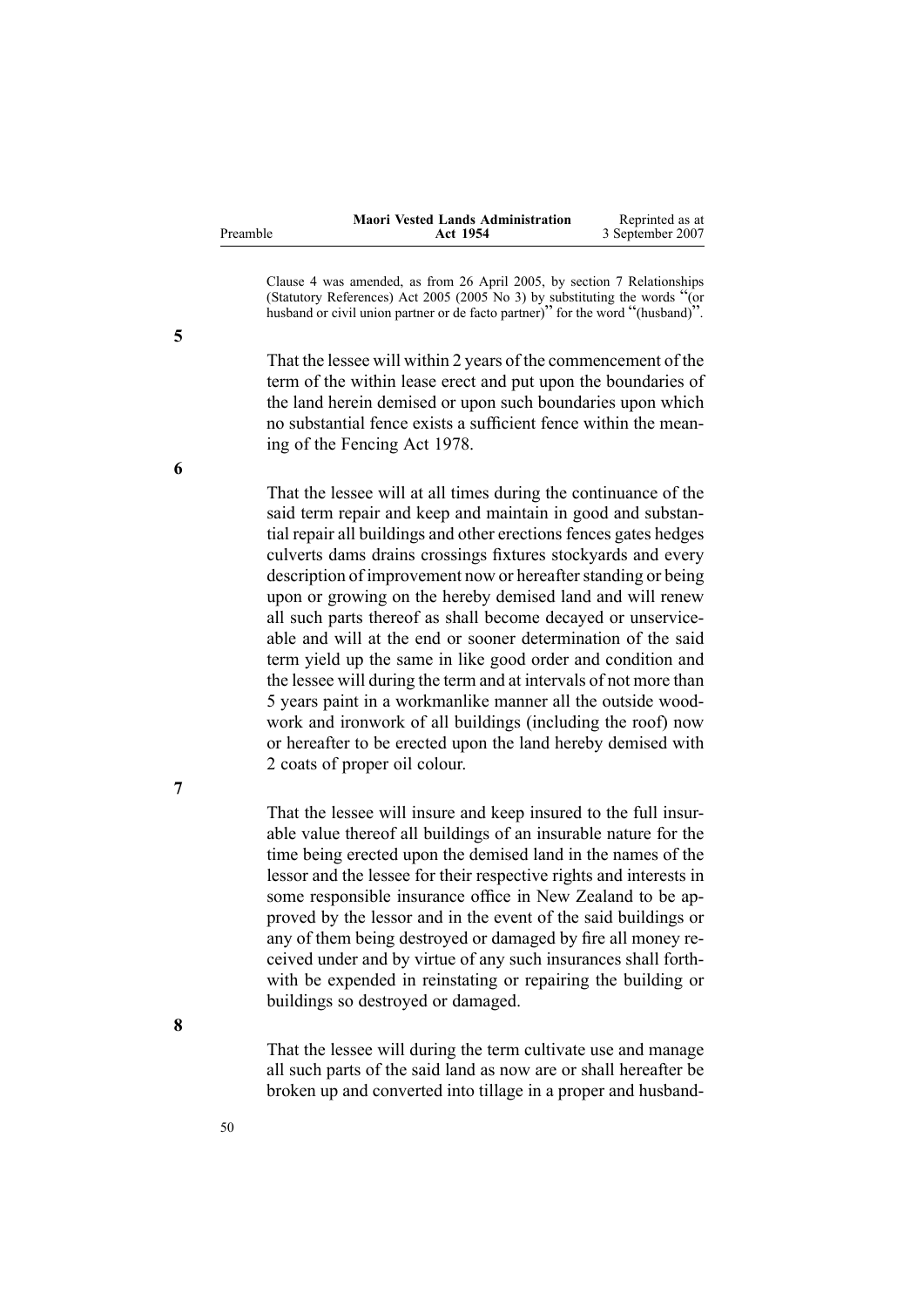| Reprinted as at  | <b>Maori Vested Lands Administration</b> |          |
|------------------|------------------------------------------|----------|
| 3 September 2007 | Act 1954                                 | Preamble |

manlike manner and will not impoverish or waste the same but will keep the same in good heart and condition and will at the end or sooner determination of the term leave all such parts of the said land as shall be broken up in good permanen<sup>t</sup> English grasses and clovers of the descriptions and in the proportions usually sown in the district.

That the lessee will use the most approved modern methods to suppress and eradicate all noxious weeds and plants that are such by law from time to time in the district in which the said land is situate growing on the said land or upon the near half of any adjoining road and will grub up and destroy all gorse growing as aforesaid otherwise than in or upon the true line of fence without contribution from the lessor and will duly and punctually comply with all directions of the lessor or his agen<sup>t</sup> as to the methods to be used or otherwise and also with all the provisions of the Noxious Weeds Act 1950:

Provided that the lessee shall have no claim against the lessor in respec<sup>t</sup> of the reasonable expenses mentioned in section [10](#page-12-0) of the said Act and the lessee shall indemnify the lessor against all and any contribution or contributions costs charges and expenses which the lessor may be called upon or compelled to pay under the said Act.

**10**

That the lessee will at all times during the continuance of the said term keep clean and open all ditches drains and water courses on the said land.

**11**

That the lessee will not at any time during the term hereby created overstock the said land and will not during the last year of the said term depasture upon the said land <sup>a</sup> greater number of stock than he shall have had depasturing upon the said land during the previous 12 months of the said term.

**12**

That the lessee will while using the said land as <sup>a</sup> dairy farm in all respects comply with all the provisions of the Dairy Industry Act 1952 so far as the same relate to the demised premises and under no circumstances shall the lessor be liable to pay or to contribute to expenditure by the lessee on buildings or other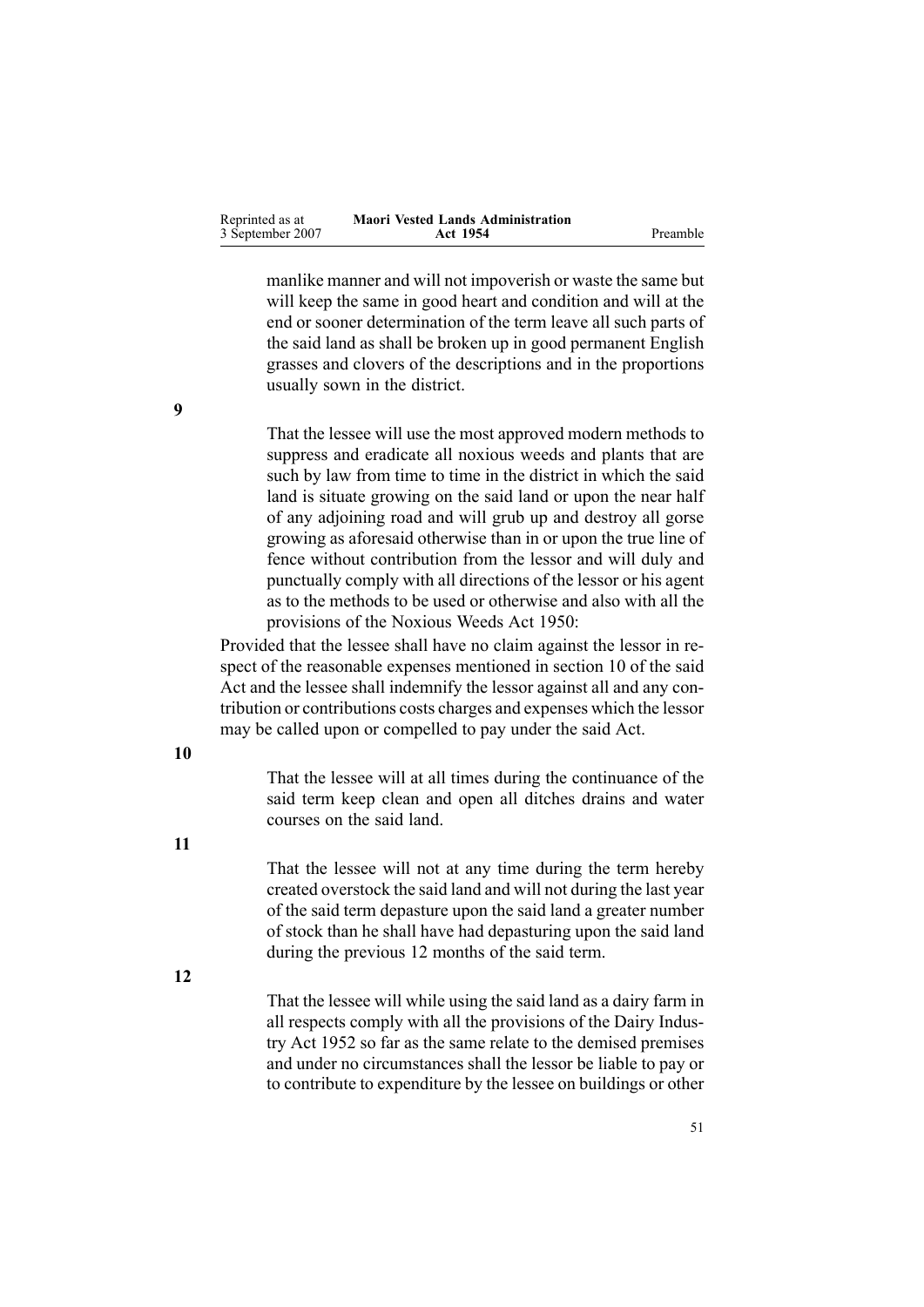|          | <b>Maori Vested Lands Administration</b> | Reprinted as at  |
|----------|------------------------------------------|------------------|
| Preamble | Act 1954                                 | 3 September 2007 |

improvements upon the demised premises notwithstanding the provisions of section 8 of the Dairy Industry Act 1952.

That the lessee will not at any time during the continuance of the term hereby created without the written consent of the lessor first had and obtained reques<sup>t</sup> or permit any Electric Power Board to install any motor electric wires electric lamps or other electrical fittings or equipment on or about the premises hereby demised or do or cause or permit to be done any act deed matter or thing whereby any charge under section 119 of the Electric Power Boards Act 1925 shall or may be created upon the said premises in respec<sup>t</sup> to the same.

That the lessee will in <sup>a</sup> husbandmanlike manner and at the proper season for so doing in each year topdress so much of the land herein demised as shall be laid down in pasture with artificial manure suitable to the nature of the soil and of <sup>a</sup> quantity normally used in the district.

That the lessee will not during the said term take or permit or suffer to be taken from the said land or any par<sup>t</sup> thereof more than 3 crops other than grass in successive years and will at the end or sooner determination of the said term leave the said land laid down in good permanen<sup>t</sup> English grasses and clovers as provided by clause [8](#page-48-0) hereof.

**16**

That the lessee will at his own cost and expense do all things necessary to comply with the provisions of the Agricultural Pests Destruction Act 1967 and to keep the said land free and clear of rabbits and other noxious vermin and will indemnify the lessor against all and any contribution or contributions costs charges and expenses which the lessor may be called upon or compelled to pay under the said Act.

**17**

That the lessee will not allow pigs to roam at large over the said land but will at all times keep them in proper pig proof enclosures.

**13**

**14**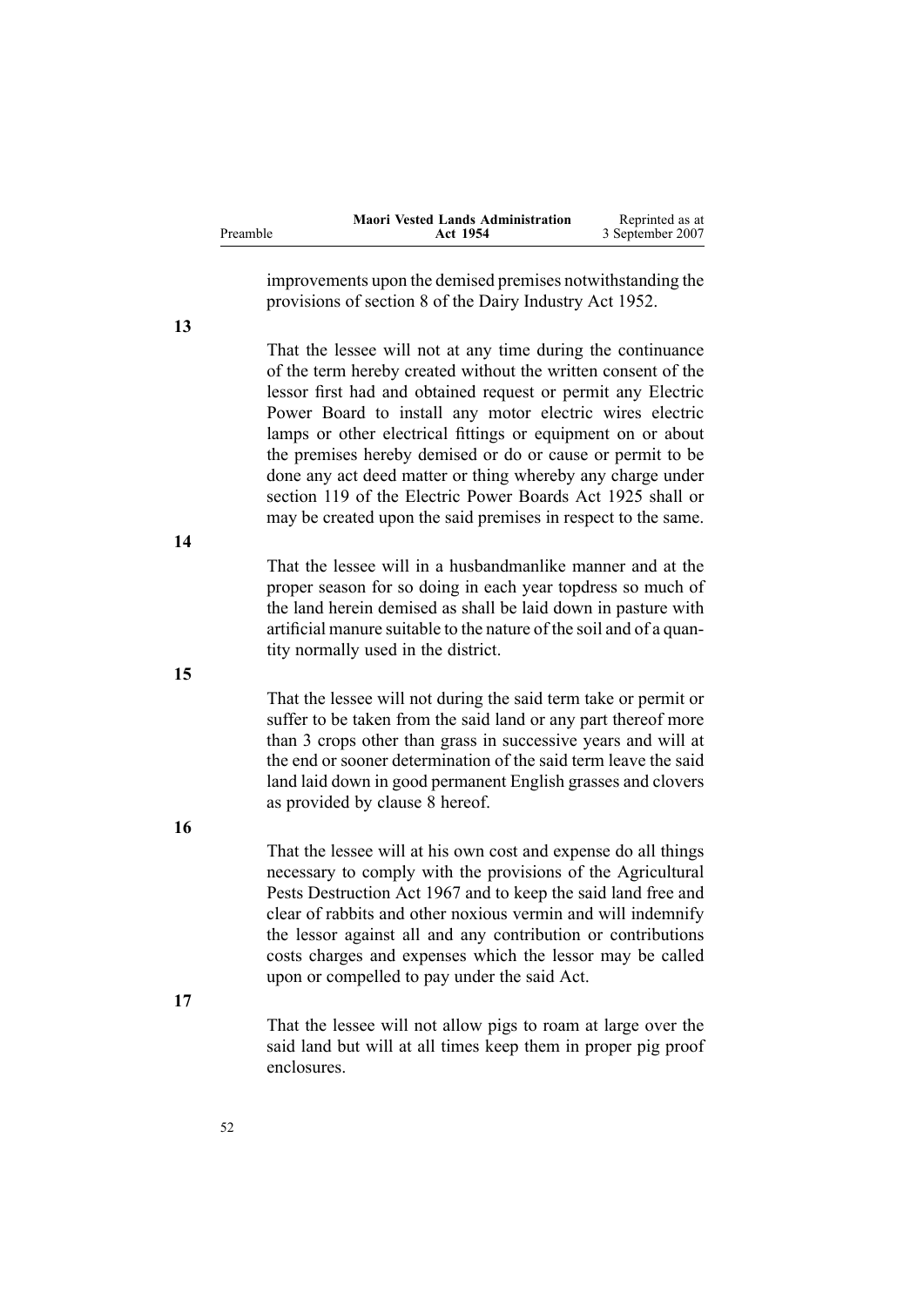| Reprinted as at  | <b>Maori Vested Lands Administration</b> |          |
|------------------|------------------------------------------|----------|
| 3 September 2007 | Act 1954                                 | Preamble |

That the lessee will pay all costs and expenses incurred in the preparation and completion of these presents and all costs and expenses incurred by the lessor in relation to any notice or any proceeding under the provisions of the [Property](http://www.legislation.govt.nz/pdfLink.aspx?id=DLM267064) Law Act [1952](http://www.legislation.govt.nz/pdfLink.aspx?id=DLM267064) relating to forfeiture and relief against forfeiture (notwithstanding that, and whatever the means by which, such forfeiture may be avoided):

Provided that in relation to any proceedings as aforesaid the costs and expenses shall be borne as the Court may order.

**19**

**18**

That subject to the provisions of section [29](#page-24-0) of the Act the lessee will keep any native bush or shrubbery shelter ornamental or other trees at any time growing upon the said land in good order and condition and will not without the consent in writing of the lessor cut down damage or destroy or permit to be cut down damaged or destroyed any of the said native bush shrubbery shelter ornamental or other trees at any time growing on the said land and will use all proper and reasonable means to preserve the same and will not remove or permit to be removed from the said land any fencing posts timber or firewood:

Provided that the lessee may use for his own requirements on the said land for repairing or erecting fences and for firewood any logs or dead timber on the said land.

**20**

That if the lessee severs from the said land any timber trees whether related to the erection of fences or not he shall be liable to the lessor for damages in respec<sup>t</sup> of the timber trees so severed from the land.

**21**

That the lessee will not call upon or compel the lessor to contribute to the cost of erecting repairing and maintaining any boundary fence which may now or hereafter be erected between the land hereby demised and any land adjacent thereto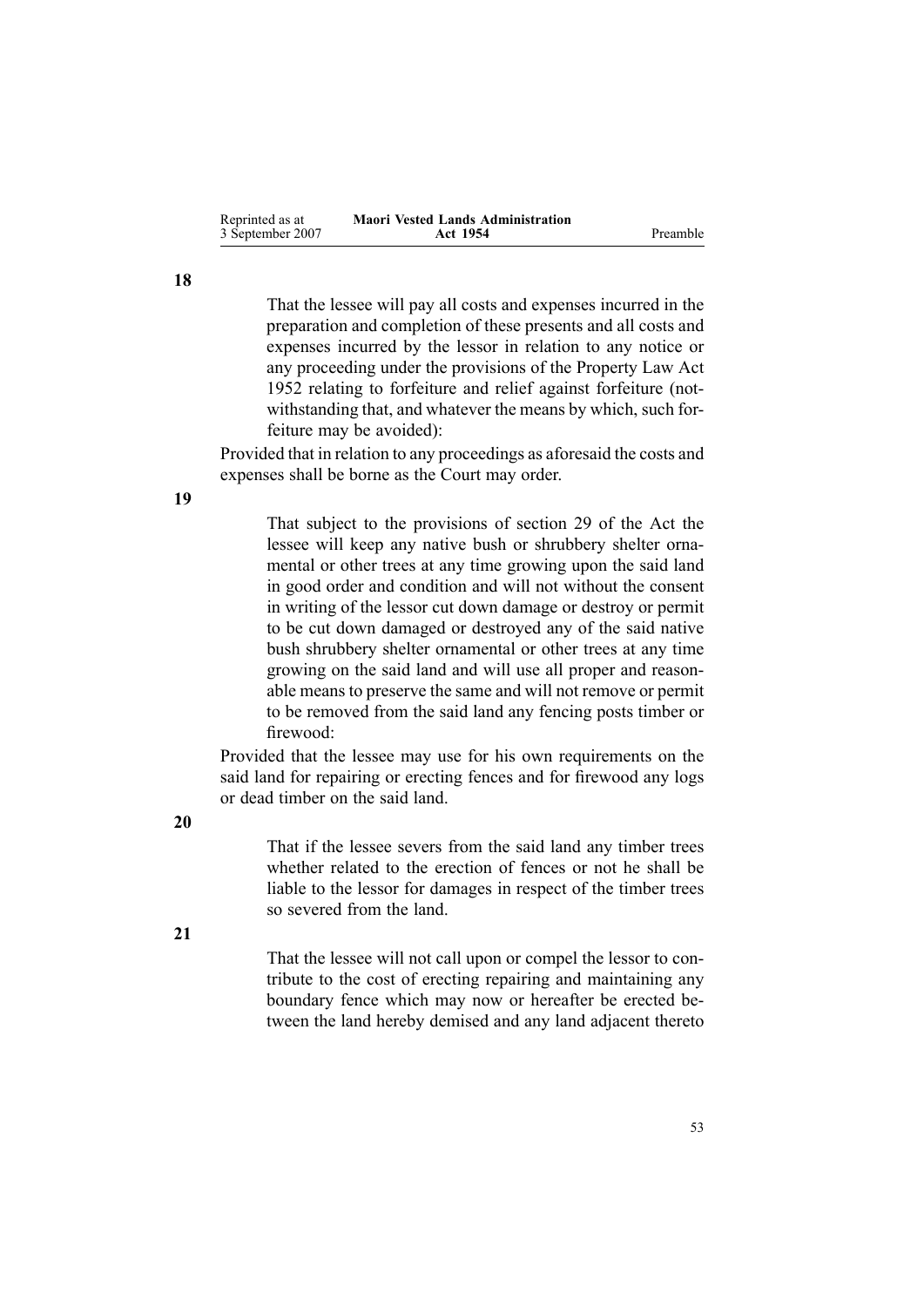<span id="page-53-0"></span>

|          | <b>Maori Vested Lands Administration</b> | Reprinted as at  |
|----------|------------------------------------------|------------------|
| Preamble | Act 1954                                 | 3 September 2007 |

in which the lessor may have any estate or interest either in his own right or as agen<sup>t</sup> or trustee for any owner:

Provided that this covenant shall not enure for the benefit of any purchaser or lessee from the lessor of such adjacent land so as to deprive the said lessee of any rights he would have (but for this covenant) against the occupier (other than the lessor) of any adjoining land.

That in burning off or lighting fires upon the demised premises the lessee shall in all respects comply with the provisions of the [Forest](http://www.legislation.govt.nz/pdfLink.aspx?id=DLM442946) and Rural Fires Act 1977 and shall use every care and precaution to preven<sup>t</sup> fires from spreading to adjoining properties and will indemnify the lessor and the owners against all claims for damage caused by any fire lit by the lessee or his agents and so spreading as aforesaid and against all contributions costs charges and expenses which the lessor or the owners may be compelled to pay pursuan<sup>t</sup> to the provisions of the [Forest](http://www.legislation.govt.nz/pdfLink.aspx?id=DLM442946) and Rural Fires Act 1977 or otherwise howsoever. And the lessor doth hereby covenant with the lessee as follows:

That the lessee having performed and observed the covenants and conditions on his par<sup>t</sup> herein contained or implied shall subject to the provisions of the Act be entitled on the termination by effluxion of time of the term hereby created (unless <sup>a</sup> renewed term shall be created as hereinafter appears and in such case he shall be entitled on the termination by effluxion of time of such renewed term or on any earlier determination by the lessor of such renewed term pursuan<sup>t</sup> to notice under section [21](#page-20-0) of the Act of his intention to resume possession of the said land) to compensation to the extent of two-thirds of the value of improvements effected by him.

**24**

That for the purpose of ascertaining the amount of the compensation to which the lessee is so entitled under the foregoing clause 23 hereof the value of the said improvements shall be determined by <sup>a</sup> valuation to be made by <sup>a</sup> registered valuer in accordance with the provisions of section [28](#page-24-0) of the Act.

**22**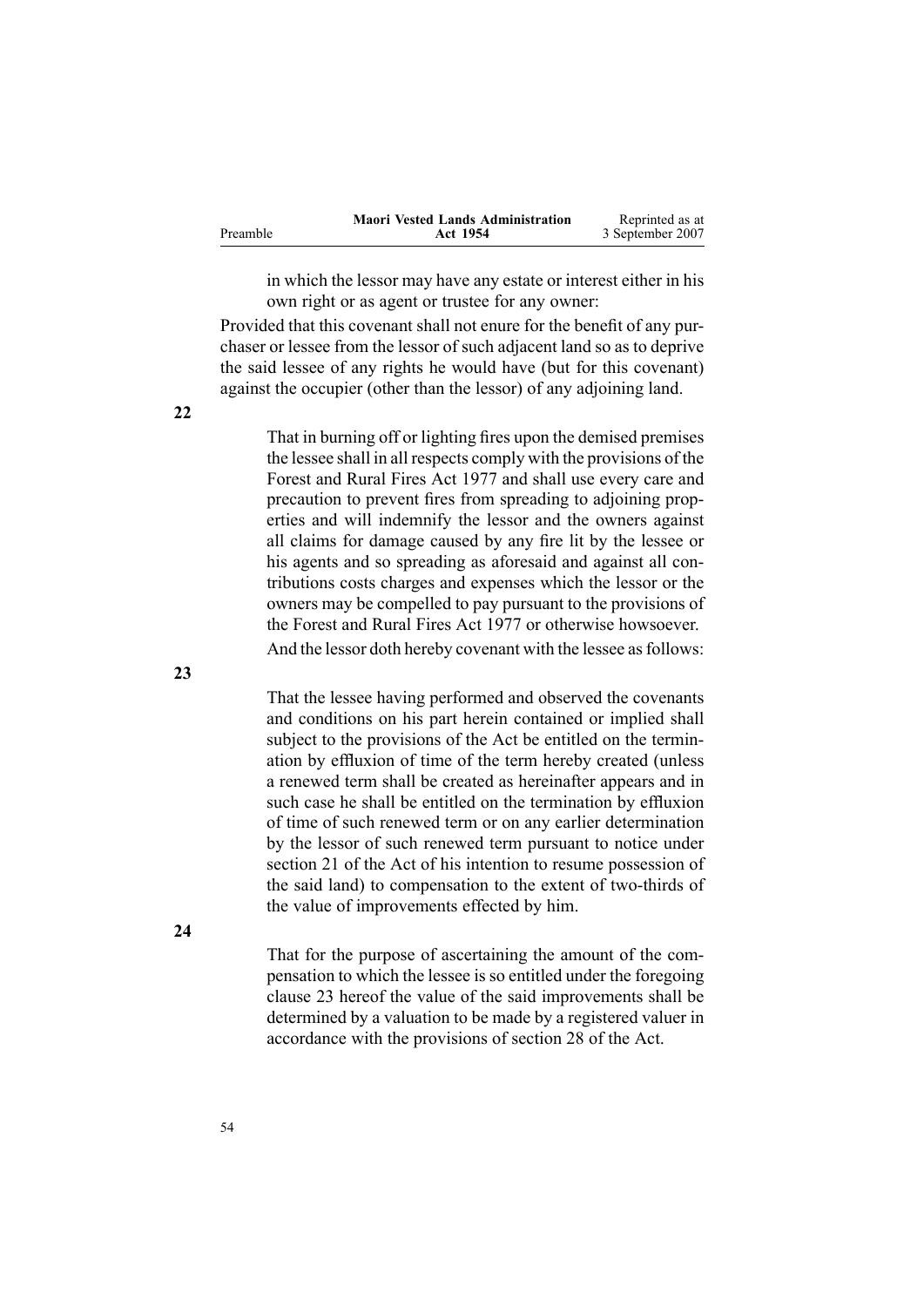| Reprinted as at  | <b>Maori Vested Lands Administration</b> |          |
|------------------|------------------------------------------|----------|
| 3 September 2007 | Act 1954                                 | Preamble |

That when the lessee proposesto make on the said land any improvemen<sup>t</sup> of the kind referred to in clause [23](#page-53-0) hereof he shall be entitled on application to the lessor to have <sup>a</sup> record made by the lessor at the cost in all things of the lessee of the particulars of the nature of those improvements and of the state and condition of the land before the making of the improvements.

That provided the lessor has not at least one year prior to the expiration of the term hereby created given notice to the lessee by delivering the same personally or by sending the same to him by registered post addressed to him at his last named place of abode or businessthat he desiresto resume possession of the said land the lessee shall have the right to elect not more than 6 months and not less than 3 months before the expiration of the term hereby created to take <sup>a</sup> renewal of the within lease for <sup>a</sup> further period of 21 years subject to the right of the lessor on giving at least one year's notice to the lessee prior to the expiration of the 15th or 21st year of such renewed term of his desire so to do to resume possession of the said land on the paymen<sup>t</sup> to the lessee of compensation to the extent of two-thirds of the value of improvements effected by him.

That if the lessee elects to renew the within lease as aforesaid the lessor will at the cost of the lessee gran<sup>t</sup> and execute to the lessee <sup>a</sup> further lease of the said land for <sup>a</sup> term of 21 years subject to the lessor's right to resume possession as provided in the preceding clause the lessee yielding and paying therefor:

(a) For and during the first 10 years of the said term <sup>a</sup> yearly rent equal to \$5 percen<sup>t</sup> of the unimproved value as ascertained by <sup>a</sup> registered valuer in accordance with the provisions of section [25](#page-22-0) of the Act:

> Provided that any such rental shall be not less than the rent reserved for the last 11 years of the expired term:

**25**

**26**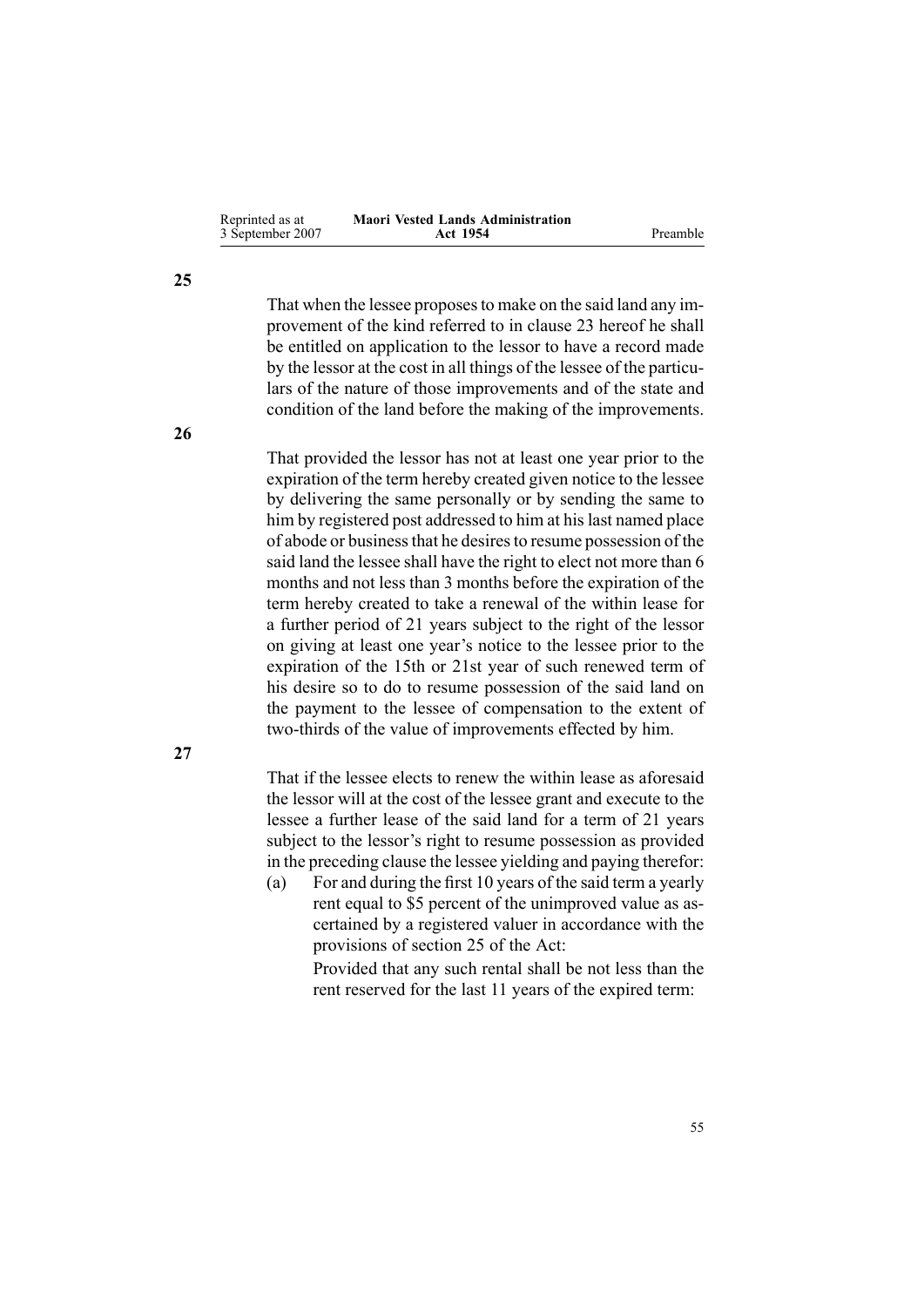|          | <b>Maori Vested Lands Administration</b> | Reprinted as at  |
|----------|------------------------------------------|------------------|
| Preamble | Act 1954                                 | 3 September 2007 |

(b) For the next 11 years of the said term <sup>a</sup> yearly rental equal to \$5 percen<sup>t</sup> of the unimproved value ascertained as aforesaid:

> Provided that any such rental shall be not less than the rent reserved for the preceding 10 years:

such renewed lease otherwise to contain the like covenants and provisions as are herein contained including the within provision for renewal and the lessee on the execution of such renewed lease will execute <sup>a</sup> counterpart thereof.

And it is hereby mutually agreed and declared by and between the parties hereto as follows:

That if the lessee elects not to accep<sup>t</sup> <sup>a</sup> renewed lease or fails to execute <sup>a</sup> renewed lease within one month after the same is tendered to him for the purpose, the right to <sup>a</sup> new lease of the land shall as soon as practicable be pu<sup>t</sup> up to public competition by public tender in accordance with the provisions of section 33 of the Act, and the rights of the lessee with respec<sup>t</sup> to compensation for improvements shall be determined by reference to the provisions of that section and section [34](#page-29-0) of the Act, and not otherwise.

The lessor may at all reasonable times during the continuance of the term hereby created enter upon the said land by any agen<sup>t</sup> officer or servant of the lessor for the purpose of viewing the state and condition thereof and of the buildings and erections thereof.

That subject to the provisions of section [29](#page-24-0) of the Act there are hereby excepted and reserved from this demise all milling timber flax coal lignite stone clay kauri-gum and other metals or minerals whatsoever in or upon the land hereby demised with full power and liberty to the said lessor its agents servants grantees or licensees to enter upon the said land for the purpose of searching for working winning getting and carrying away all such metals minerals and other things so reserved as aforesaid and for this purpose to make such roads erect such

**28**

**30**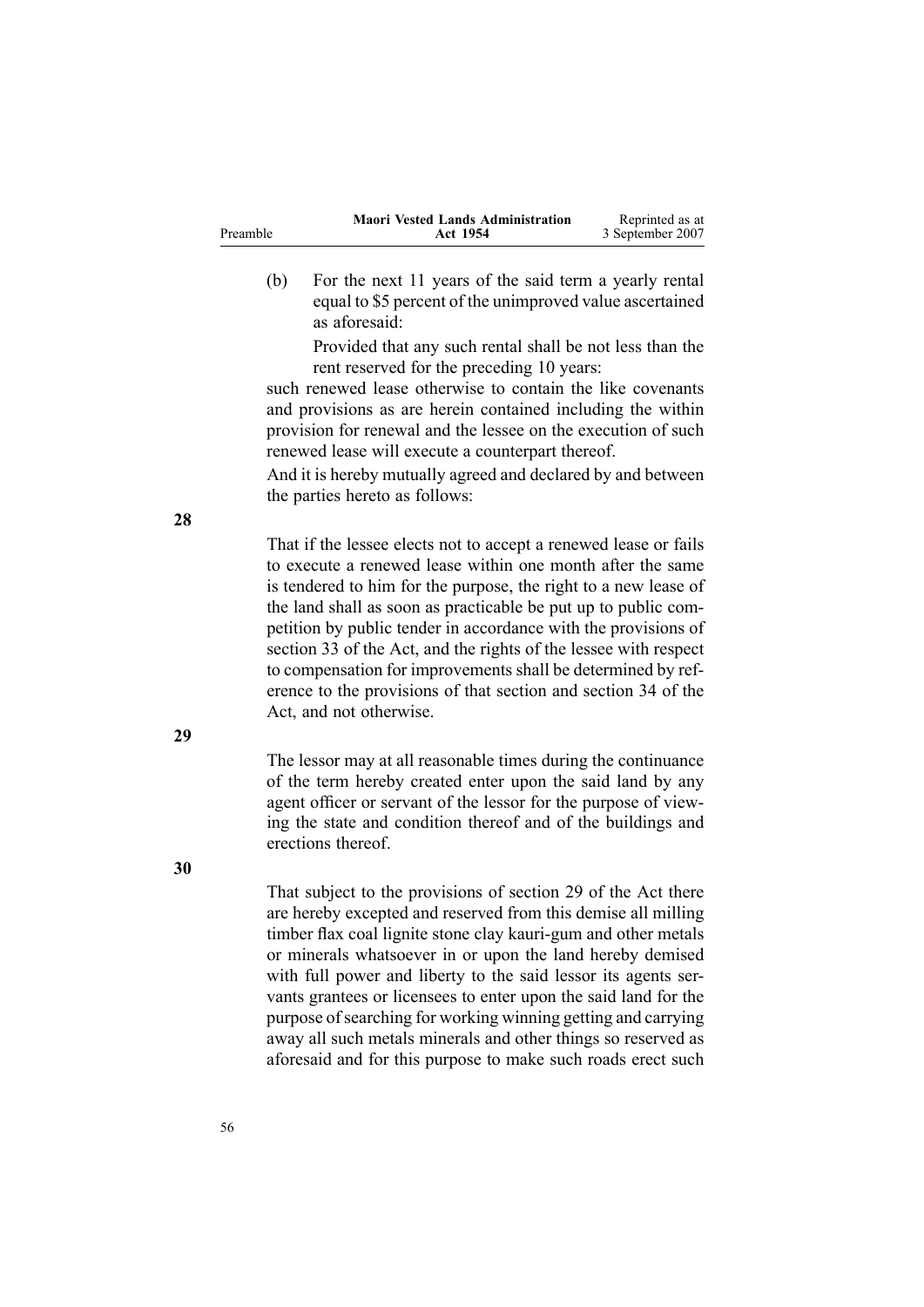| Reprinted as at  | <b>Maori Vested Lands Administration</b> |          |
|------------------|------------------------------------------|----------|
| 3 September 2007 | Act 1954                                 | Preamble |

buildings sink such shafts, and do all such things as may be necessary:

Provided that in the exercise of such rights the lessor shall cause as little interference as possible with the lessee's user of the said land and provided further that the lessor shall pay <sup>a</sup> fair compensation to the lessee for all loss or damage sustained by the lessee by the exercise of any such powers by the lessor. The amount of any such compensation shall in default of agreemen<sup>t</sup> be determined by 2 arbitrators and in case the arbitrators cannot agree, by their umpire, in accordance with the provisions of the Arbitration Act 1908; and these presents shall for the purpose be deemed to be <sup>a</sup> submission under that Act.

That if the lessee shall at any time make default in the performance of any of the covenants conditions or provisions on the par<sup>t</sup> of the lessee herein expressed or implied it shall be lawful for the lessor (without prejudice to any right of re-entry or other right) to perform any such covenant condition or provision on behalf of the lessee (and if necessary for so doing to enter upon the said premises) and all money paid and expenses incurred in so doing and also all costs incurred by the lessor in connection therewith shall be forthwith repaid to the lessor by the lessee together with interest thereon at the rate of \$10 percen<sup>t</sup> per annum and shall be recoverable by distress under the Distress and Replevin Act 1908 or otherwise as if the same were rent in arrear hereby reserved and it shall be lawful for the lessor or the agen<sup>t</sup> of the lessor at all times for the purpose aforesaid and for the purpose of viewing the demised premises to enter upon the said premises with such workmen and other persons as the lessor or the agen<sup>t</sup> of the lessor shall think fit and to remain there for such time as in the circumstances shall be reasonable and proper.

That in case the rent payable hereunder or any par<sup>t</sup> thereof shall be unpaid on any day on which the same ought to be paid and shall remain unpaid for thirty (30) days thereafter whether the same shall have been lawfully demanded or not or in case the lessee becomes bankrupt or compounds with or assigns his estate for the benefit of his creditors or in case of the breach non-observance or non-performance by the lessee

**31**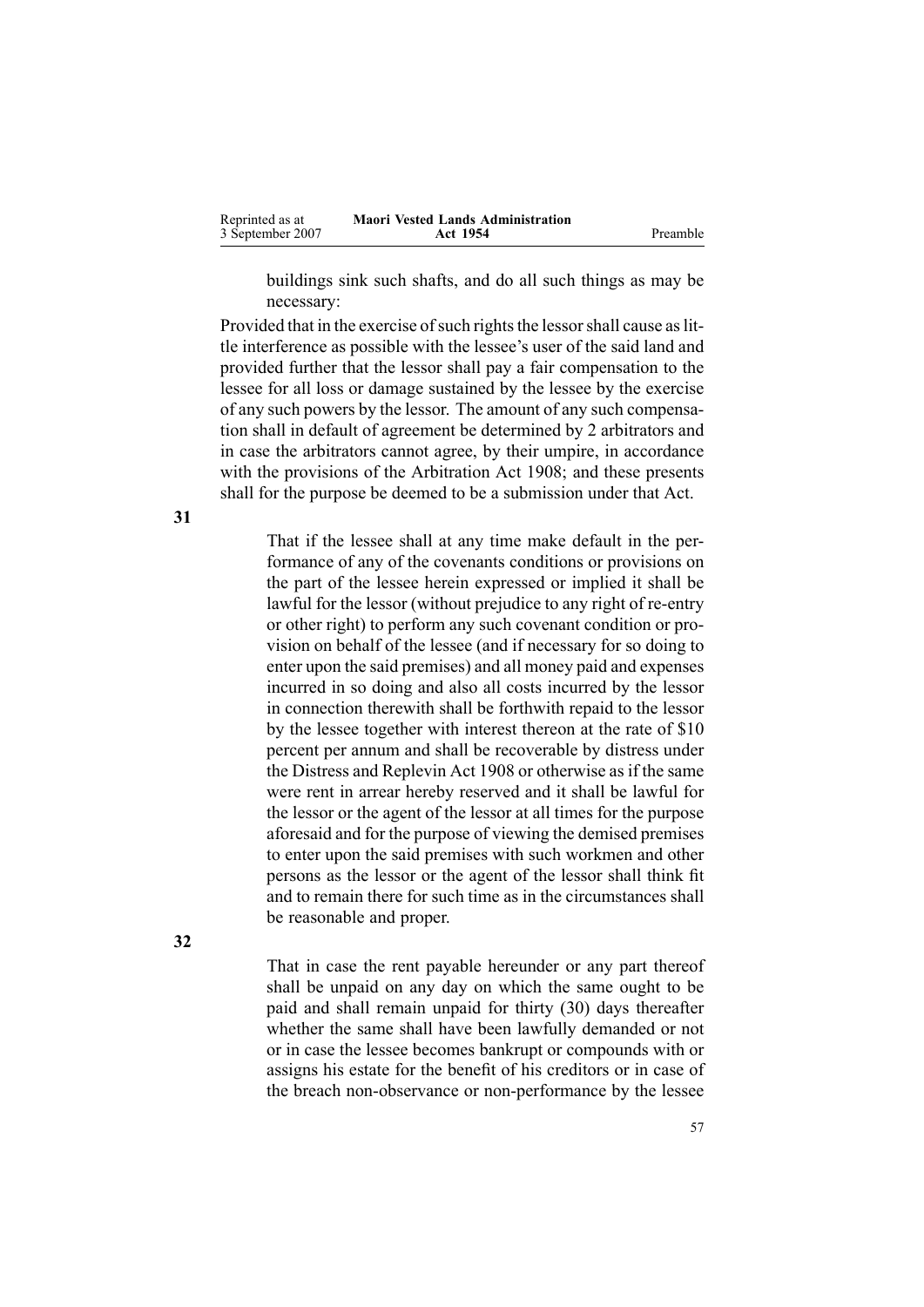<span id="page-57-0"></span>

|          | <b>Maori Vested Lands Administration</b> | Reprinted as at  |
|----------|------------------------------------------|------------------|
| Schedule | Act 1954                                 | 3 September 2007 |

of any covenant condition or restriction herein on the lessee's part contained or implied then and in every such case it shall be lawful for the lessor forthwith or at any time thereafter without notice or suit to enter upon any par<sup>t</sup> of the said demised land in the name of the whole and thereby to determine the estate of the lessee under these presents but without releasing the lessee from liability in respec<sup>t</sup> of any breach of any of the said covenants conditions and restrictions.

It is hereby declared that the covenants powers and conditions implied in leases by the [Property](http://www.legislation.govt.nz/pdfLink.aspx?id=DLM267064) Law Act 1952 shall be implied herein excep<sup>t</sup> in so far as the same are hereby modified or negatived.

It is hereby further declared that terms and expressions defined in the Act shall when used in these presents have the meanings so defined and that where the Act directs the inclusion of any provision in these presents that provision shall be deemed to be included herein in accordance with the Act and not otherwise.

## **Schedule Description of land**

, do hereby accept this lease of the above-described land to be held by I. me as tenant subject to the covenants conditions and restrictions above set forth. Dated this day of

Signed by the Maori Trustee as lessor by acting for the Maori Trustee pursuant to section 9 of the Maori Trustee Act 1953 and sealed with the Maori Trustee's Seal of Office in the presence of:

Signature : . . . . . . . . . . . . .  $Address: \ldots \ldots \ldots$ Signed by the above-named  $Signature: \ldots \ldots \ldots$  $Occulation: \ldots \ldots \ldots$  $Address : \ldots \ldots \ldots$ 

The Maori Trustee by acting for the Maori Trustee pursuant to section 9 of the Maori Trustee Act 1953

as lessee in my presence:

**33**